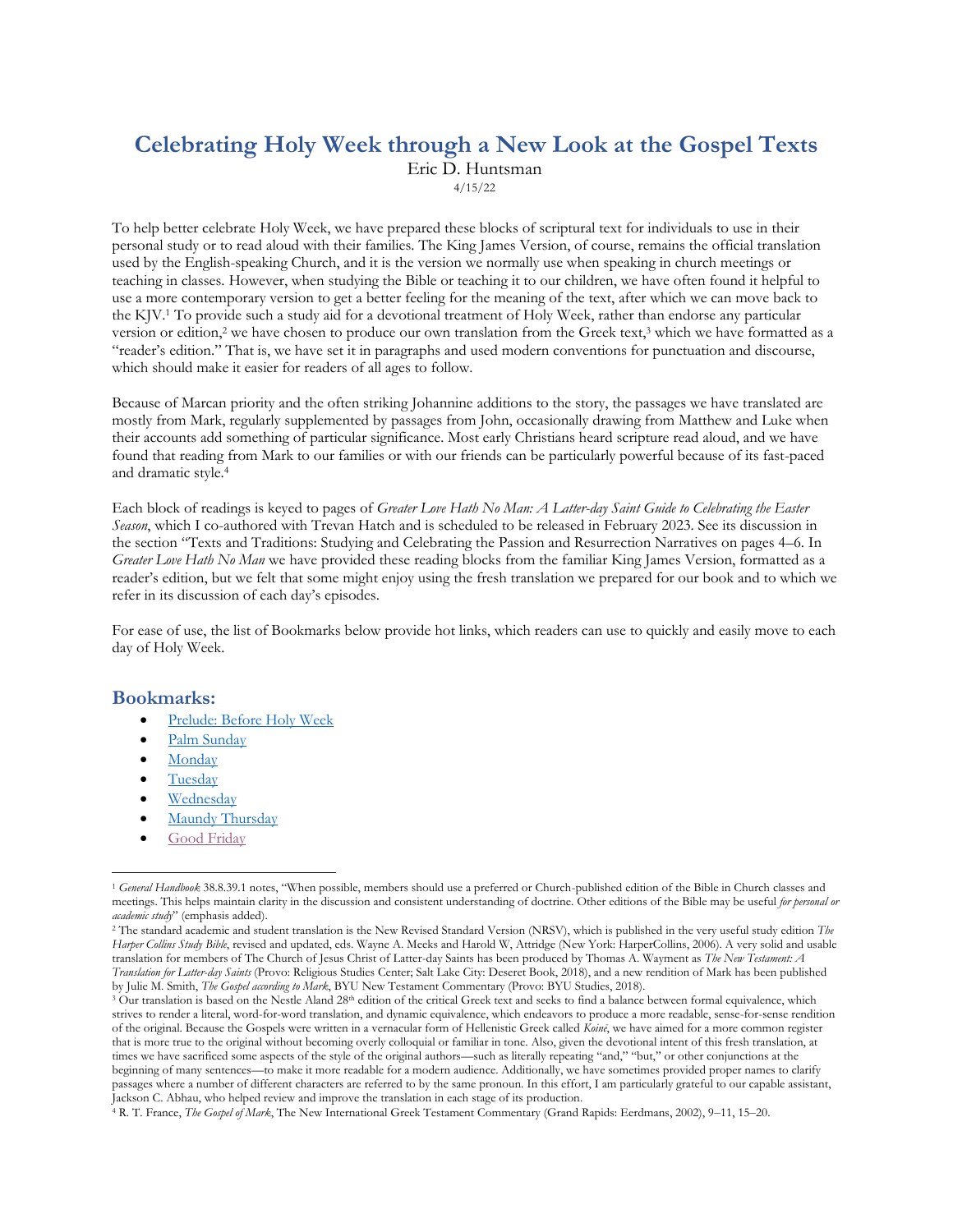- **[Saturday](#page-28-0)**
- **[Easter Sunday](#page-30-0)**
- [Postlude: Later Appearances and the Ongoing Apostolic Witness](#page-33-0)

# **Prelude Before Holy Week**

<span id="page-1-0"></span>Although our book suggests devotionals starting with Palm Sunday, some families might want to start a week before, using the ideas discussed in chapter 1. Readings for this week could be as follows:

#### **Blindness and Passion Predictions: Mark 8:22–38; 9:30–37; 10:32–52**

*The "second act" of Mark begins with Jesus healing an unnamed blind man near Bethsaida in the northern part of the Holy Land (Mark 8:22‒26). It concludes with the healing of a second blind man, a beggar named Bartimaeus, as Jesus and his disciples leave Jericho on the last stage of their journey up to Jerusalem (10:46‒52; parallels Matthew 20:29‒34; Luke 18:35‒43). This type of literary framing is called an*  inclusio, by which an author begins and ends a discrete portion of his or her text with the same term, motif, image, theme. Prominent between *these two healings are Peter's confession that Jesus was the Christ (8:27‒30) and the three passion predictions (8:31‒38; 9:30‒37; 10:32‒ 45) that prepared his disciples—and by extension us—for the events of Passion Week.*

*See the discussion in* Greater Love Hath No Man*, 14–20.*

<sup>22</sup>Next they came to Bethsaida. Then they brought a blind man to Jesus and implored him to touch him. <sup>23</sup>After he 2<sup>22</sup>Next they came to Bethsaida. Then they brought a blind man to Jesus and implored him to touch him. <sup>23</sup>After he blind man's hand, he brought him out of the village. When he had spit on his eyes and laid his hands and on him, he asked him, "Do you see anything?" 24When the man looked up, he said, "I see people who look like trees

walking around." <sup>25</sup>Then Jesus laid his hands on his eyes again, and the man looked intently, was restored, and saw everything clearly. 26Jesus sent him to his house, saying, "Don't even go into the village!"

<sup>27</sup>Then Jesus and his disciples left for the villages of Caesarea Philippi. Along the way he began to question his disciples, asking them, "Whom do people say that I am?" 28Some replied, saying to him, "John the Baptist," others, "Elijah," and still others, "One of the prophets." <sup>29</sup>So he kept questioning them, "But whom do you say that I am?" Peter, answering, said to him, "You are the Christ!" <sup>30</sup>Then Jesus insisted that they should not speak about him to anyone.

<sup>31</sup>Next he began to teach them that the Son of Man must undergo much suffering, be rejected by the elders, chief priests, and the experts on the law, be put to death, and after three days rise again. 32He was saying this openly, so Peter, taking him aside, began to rebuke him. 33After Jesus had turned around and looked at his disciples, he rebuked Peter and said, "Get behind me, Satan, for you do not have the things of God in mind but rather human concerns."

<sup>34</sup>When he had called the crowd to him together with his disciples, he said to them, "If anyone wants to follow behind me, let him deny himself, take up his cross, and follow me. 35For whoever wants to save his life will lose it, and whoever loses his life for me and the good news will save it. 36For how will it profit someone to gain the whole world but forfeit his life? <sup>37</sup>What can someone offer in return for his life? <sup>38</sup>Indeed, whoever is ashamed of me and my word in this unfaithful and sinful generation, the Son of Man will be ashamed of him when he comes in the glory of his Father with the holy angels."

3<sup>30</sup>When they had left that place, they passed through Galilee, but Jesus did not want anyone to know, <sup>31</sup>for he kept  $9^{30}$ When they had left that place, they passed through Galilee, but Jesus did not want anyone to know, <sup>31</sup> for he kept teaching his disciples and saying to them, "The Son of Man is being handed over into the hands of put him to death, and three days after he has been put to death, he will rise again." 32They did not understand the saying but were afraid to ask him.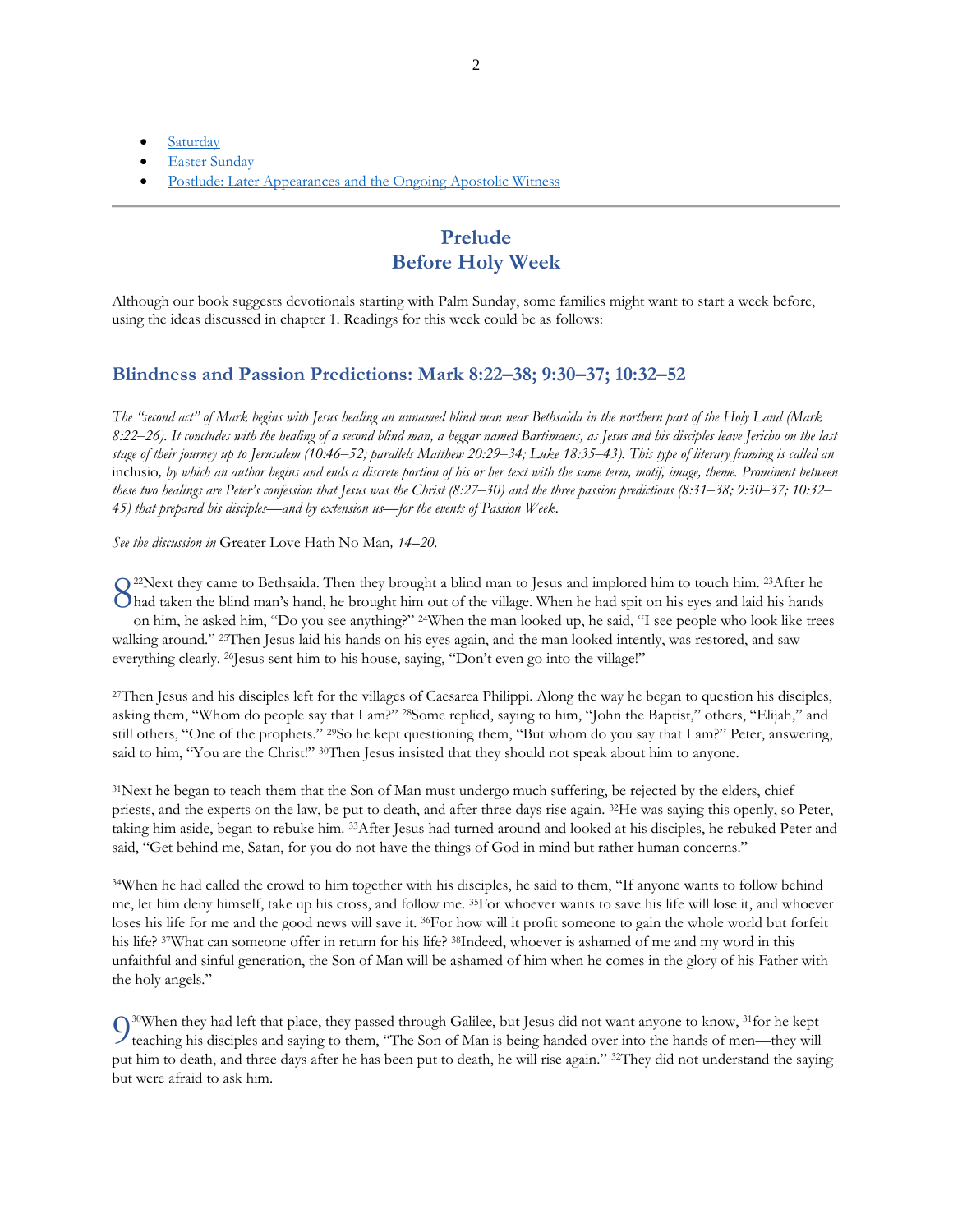<sup>33</sup>Then they came to Capernaum, and while Jesus was in the house, he began to ask them, "What were you arguing about along the way?" 34They kept quiet, for along the way they had argued with each other over who was greater. 35So when he had sat down, he called the Twelve and said to them, "If anyone wants to be first, he will be last of all and servant of all." 36Then a child, Jesus placed him in the middle of them and, taking him into his arms, said to them, 37"Whoever receives one of these children in my name receives me, and whoever receives me does not receive me but rather the one who sent me."

<sup>32</sup>They were on the road going up to Jerusalem, and Jesus was leading them. They began to be astonished, and  $10^{32}$ They were on the road going up to Jerusalem, and Jesus was leading them. They began to be astonished, and those who were following started to feel afraid. So when he had taken the Twelve aside again, he began to t them what things were going to happen to him: 33"Look, we are going up to Jerusalem, and the Son of Man will be handed over to the chief priests and the experts on the law, and they will condemn him to death and hand him over to the Gentiles. <sup>34</sup>And they will mock him, spit on him, scourge him, and kill him, and after three days he will rise again."

<sup>35</sup>Then James and John, the sons of Zebedee, came to him, asking him, "Teacher, we want you to do whatever we ask you." 36So he asked, "What do you want me to do for you?" 37They said to him, "Grant to us that we may sit, one at your right hand and one at the left, in your glory." 38But Jesus said, "You do not know what you are asking. Are you able to drink the cup that I drink or be baptized with the baptism with which I am baptized?" 39They said to him, "We are able!" But Jesus said to them, "You will drink the cup that I drink and be baptized with the baptism with which I am baptized, 40but to sit at my right hand or on my left is not mine to grant; this is for those for whom it is prepared." <sup>41</sup>When the other ten heard this, they began to be angry with James and John. <sup>42</sup>So when he had called them to him, he said to them, "You know that those who appear to rule the Gentiles domineer over them, and their great ones tyrannize them. 43Yet it is not so among you. Rather, whoever wants to become great among you, he will be your servant. 44And whoever wants to be first among you will be the slave of all. <sup>45</sup>For indeed the Son of Man did not come to be served, rather to serve and to give his life as a ransom for many."

<sup>46</sup>Then they came to Jericho, and as he was leaving Jericho with the disciples and a considerable crowd, Bartimaeus (or "son of Timaeus"), a blind beggar, was sitting by the road. 47When he heard that Jesus of Nazareth was there, he began to cry out and say, "O Son of David, have mercy on me!" 48Many started to rebuke him, telling him to be quiet, but he cried out even more, "Son of David, have mercy on me!" 49When Jesus stopped, he said, "Call him." So they called the blind man, saying, "Take heart, get up! He is calling you." 50When Bartimaeus had thrown off his cloak and jumped up, he came to Jesus. 51Jesus said to him in response, "What do you want me to do for you?" The blind man said to him, "My master, I want to see again!" 52So Jesus said to him, "Go, your faith has saved you." Immediately he received his sight and followed him in the way.

### **The Raising of Lazarus and the Supper in Bethany: John 11:1–12:11**

*The Bethany episodes, consisting of the story of the death and miraculous raising of Lazarus followed by a feast that Martha and Mary held for Jesus and their brother afterwards, occupy a pivotal position in Gospel of John, overlapping with and serving as a bridge between "The Book of Signs," which narrates the miraculous signs and the doctrinal discourses of Jesus' ministry (John 2:1‒11:57), and "The Book of Glory," that chronicles Jesus' final days and resurrection (12:1‒20:31). Just as these "bridge episodes" prepare the reader for the coming passion narrative, they can help us in our preparation for Holy Week. The expression "the Jews" (Greek,* hoi Ioudaioi*) appears several times in this selection*. *We have placed it in quotations to signal to readers that John seems to be sing it to refer to a specific group and not to all Jewish people.*

*See the discussion in* Greater Love Hath No Man*, 21–28.*

<sup>1</sup>There was a certain man, Lazarus of Bethany, the village of Mary and her sister Martha, who was sick. 2Now 1 There was a certain man, Lazarus of Bethany, the village of Mary and her sister Martha, who was sick. 2Now Mary was the one who anointed the Lord with ointment and wiped his feet with her hair whose brother was sick. <sup>3</sup>So the sisters sent to him, saying, "Lord, see, the one whom you love is sick!" 4Yet when Jesus heard this, he said, "This sickness is not to the point of death; rather it is for the glory of God, that the Son of God may be glorified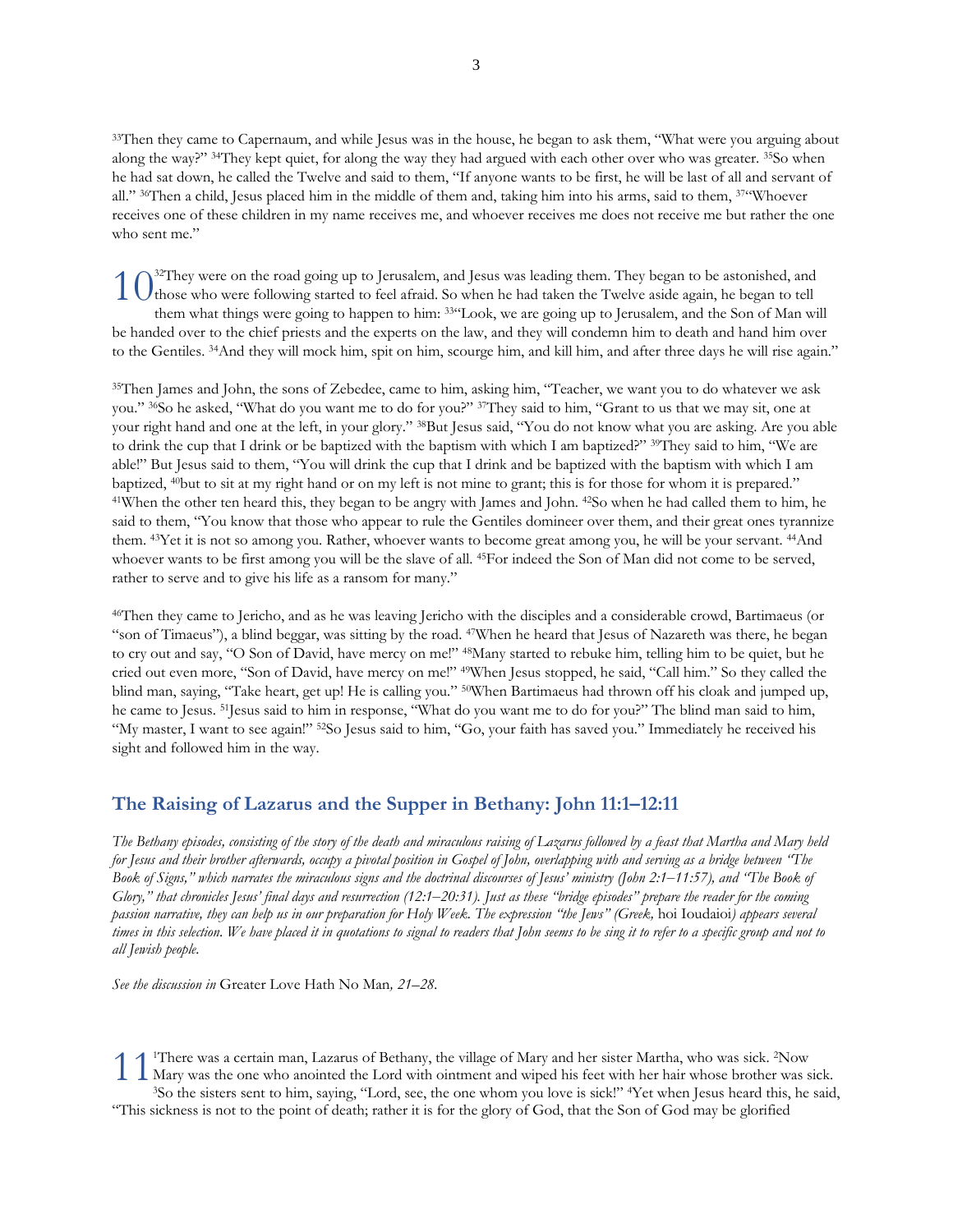through it," <sup>5</sup> for Jesus loved Martha, and her sister, and Lazarus. 6Therefore, when he heard that Lazarus was sick, he still stayed in the place where he was for two days. 7After this he said to his disciples, "Let us go back to Judea." 8His disciples said to him, "Master, recently the 'the Jews' were seeking to stone you, and they still are! Are you going back there again?" <sup>9</sup> Jesus answered,

"Are there not twelve hours in the day? Whoever walks around in the daytime does not stumble, because he sees the light of the world. <sup>10</sup> But whoever walks around in the nighttime stumbles, because there is no light in him."

<sup>11</sup>He said these things, and after this he told them, "Our friend Lazarus is sleeping, but I am going to wake him up."  $12$ His disciples said to him, "Lord, if he is sleeping, he will recover."  $13$ Now Jesus had spoken about Lazarus' death, but they thought that he was speaking about getting rest through sleep. 14So Jesus spoke openly to them, "Lazarus has died. <sup>15</sup>Yet I am glad for your sakes that I was not there, that you may believe. Now let us go to him." 16Then Thomas, who is called "the Twin," said to his fellow disciples, "Let us also go, that we may die with him!"

<sup>17</sup>When Jesus arrived, he found that Lazarus had already been in the tomb for four days. <sup>18</sup>Now Bethany was close to Jerusalem, about two miles away, 19and many of the "the Jews" had come to Martha and Mary to console them about their brother. 20When Martha heard that Jesus had come, she went out to meet him, but Mary stayed sitting at home. <sup>21</sup>Then Martha said to Jesus, "Lord, if you had been here, my brother would not have died! <sup>22</sup>Yet even now I know that whatever you ask God, God will grant it to you." 23Jesus said to her, "Your brother will rise again." 24Martha said to him, "I know that he will rise again in the resurrection on the last day." <sup>25</sup>Jesus said to her,

"I am the resurrection and the life. Whoever believes in me, even if he dies, he will live. <sup>26</sup> And whoever lives and believes in me will not die forever.

Do you believe this?" 27She said to him, "Yes indeed, Lord, I have come to believe that you are the Christ, the Son of God who is coming into the world."

<sup>28</sup>After she had said this, she went back and secretly called her sister Mary, saying, "The teacher has arrived and is calling you." <sup>29</sup>Now when Mary had heard this, she quickly got up and went to him. <sup>30</sup>Now Jesus had not yet come into the village but was still in the place where Martha had met him. 31Therefore when the "the Jews" who were in the house with Mary and had been consoling her saw her quickly get up and go out, followed her, thinking that she was going to the tomb to mourn there.

<sup>32</sup>So after Mary came to where Jesus was, when she saw him, she fell at his feet, saying to him, "Lord, if you had been here, my brother would not have died!" 33Now when Jesus saw her mourning deeply and the "the Jews" who had come with her also mourning, he was greatly distressed in his spirit and troubled, <sup>34</sup>and he asked, "Where have you laid him?" They said to him, "Lord, come and see." <sup>35</sup>Jesus wept. <sup>36</sup>Therefore "the Jews" said, "Look how much he loved him!" <sup>37</sup>But some of them said, "Could not the one who opened the eyes of the blind man bring it about that this man would not have died?"

<sup>38</sup>Then Jesus, again deeply upset within himself, came to the tomb. It was a cave, and a stone was set upon it. <sup>39</sup>Jesus said, "Remove the stone." Martha, the sister of the one who had died, said, "Lord, he already smells, for it is the fourth day." <sup>40</sup>Jesus said to her, "Did I not say to you that if you believed, you would see the glory of God?" <sup>41</sup>So they removed the stone, and Jesus raised his eyes and said,

"Father, I give thanks to you,

because you have heard me.

<sup>42</sup> And I know that you always hear me,

but I have said this for the sake of the crowd standing around,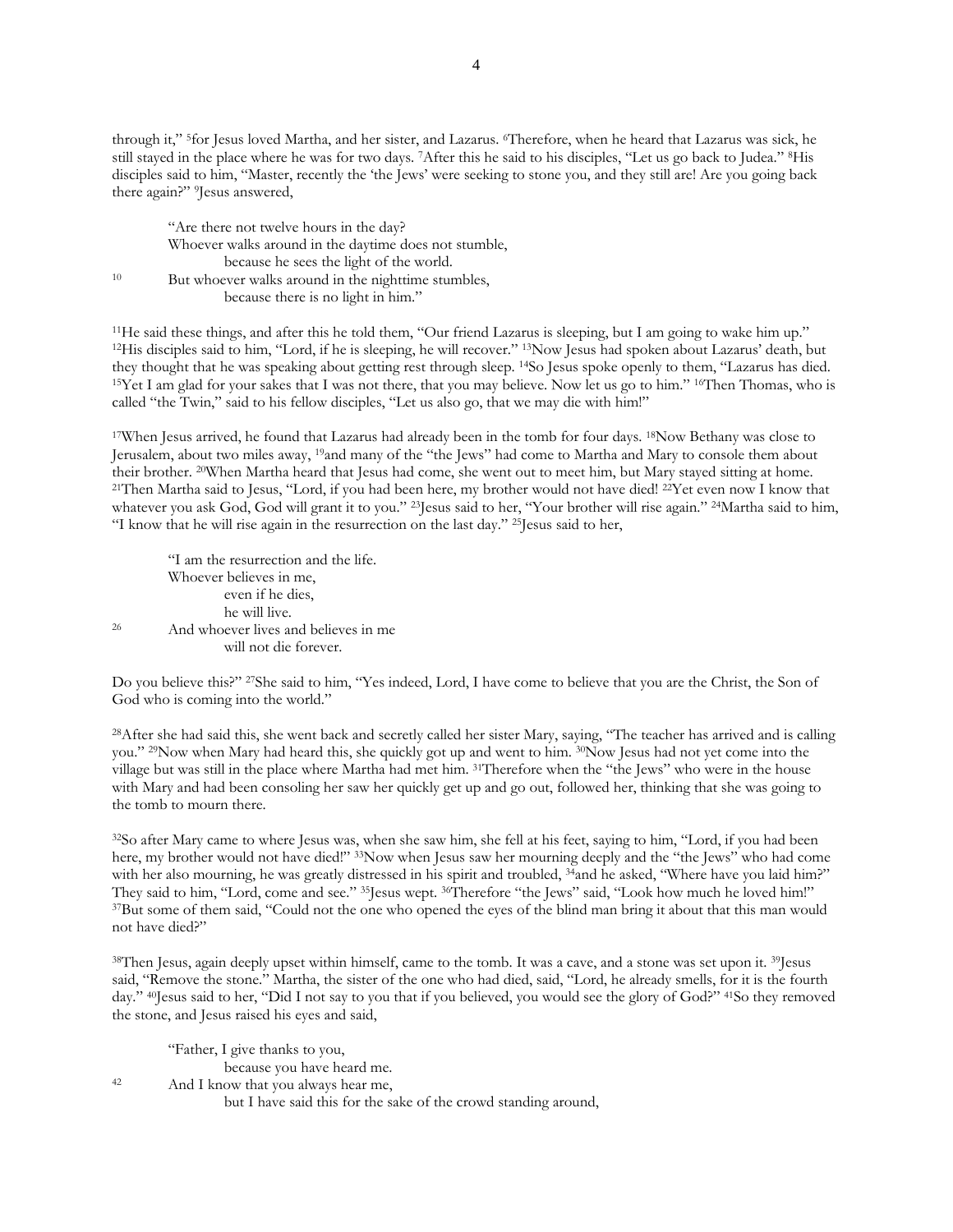#### that they may believe that you sent me."

<sup>43</sup>After he had said these things, he cried out with a loud voice, "Lazarus, come out!" 44He who had been dead came forth, bound hand and foot with strips of grave clothes and his face wrapped in a face cloth. Jesus said to them, "Unbind him and let him go."

<sup>45</sup>Therefore, many of the "the Jews" who had come to Mary and had seen what he had done believed in him. 46Yet some of them went to the Pharisees and told them what Jesus had done.

<sup>47</sup>Then the chief priests and the Pharisees called the Sanhedrin into session and said, "What are we doing? This man is performing many miraculous signs! 48If we let him go on like this, everyone will believe in him, and the Romans will come and remove both our place and our nation. <sup>49</sup>But one of their number, Caiaphas, who was high priest that year, said to them, "You do not know anything! <sup>50</sup>You do not understand that it is advantageous for you that one man die for the people and the whole nation not be destroyed." 51This he did not say of himself, but because he was high priest, he prophesied that Jesus was about to die for the nation, 52and not for the nation only but also to gather together all the scattered children of God. 53And so, from that day they planned to put him to death.

<sup>54</sup>Therefore, Jesus no longer walked around openly among the "the Jews," but he went from there to a region near the wilderness, into a city called Ephraim, and he stayed there with his disciples.

<sup>55</sup>Now it was almost the Jewish Passover, and many went up to Jerusalem from the countryside for the Passover, that they might purify themselves. 56Then they were looking for Jesus and kept saying to each other as they stood in the temple, "What do you think? He won't come to the festival, will he?" 57But the chief priests and Pharisees had given orders that if anyone knew where he was, they should report it, that they might arrest him.

<sup>1</sup>Six days before Passover, Jesus came to Bethany where Lazarus was, whom Jesus had raised from the dead. 1 2<sup>1</sup>Six days before Passover, Jesus came to Bethany where Lazarus was, whom Jesus had raised from the dead.<br>1 2<sup>2</sup>Then they made a feast for him there. Martha served, but Lazarus was among those who reclined with him at table.

<sup>3</sup>Then Mary, having brought a pound of very expensive, pure nard ointment, anointed the feet of Jesus and wiped them with her hair, and the house was filled with the fragrance of the ointment. <sup>4</sup> Judas Iscariot, one of his disciples, who was about to betray him, said, <sup>5"</sup>Why was this ointment not sold for three hundred denarii and given to the poor?" <sup>6</sup>He did not say this because the poor mattered to him but because he was a thief and, being the one who held the moneybag, used to pilfer from what was put in it. <sup>7</sup>So Jesus said, "Leave her alone so she may keep it for the day of my burial, <sup>8</sup>for you always have the poor with you, but you do not always have me."

<sup>9</sup>A great crowd of "the Jews" came to know that he was there, and they came not only on account of Jesus but also to see Lazarus, whom he had raised from the dead. <sup>10</sup>But the chief priests deliberated how they might put Lazarus to death also, 11because on account of him many of "the Jews" were changing sides and beginning to believe in Jesus.

# **Palm Sunday**

# <span id="page-4-0"></span>**Episodes**

- Triumphal Entry (Mark 11:1–10; Matt 21:1–11; Luke 19:28–40; John 12:12–19).
- Jesus' First Lament over Jerusalem (Luke 19:41–44).
- Jesus and the Temple (Mark 11:11; Matt 21:12–17; Luke 19:45–48).

### **The Triumphal Entry: Mark 11:1–10; Matthew 21:1–9; John 12:12–19; Luke 19:41‒44**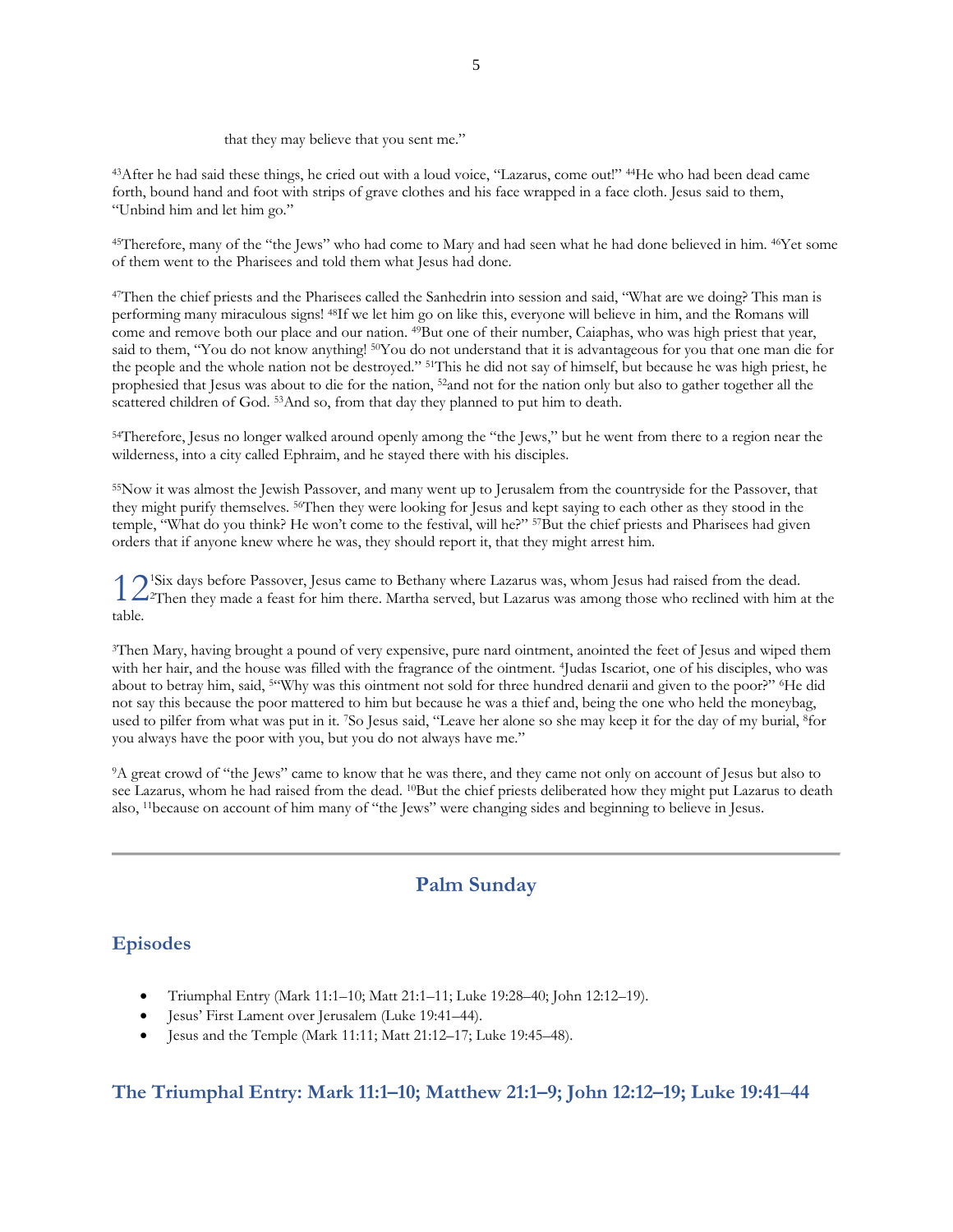*The earliest account of the triumphal entry comes from Mark, which begins that Gospel's "third act," the climax in Jerusalem with what was, in effect, a prophetic enactment demonstrating that he was the true King of Israel. Matthew and Luke largely follow Mark's version, but we have also provided Matthew's account because of that evangelist's particular use of the prophecies of Zechariah. The Johannine account also appears here because it is what gives Palm Sunday its name (see John 12:13). It also notes the effect that Jesus' reception had on his opponents, galvanizing their violent opposition to him (12:19). Finally, Luke differs from the other Synoptics in that he adds a lament over Jerusalem by Jesus even as he approaches the city, adding a note of sadness or passion to an otherwise joyful episode.*

*See the discussion in* Greater Love Hath No Man*, 36–42.*

### **Mark**

<sup>1</sup>When they drew near to Jerusalem, to Bethany and Bethphage on the Mount of Olives, he sent ahead two of his disciples, 2and he said to them, "Go to the village facing you, and right as you enter it, you will find a colt tied up, upon which a man has never sat. Untie it and bring it. 3If someone says to you, 'Why are you doing this?' say, 'The Lord needs it,' and right away he will send it back here." 4So they went and found the colt tied up near a doorway, outside in the street, and they untied it. 5Some of the people who were standing there said to them, "What are you doing untying the colt?" 6They said to them just what Jesus had told them, and they gave them permission. 7Then they brought the colt to Jesus and put their cloaks on it, and Jesus took his seat on it. 8Many people spread out their cloaks on the road, and others, after they had cut leafy branches in the fields, spread them out. 9And both those who were going ahead and those who were following kept crying,  $\perp$ 

"Hosanna!

*5*

Blessed is he who is coming in the name of the Lord! <sup>10</sup> Blessed is the kingdom of our father David that is coming! Hosanna in the highest heavens!"

### **Matthew**

In addition to refining the wording of Mark's original material, Matthew also added the additional lines that appear in italics.<sup>5</sup>

<sup>1</sup>When they drew near to Jerusalem and had entered Bethany on the Mount of Olives, then Jesus sent out two <sup>1</sup>When they drew near to Jerusalem and had entered Bethany on the Mount of Olives, then Jesus sent out two<br>disciples, <sup>2</sup>saying to them, "Go ahead into the village that is facing you, and right away, you will find *a donk and* a colt *with her*. After you have untied them, bring them to me. 3If anyone says anything to you, you will say that the Lord needs them. Then right away he will send them." 4*This happened that what had been spoken through the prophet might be fulfilled, saying,* 

*"Say to the daughter of Zion, 'Look, your king is coming, unassuming and having taken his seat on a donkey, and on a colt, the foal of a beast of burden.*"

<sup>6</sup>After the disciples had gone and done just as Jesus had ordered them, <sup>7</sup> they brought *the donkey and* the colt, laid their cloaks *on them, and he took his seat upon them*. <sup>8</sup>Then a *very large crowd* spread *their own* cloaks in the road, and others cut branches from *trees* and began to spread them in the road. 9And the crowds that were going ahead of him and those that were following kept crying out, *saying*,

"Hosanna *to the Son of David*, blessed is the one who is coming in the name of the Lord, hosanna in the highest heavens!"

### **John**

<sup>5</sup> Nolland, *Gospel of Matthew*, 832–835.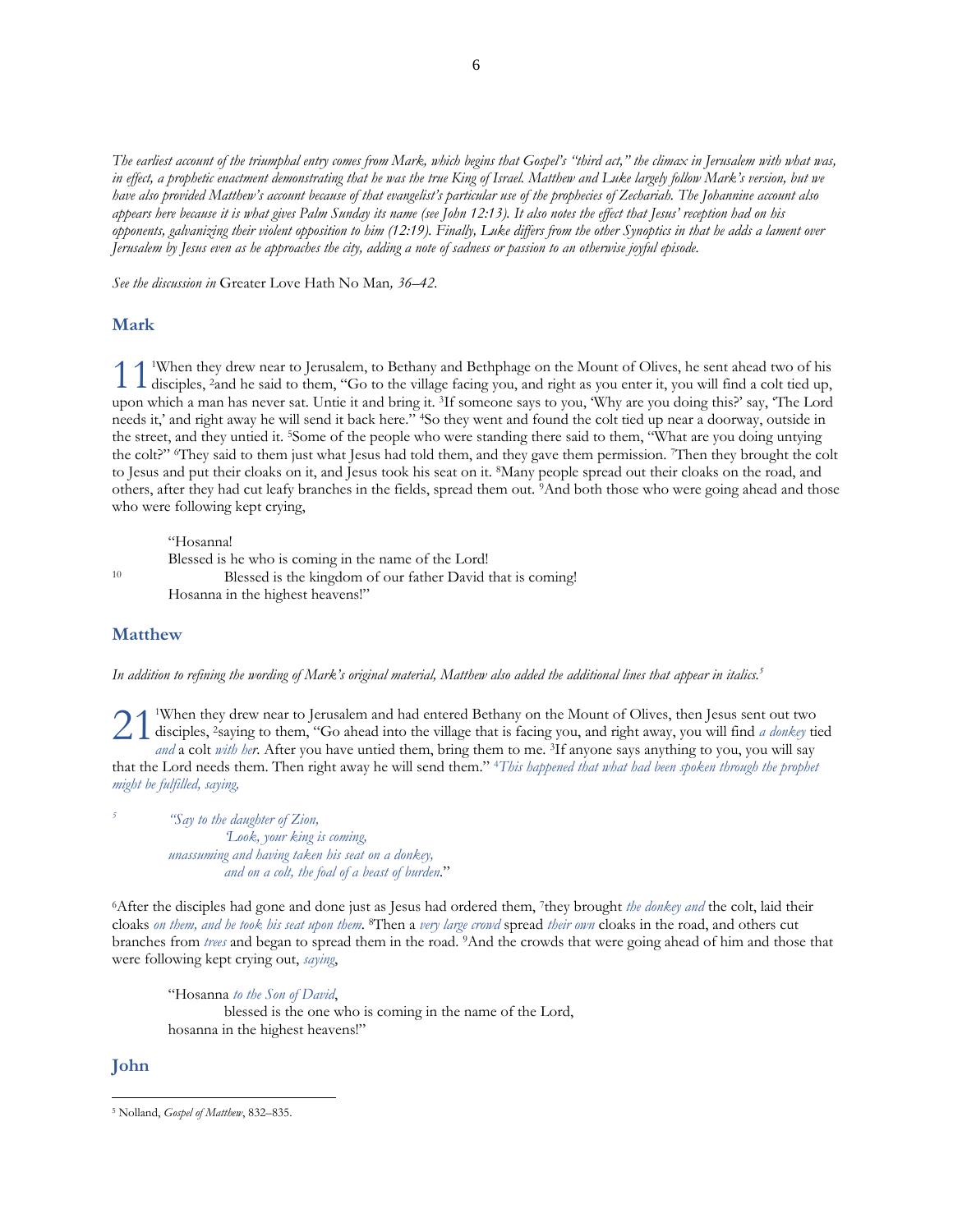<sup>12</sup>On the next day a great crowd, which had come to the feast because they had heard that Jesus was coming to  $\sum$ <sup>12</sup>On the next day a great crowd, which had come to the feast because they had heartlers, 13took fronds of palm trees, went out to meet him, and kept crying out,

"Hosanna! Blessed is the one who is coming in the name of the Lord, the King of Israel!"

<sup>14</sup>Then Jesus, after he had found a young donkey, took his seat on it, just as it is written,

<sup>15</sup> "Do not be afraid, daughter of Zion, Look, your king is coming, sitting on the foal of a donkey."

<sup>16</sup>His disciples did not understand these things at first, but when Jesus was glorified, then they remembered that these things had been written about him and they had done these things for him. 17The crowd that had been with him when he called Lazarus from the tomb and raised him from the dead kept testifying. 18It was for this reason that the crowd went out to meet him, because they had heard that he had performed this miraculous sign. 19So the Pharisees said to each other, "Do you see that you are not accomplishing anything? Look, the world has gone after him!"

#### **Luke**

 $41$ Yet as he approached, when he saw the city, he grieved over it,  $42$ saying, "If you, even you, had realized on this  $\int \int d^{4}Y$ et as he approached, when he saw the city, he grieved over it, <sup>42</sup>saying, "If you, even you, had realized on this day what would have brought you peace! But as it is, it has been concealed from your eyes.  $43$ coming upon you when your enemies will throw up a siege-work around you, and encircle you, and press you hard on every side, 44and they will raze you to the ground and your children with you, and they will not leave one stone on top of another within you because you did not recognize the moment of your visitation."

### **Jesus and the Temple (Mark 11:11; Matt 21:12–17; Luke 19:47–48).**

*Mark's account has Jesus enter Jerusalem, ascend to the temple, and simply look around before returning to Bethany to spend the night. While Mark delays his discussion of the temple incident until the next day for symbolic reasons, Matthew, paralleled by Luke, places Jesus's cleansing of the temple directly after the triumphal entry, using it to demonstrate his authority to judge its so-called authorities, alluding to the prophecies of Jeremiah and again to Zechariah in the process. Matthew adds the details that Jesus followed the cleansing of the temple with miraculous healings, which led children to praise him as the Son of David.*

*See the discussion in* Greater Love Hath No Man*, 36–42.*

### **Mark**

<sup>11</sup>Then he entered Jerusalem and came into the temple, and when he had looked around at everything, because it  $1$   $1$ <sup>11</sup>Then he entered Jerusalem and came into the temple, and w was already evening, he went out to Bethany with the Twelve.

### **Matthew**

<sup>10</sup>When he had entered Jerusalem, the entire city was in commotion, saying, "Who is this?" 11The crowds kept  $21^{10}$ When he had entered Jerusalem, the entire city was in commotion, saying, "Who is this?" <sup>11</sup>The crowds kept saying, "This is the prophet, Jesus of Nazareth in Galilee!" <sup>12</sup>And Jesus went into the temple and cast were selling and buying in the temple, and he overturned the tables of the moneychangers and the seats of those who were selling doves. 13And he said to them, "It is written, 'My house will be called a house of prayer, but you are making it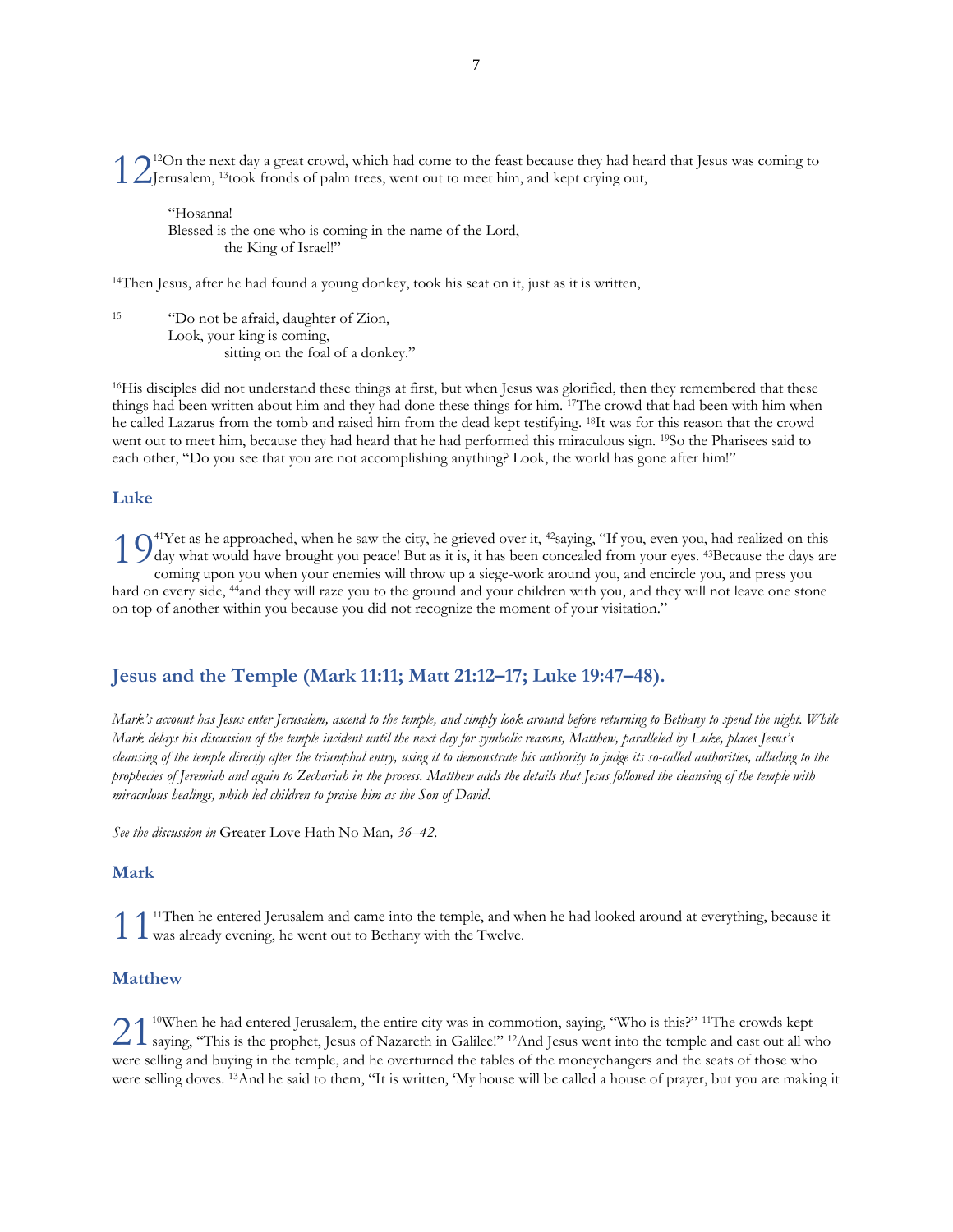a lair of bandits!'"

<sup>14</sup>Then the blind and lame came to him in the temple, and he healed them. <sup>15</sup>Yet when the chief priests and the experts at the law saw the amazing things that he was doing and [heard] the children in the temple crying out and saying, "Hosanna to the Son of David," they were indignant. 16So they said to him, "Do you hear what they are saying?" Jesus said, "Yes indeed! Have you never read, 'Out of the mouths of infants and those who are nursing I have prepared praise?'" 17After he had left them, he went out of the city to Bethany, and he spent the night there.

#### **Luke**

<sup>47</sup>Now Jesus was daily teaching in the temple. The chief priests and the experts the law, however, kept seeking to 1  $\int$ <sup>47</sup>Now Jesus was daily teaching in the temple. The chief priests and the experts the law, however, kept seeking they destroy him, as did the leaders of the people. <sup>48</sup>Nevertheless, they could not find anything they the people were hanging on his words.

# **Monday**

### <span id="page-7-0"></span>**Episodes**

- Cursing of the Fig Tree (Mark 11:12–14; Matt 21:18–19a)
- The Cleansing of the Temple in Mark (Mark 11:15–19)
- Lesson from the Withered Fig Tree (Mark 11:20–26; parallel Matt 21:19b–22)
- Jesus' Pattern of Teaching in the Temple (Luke 19:47–48)
- Teachings in the Temple: Rejection of the Unbelieving in Israel (Mark 11:27–12:12; Matt 21:23–22:15; Luke 20:1–19)
- Jesus and the Coming Hour (John 12:20–36)

# **The Fig Tree and the Temple: Mark 11:12–25**

*The cursing of the fig tree Monday and its withering the next morning frame Mark's account of Jesus' actions in the temple. This structure was deliberate, leading Mark to place the temple incident here rather than immediately following the triumphal entry. The framing also provides the interpretive key to the incident, giving it a different meaning in Mark than it had in Matthew and Luke's versions.*

*See the discussion in* Greater Love Hath No Man*, 54–56.*

<sup>12</sup>On the following day, after they had left Bethany, he was hungry. 13When he saw from a distance a fig tree that <sup>12</sup>On the following day, after they had left Bethany, he was hungry. <sup>13</sup>When he saw from a distance a fig tree the had leaves, he approached it in case he might find something on it. Yet when he reached it, he found noth except leaves, for it was not the season for figs. 14In response he said to it, "May no one ever eat fruit from you again!" And his disciples heard this.

<sup>15</sup>Then they came to Jerusalem, and when he had come into the temple, he began to cast out those who were selling and buying in the temple, and he overturned the tables of the moneychangers and the chairs of those who were selling doves. <sup>16</sup>Nor would he allow anyone to carry vessels through the temple. 17So he began to teach, saying to them, "Is it not written that my house will be called a house of prayer for all nations? But you have made it a lair of bandits!" 18The chief priests and the experts at the law heard this and began deliberating how they might put him to death, for they were afraid of him because the entire crowd was amazed at his teaching. 19And when it was evening, he left the city.

<sup>20</sup>As they were passing by in the morning, they saw the fig tree withered away from the roots up. 21Remembering, Peter said to him, "Master, look, the fig tree that you cursed has withered!" 22In response Jesus said to them, "Have faith in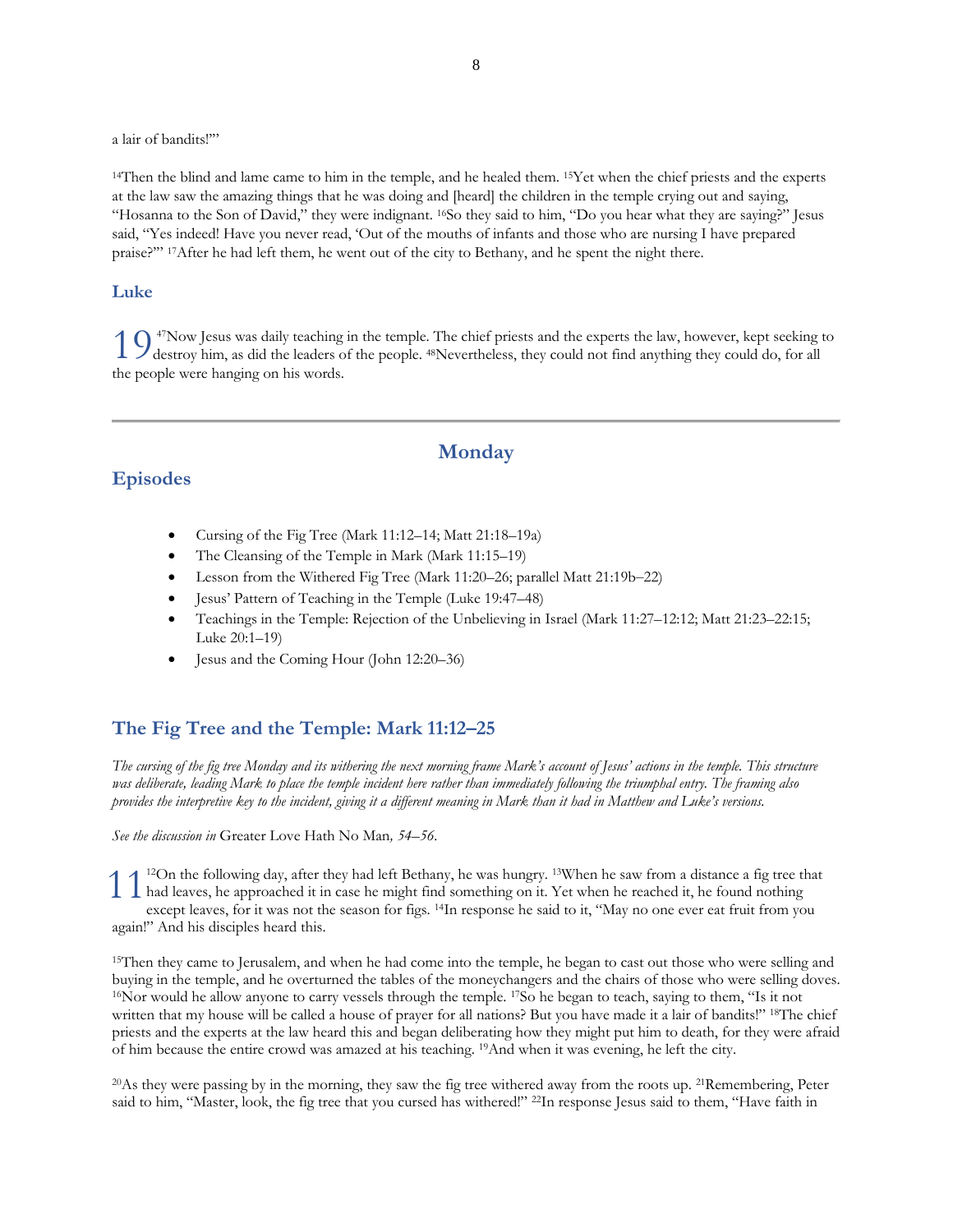God. <sup>23</sup>Truly, I say to you, that whoever says to this mountain, 'Be pulled up and cast into the sea,' and does not doubt in his heart but believes what he says will happen, it will turn out for him. 24Because of this I say to you, all things you pray and ask for, believe that you will receive, and they will come about for you. 25When you stand to pray, forgive anything you have against someone, so your Father in heaven may forgive your wrongdoings too." [26But if you do not forgive, your Father in heaven will not forgive your wrongdoings."]<sup>6</sup>

# **Teachings in the Temple: Rejection of the Unbelieving in Israel**

*Two short notices in Luke establish Jesus's pattern of teaching daily in the temple and returning each night to Bethany, where he presumably stayed with friends like the family of Lazarus. The earliest versions of Jesus's temple teaching are found in Mark, the first two episodes of which are given here. John also has Jesus teaching in the temple, but as is typical for that Gospel, Jesus's teaching is much more direct about his mission and his relationship with the Father.*

*See the discussion in* Greater Love Hath No Man*, 56–61.*

#### **Luke**

<sup>47</sup>And he taught daily in the temple. But the chief priests and the scribes and the chief of the people sought to 1  $\int$ <sup>47</sup>And he taught daily in the temple. But the chief priests and the scribes and the chief of the people sou<sub>j</sub> destroy him, <sup>48</sup>And could not find what they might do: for all the people were very attentive to hear h

<sup>37</sup>And in the day time he was teaching in the temple; and at night he went out, and abode in the mount that is  $21$ <sup>37</sup>And in the day time he was teaching in the temple; and at night he went out, and abode in the mount that is called the mount of Olives. <sup>38</sup>And all the people came early in the morning to him in the temple, for to

### **Mark**

<sup>27</sup>And they come again to Jerusalem: and as he was walking in the temple, there come to him the chief priests, 1 <sup>27</sup> And they come again to Jerusalem: and as he was walking in the temple, there come to him the chief priests, and the elders, <sup>28</sup> And say unto him, "By what authority doest thou these things? and who gave thee this authority to do these things?" 29"And Jesus answered and said unto them, I will also ask of you one question, and answer me, and I will tell you by what authority I do these things. <sup>30</sup>The baptism of John, was it from heaven, or of men? answer me." 31And they reasoned with themselves, saying, "If we shall say, 'From heaven;' he will say, Why then did ye not believe him? 32But if we shall say, 'Of men;' they feared the people: for all men counted John, that he was a prophet indeed." 33And they answered and said unto Jesus, "We cannot tell." And Jesus answering saith unto them, "Neither do I tell you by what authority I do these things."

<sup>1</sup>And he began to speak unto them by parables. "A certain man planted a vineyard, and set an hedge about it, and  $12$ <sup>1</sup>And he began to speak unto them by parables. "A certain man planted a vineyard, and set an hedge about it, and digged a place for the winefat, and built a tower, and let it out to husbandmen, and went into a far co at the season he sent to the husbandmen a servant, that he might receive from the husbandmen of the fruit of the vineyard. 3And they caught him, and beat him, and sent him away empty. 4And again he sent unto them another servant; and at him they cast stones, and wounded him in the head, and sent him away shamefully handled. 5And again he sent another; and him they killed, and many others; beating some, and killing some. 6Having yet therefore one son, his wellbeloved, he sent him also last unto them, saying, 'They will reverence my son.' 7But those husbandmen said among themselves, 'This is the heir; come, let us kill him, and the inheritance shall be ours.' 8And they took him, and killed him, and cast him out of the vineyard. 9"What shall therefore the lord of the vineyard do? he will come and destroy the husbandmen, and will give the vineyard unto others. 10And have ye not read this scripture; 'The stone which the builders rejected is become the head of the corner: 11This was the Lord's doing, and it is marvellous in our eyes?'"

<sup>12</sup>And they sought to lay hold on him, but feared the people: for they knew that he had spoken the parable against them:

<sup>6</sup> Verse 26, which is translated as "But if ye do not forgive, neither will your Father which is in heaven forgive your trespasses" in the KJV, in only found in later, Byzantine manuscripts. It is missing in the earliest, most reliable Greek manuscripts and was probably inserted here by later scribes by comparison with Matthew 6:15 (see Metzger, *Textual Commentary*, 93)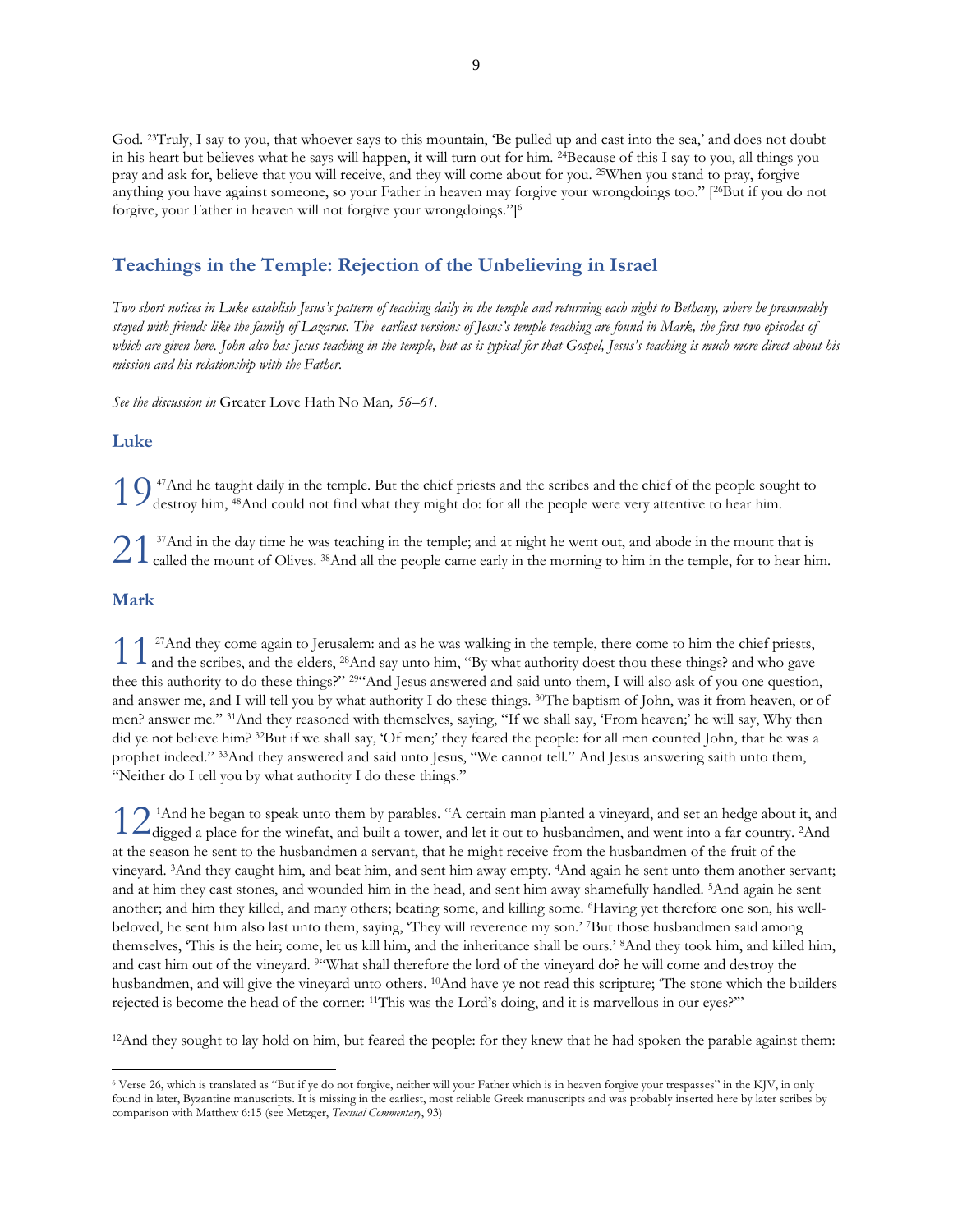and they left him, and went their way.

### **The Johannine Passion Prediction: John 12:20–36**

*John also has Jesus teaching in the temple, but as is typical for that Gospel, Jesus' teaching is much more direct about his mission and his relationship with the Father. As is common in many of the discourses of Jesus in John, his words are in semi-poetic form, signaling the difference between his divine speech and that of other characters in the Gospel.<sup>7</sup>*

*See the discussion in* Greater Love Hath No Man*, 61–64.*

<sup>20</sup>Now there were some Greeks among those who had gone up to worship at the festival. <sup>21</sup>They came to Philip, who was from Bethsaida in Galilee, and asked him, saying, "Sir, we want to see Jesus." <sup>22</sup>Philip went and told Andrew, then Andrew and Philip went and told Jesus.<sup>23</sup>Jesus answered them, saying, "The hour has come for the Son of Man to be glorified. 24 Truly, truly, I say to you, 12

|    | Unless a grain of wheat dies after it has fallen to the earth, |
|----|----------------------------------------------------------------|
|    | it remains one grain.                                          |
|    | Yet if it dies.                                                |
|    | it yields much fruit.                                          |
| 25 | The one who loves his life,                                    |
|    | loses it:                                                      |
|    | and the one who hates his life in this world,                  |
|    | will guard it to life eternal.                                 |
| 26 | Whoever serves me,                                             |
|    | let him follow me.                                             |
|    | Where I am.                                                    |
|    | There my servant will be also.                                 |
|    | Whoever serves me,                                             |
|    | my Father will honor.                                          |
|    |                                                                |

<sup>27</sup>Now my soul is troubled, so what should I say? 'Father, rescue me from this hour'? Yet for this I came to this hour. <sup>28</sup>Father, glorify your name." Then a voice came from heaven,

"I have both glorified it, and I will glorify it again."

<sup>29</sup>Then the crowd that was standing there and had heard it kept saying it had thundered, but others started to say, "An angel has spoken to him." <sup>30</sup> Jesus answered and said, "This voice has come not for my sake but for yours.

| 31 | Now is judgment upon this world.              |
|----|-----------------------------------------------|
|    | Now will the ruler of this world be cast out. |
| 32 | And when I am lifted up from the earth,       |
|    | I will draw all to myself."                   |

<sup>33</sup>This he said, indicating by what kind of death he was about to die. 34Then the crowd answered him, "We have heard from the Law that the Christ continues to live forever. How are you saying that the Son of Man must be lifted up? Who is this Son of Man?" 35Jesus said to them,

"The light is with you for a little while more. Walk around while you have the light, so that the darkness does not overtake you.

<sup>&</sup>lt;sup>7</sup> Brown, *Gospel according to John*, cxxxii-cxxxv; Huntsman, "The Gospel of John," 314.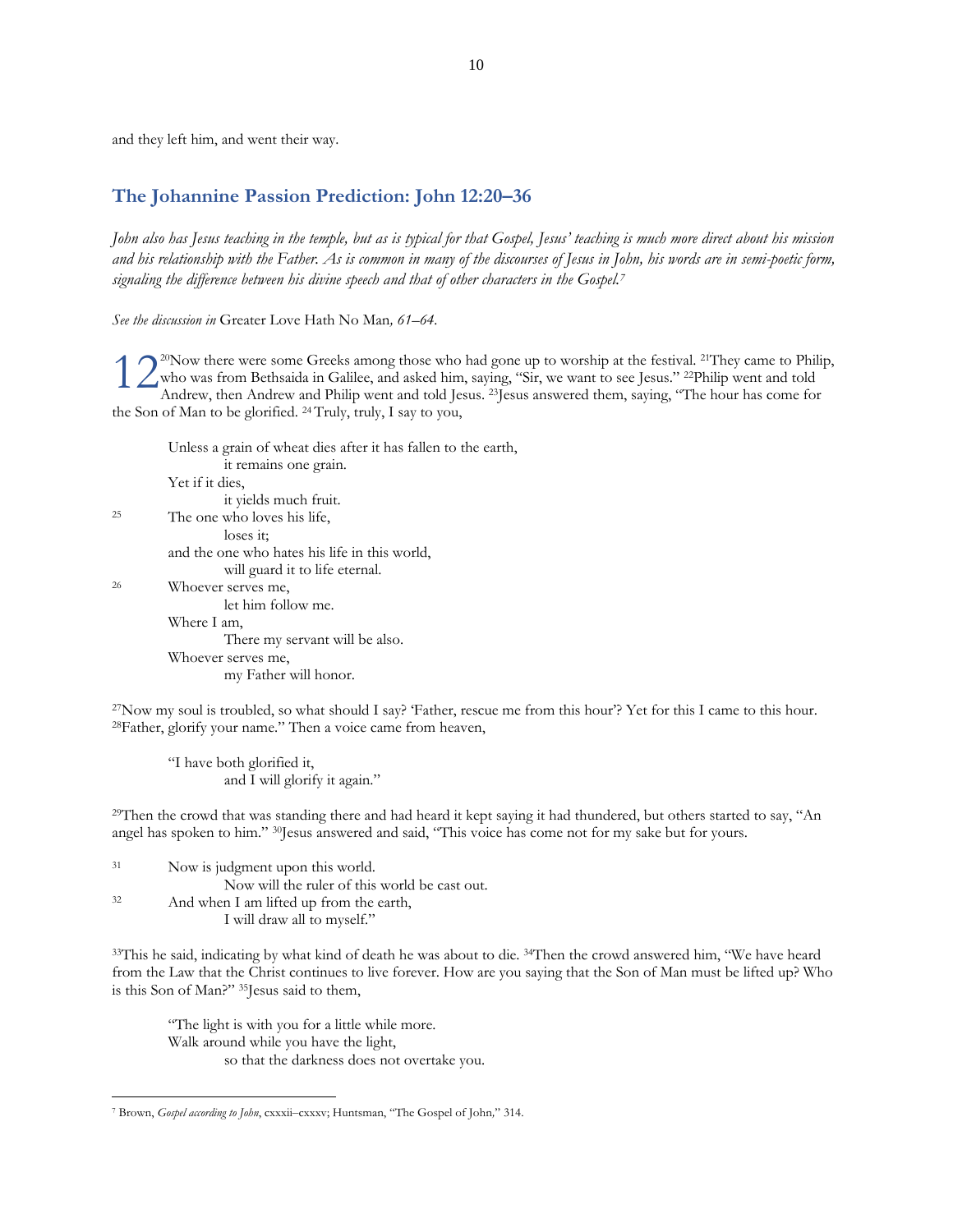The one who walks around in darkness does not know where he is going. <sup>36</sup> While you have the light, believe in the light, that you may become the children of light."

Jesus said these things, and after he had left, he hid from them.

# **Tuesday**

# <span id="page-10-0"></span>**Episode**

- Jesus Examined: Attempts to Catch Him in His Words (Mark 12:13–37; parallels Matt 22:15–46, Luke 20:20– 47)
- Hypocrisy of Jesus' Opponents (Mark 12:38–40; parallels Matt 23:1‒12; Luke 20:45‒47)
- Seven Prophetic Woes (Matt 23:13‒36)
- The Widow's Offering (Mark 12:41–44; parallel Luke 21:1–4)
- Jesus' Second Lament over Jerusalem (Matt 23:37‒39)
- The Olivet Discourse (Mark 13:1–38; parallels Matt 24:1–25:46; Luke 21:5–38)
- [Summary of Jesus' Teaching (Luke 21:37–38; John 12:37–50)]

# **Temple Teachings: Mark 12:13–44; Matthew 23:37‒39**

*The second set of Jesus' temple teachings focus on his responses to questions posed to him by different groups within the ruling hierarchy, each of which tried to catch him in his words. Then, after posing a question of his own to them, he denounces them for their hypocrisy and contrasts them with the selfless faithfulness of a poor widow. The earliest versions of this material are preserved by Mark. Matthew adds a poignant lament that Jesus utters over Jerusalem.*

*See the discussion in* Greater Love Hath No Man*, 70–77.*

# **Mark**

<sup>13</sup>Next they sent some of the Pharisees and of the Herodians to him to catch him in what he said. 14When they got 12<sup>13</sup>Next they sent some of the Pharisees and of the Herodians to him to catch him in what he said. <sup>14</sup>When they got there, they said to him, "Teacher, we know that you are truthful and are not partial to anyone, for you upon the people's appearance but teach the way of God in truth. Is it permissible to pay a tax to Caesar or not? Should we pay or should we not pay?" <sup>15</sup>Because he recognized their hypocrisy, he said to them, "Why are you testing me? Bring a *denarius* to me so I may see it." <sup>16</sup>So they brought it, and he said to them, "Whose image is this, and whose inscription?" They said to him, "Caesar's." 17Jesus said to them, "Give back to Caesar the things that are Caesar's, and to God the things that are God's." And they were amazed at him.

<sup>18</sup>Then some Sadducees, who say that there is not a resurrection, came to him and questioned him, saying, <sup>19"</sup>Teacher, Moses wrote to us, 'If someone's brother dies and leaves behind a wife but does not leave a child, his brother should marry the wife and raise up a posterity for his brother.' <sup>20</sup>There were seven brothers. The first married a wife and, when he died, did not leave any posterity. 21Next the second married her, and he died, not leaving a posterity. Then the third did the same thing. 22And so the seven men married her and did not leave any posterity. Last of all, the woman died, too. <sup>23</sup>In the resurrection, to which of them will the wife belong? For seven men had her as wife." 24Jesus said to them, "Is this not why you are making a mistake, because you understand neither the scriptures nor the power of God? 25For when they rise again from the dead, they neither enter into marriage nor are given in marriage, but they are like the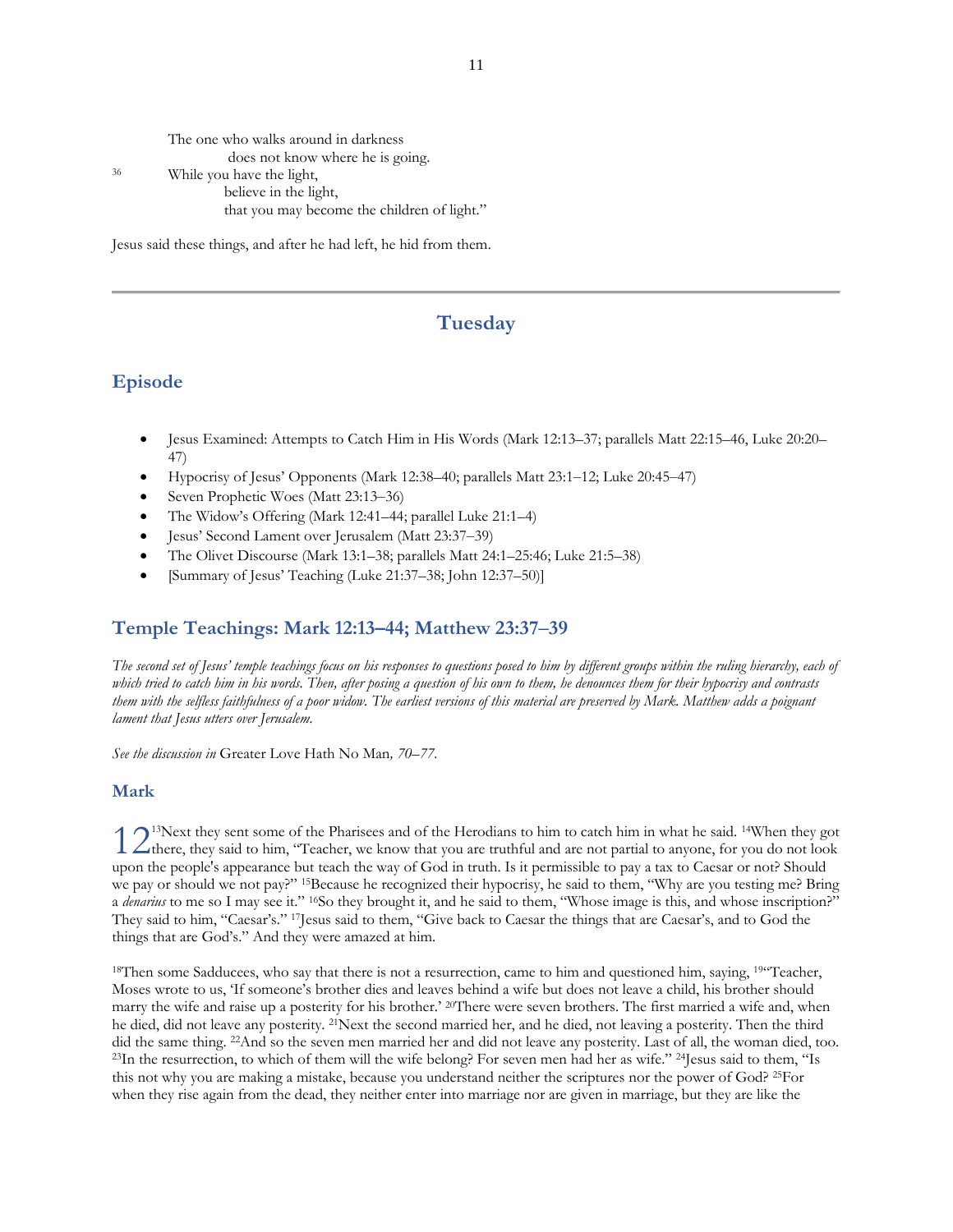angels in the heavens. 26But concerning the dead being raised, have you not read in the book of Moses how God spoke to him at the bush, saying, "I am the God of Abraham, and the God of Isaac, and the God of Jacob?" <sup>27</sup>He is not the God of the dead but the God of the living. You are making a great mistake!"

<sup>28</sup>Next one of the experts at the law, when he had heard them debating and had seen that he had answered them well, came to him and asked him, "Which commandment is the most important of them all?" 29Jesus answered, "This is the first: 'Hear, O Israel, the LORD our God, the Lord is one, 30and you shall love the LORD your God with your whole heart, with your whole soul, with your while mind, and with your whole strength.' 31This is the second: 'You shall love your neighbor as yourself.' There is not any commandment greater than these." <sup>32</sup>Then the expert at the law said, "Quite right, Teacher! You have spoken truly that he is one and there is no other except for him. 33Indeed loving him with the whole heart, and with the whole understanding, and with the whole strength, and loving your neighbor as yourself is greater than all the burnt offerings and sacrifices." 34When Jesus saw that he had answered thoughtfully, he said to him, "You are not far from the kingdom of God!" After that no one dared to ask him anything.

<sup>35</sup>Then while Jesus was teaching in the temple, he said in response, "How can the experts at the law say that the Christ is the Son of David? 36David himself said by the Holy Spirit, 'The LORD said to my lord, "Sit here at my right hand until I put your enemies under your feet."' 37David himself called him 'lord.' How then is he his son?" And the great crowd heard him gladly.

<sup>38</sup>So in his teaching he said, "Look out for experts at the law who take pleasure in walking about in long robes, receiving greetings in the marketplaces, 39having seats of honor in the synagogues, and getting places of honor at banquets. 40They are the ones who devour the houses of widows and make long prayers for the sake of appearance. These will receive much greater condemnation."

<sup>41</sup>When Jesus had sat down across from the treasury, he saw how the crowd was putting money into the treasury, and many rich people were contributing a lot. 42When one poor widow came, she put in two small copper coins, which are worth a *quadrans* or penny. 43Calling his disciples to him, he said, "Truly, I say to you that this poor widow has put in more than all those who are putting into the treasury, 44for they have all contributed out of their abundance, but out of her poverty she put in all that she had, her whole means of subsistence."

#### **Matthew**

<sup>37"</sup>Jerusalem, Jerusalem, you who kill the prophets and stone those who are sent to her! How often I wanted to  $23^{\frac{374}{9}}$ erusalem, Jerusalem, you who kill the prophets and stone those who are sent to her! How often I wanted gather your children together the way a hen gathers her chicks under her wings and you did not want me t <sup>38</sup>Look, your house is left empty! 39For I say to you, you will see me no longer until you say, 'Blessed is the one who comes in the name of the Lord.'"

### **The Olivet Discourse: Mark 13:1–37; Matthew 25:1–13, 31–46**

*Mark 13 comprises the longest single discourse of Jesus in that Gospel; elsewhere in Mark, Jesus' sayings comprise short parables or teaching sayings. This discourse, which consists of a prophecy that Jesus delivered on the Mount of Olives, treats both the coming destruction of Jerusalem and the end of the world, before which Jesus will return in glory. Parallels appear in Matthew 24:1–25:46 and Luke 21:5–38. Matthew's version is the longest of the three and includes several parables about preparing for the end, two of which are provided here.*

*See the discussion in* Greater Love Hath No Man*, 77–83.*

#### **Mark**

<sup>1</sup>As he was leaving the temple, one of his disciples said to him, "Teacher, look! What wonderful stones and 1 3<sup>1</sup>As he was leaving the temple, one of his disciples said to him, "Teacher, look! What wonderful stones and buildings!" <sup>2</sup>In response Jesus said to him, "Do you see these great buildings? A stone shall not be left her another stone that is not thrown down."

<sup>3</sup>Then, as he was sitting on the Mount of Olives across from the temple, Peter, James, John, and Andrew began to ask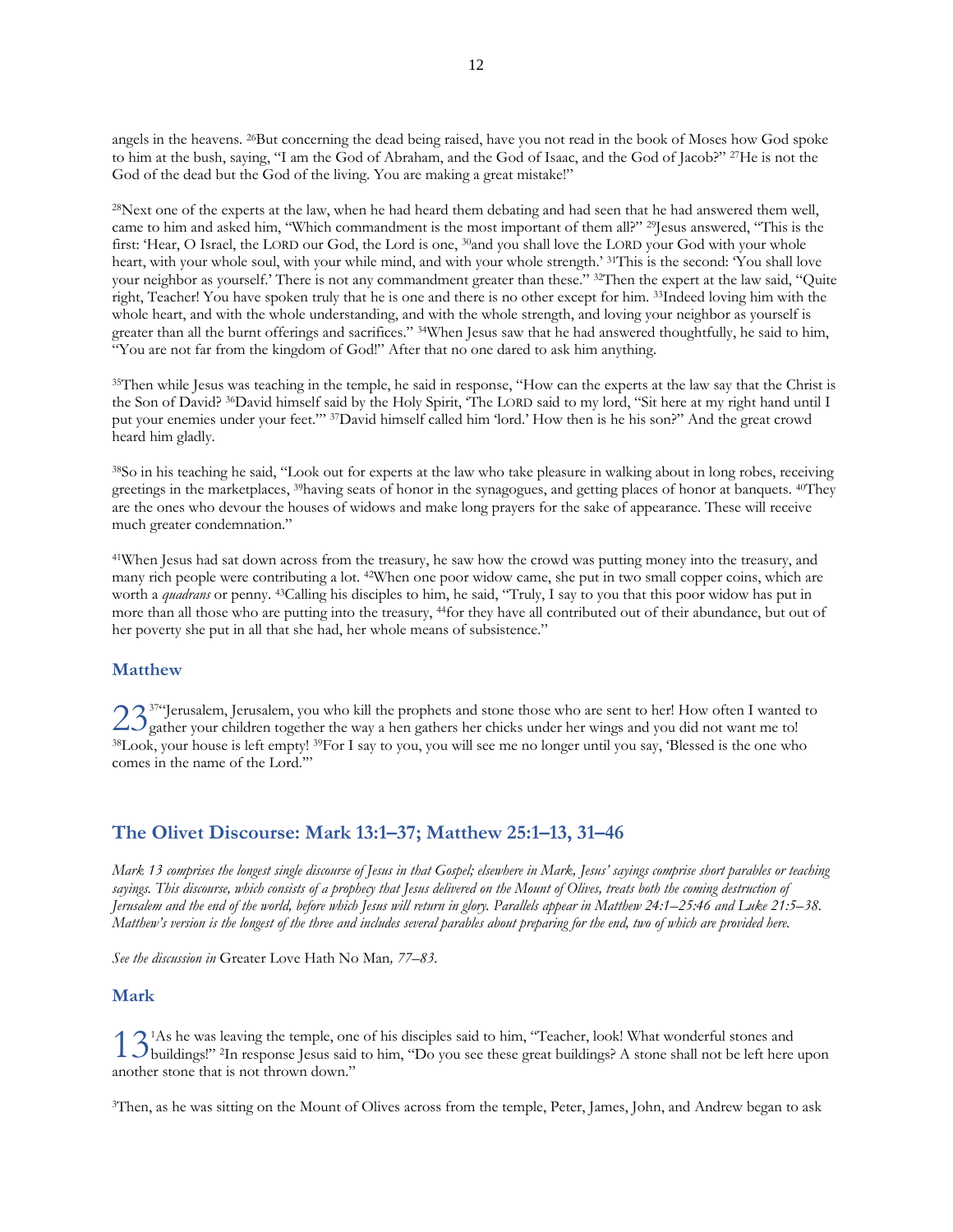him privately, <sup>46</sup> Tell us, when will these things happen, and what will the sign be when all these things are about to be fulfilled?"<sup>5</sup> Jesus began to say, "See to it that no one leads you astray. <sup>6</sup>For many will come in my name who will say, 'I am he!' and they will lead many astray. 7Whenever you hear about wars and reports of wars, do not be upset. These must happen, but the end is not yet. 8For nation will rise up against nation, and kingdom against kingdom, and there will be earthquakes in various regions, and there will be famines. These are the beginning of labor pains.

<sup>94</sup>But watch yourselves. They will hand you over to city councils, and you will be beaten in synagogues, and be arraigned before governors and kings on my account as a testimony to them. 10First the good news must be proclaimed to all nations. 11Yet whenever they arrest you and hand you over, do not be anxious about what you will say, but say whatever is given to you in that hour, for you are not the one who is speaking—it is rather the Holy Spirit. 12Now brother will hand over brother for death, and a father his child, and children will rise up in rebellion against their parents and put them to death. 13Then you will be hated by all on account of my name, but whoever stands his ground until the end will be saved.

<sup>14</sup>"But when you see the devastating sacrilege standing where it should not be—let the one who reads understand—then let those who are in Judea flee to the mountains, 15and let one who is on top of a house not go down or go into it to take anything out of the house, 16and let one who is in the field not turn back to pick up his cloak. 17But woe to those who are pregnant or who are nursing in those days! 18Pray that it does not happen during winter. 19For those will be days of affliction, such as have not occurred since God created the world until now and will not be again. 20Unless the Lord shortens those days, no mortal life would be saved, but because of the elect whom he has chosen, he has shortened those days. 21If anyone says at that time, 'Look, the Christ is here, look, he is there!' do not believe it. 22For false Christs and false prophets will appear, and they will perform miraculous signs and wonders to mislead, if possible, even the elect. 23But look out! I have warned you in advance about all these things.

<sup>24"</sup>But in those days, after that tribulation, 'The sun will be darkened, and the moon will not give its light, <sup>25</sup> and the stars will be falling from the sky,' and the heavenly bodies will be shaken. <sup>26</sup>Then they will see 'the Son of Man as he comes in the clouds' with great power and glory. 27Then he will send his angels and gather together his elect from the four winds, from the ends of the earth to the ends of the sky.

<sup>28</sup>"From the fig tree, learn a parable: When its branch becomes tender and puts forth leaves, you know that summer is near. 29Thus it is even with you: When you see these things happening, you know that it is near, even at the doors. <sup>30</sup>Truly I say to you that this generation will not pass away until these things come about. <sup>31</sup>Heaven and earth will pass away, but my words will not pass away.

32"Now no one knows about the day or the hour, neither the angels in heaven nor the Son, but only the Father. 34Look out, stay alert, and pray! For you do not know when the appointed time is. 34It is like a man who is away on a journey, who left his house, gave authority to his slaves, an assignment to each one, and ordered the doorkeeper to keep watch. <sup>35</sup>Therefore stay alert! For you do not know when the master of the house is coming—in the evening, in the middle of the night, at the cockcrow, or in the morning, <sup>36</sup>lest coming suddenly, he finds you sleeping. <sup>37</sup>What I say to you I say to all: Stay alert!"

### **Matthew**

<sup>1"</sup>At that time the kingdom of heaven will be compared to ten virgins, who, after taking up their lamps, went out  $25<sup>1</sup>$ that time the kingdom of heaven will be compared to ten virgins, who, after taking up their lamps, went of the meet the bridegroom. <sup>2</sup>Five of them were foolish, and five were thoughtful. <sup>3</sup>Although the foolis lamps, they did not take oil with them. 4But the thoughtful ones took oil in flasks with their lamps. 5Because the bridegroom took his time, all the women grew drowsy and began to sleep. 6In the middle of the night there was a shout, 'Look, the bridegroom! Go out to meet him!' 7Then all the virgins woke up and trimmed their lamps. 8The foolish said to the thoughtful, 'Give us some of your oil, because our lamps are sputtering out.' 9But the thoughtful women responded by saying, 'No, there will not be enough for us and for you. Rather go to those who sell and buy for yourselves.' 10And while they were gone to buy it, the bridegroom came, and the women who were prepared went into the wedding feast with him, and the door was closed. 11Later the remaining virgins came, saying, 'Lord, lord, open the door for us!' 12But in response he said, 'Truly, I do not know you.' 13Stay alert, therefore, because you do not know the day nor the hour."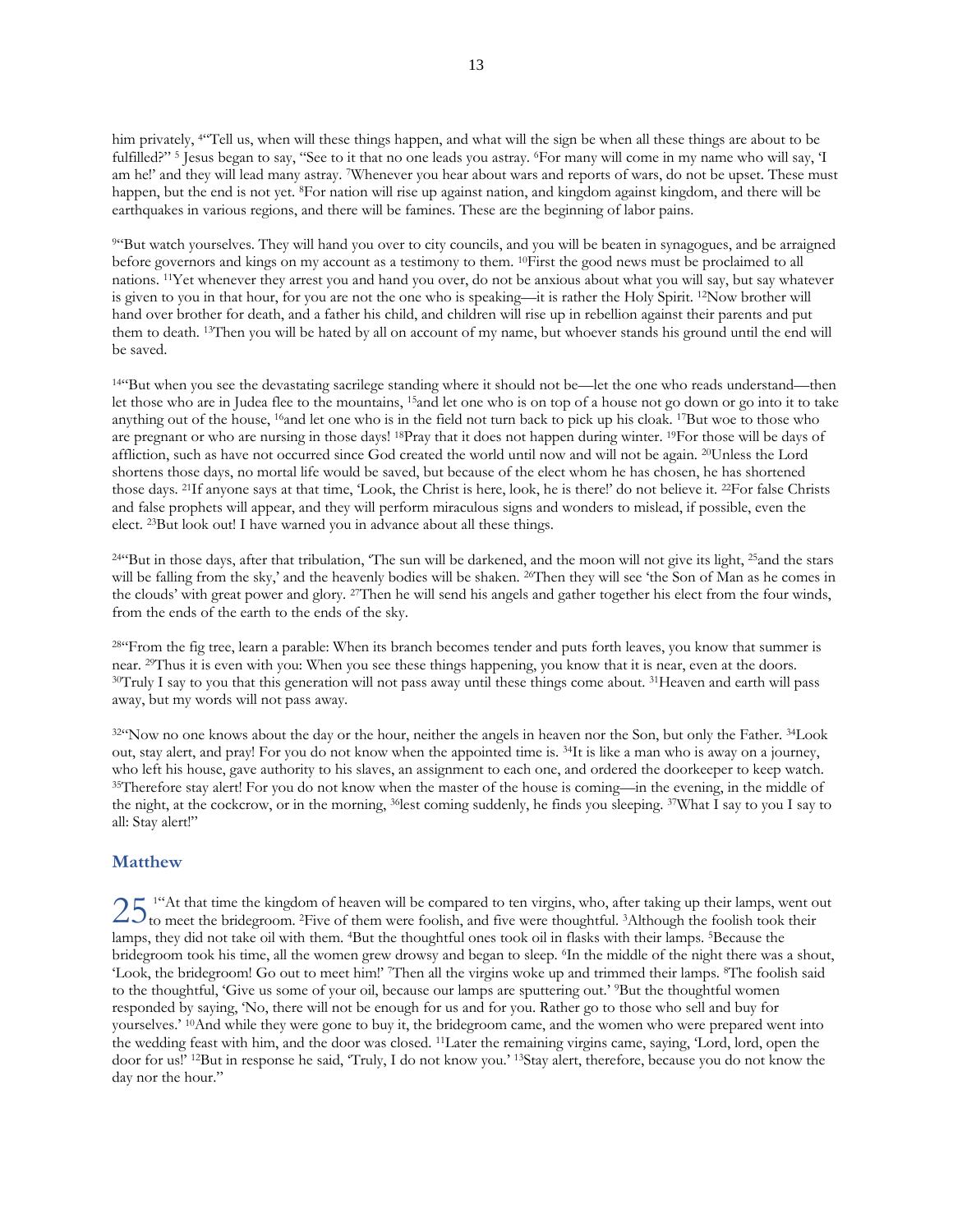<sup>31"</sup>When the Son of Man comes in his glory and all the angels come with him, he will sit on his glorious throne. <sup>32</sup>All the nations will be gathered together before him, and he will separate them from one another, just as a shepherd separates the sheep from the goats. 33Then he will put the sheep on his right hand and the goats on his left. 34At that time the King will say to those on his right hand, 'Come, O blessed of my Father! Inherit the kingdom which has been prepared for you from the foundation of the world. 35For I was hungry, and you gave me something to eat; I was thirsty, and you gave me something to drink; I was a stranger, and you invited me in. 36I was naked, and you clothed me; I was sick, and you cared for me; I was in prison, and you came to visit me.' 37Then the righteous will answer him, saying, 'When did we see you hungry and gave you something to eat, or thirsty and gave you something to drink? 38When did we see you as a stranger and invited you in, or naked and clothed you? 39When did we see you sick or in prison and came to visit you?' <sup>40</sup>And in response the King will say to them, 'Truly, I say to you, to the extent that you have done this for one of the least of my brothers or sisters, you have done it for me.' 41Then he will say to those on his left hand, 'Go from me, O cursed, into the eternal fire that has been prepared for the devil and his angels. 42For I was hungry, and you did not give me something to eat; I was thirsty, and you did not give me something to drink; 43I was a stranger, and you did not invite me in; I was naked, and you did not clothe me; I was sick and in prison, and you did not take care of me.' 44At that time they will answer him, saying, 'When did we see you hungry, or thirsty, or as a stranger, or naked, or sick, or in prison and not help you?' 45And he will answer them, saying, 'Truly, I say to you, to the extent that you have not done this for one of the least of these, you did not do it for me.' 46These will go to eternal punishment, but the righteous will go into eternal life."

# **Wednesday**

### <span id="page-13-0"></span>**Episodes**

- The Plot to Kill Jesus (Mark 14:1–2; parallels Matt 26:1–5; Luke 22:1–2)
- An Unnamed Woman Anoints Jesus (Mark 14:3–9; Matt 26:6–13)
- Judas Agrees to Betray Jesus (Mark 14:10–11; parallels Matt 26:14–16; Luke 22:3–6)

# **Conspiracy and an Anointing: Mark 14:1‒11**

*The story of the unnamed woman who anointed Jesus' head in Bethany (Mark 14:3–9; parallel Matt 26:6–13) is framed by the plot of the Jerusalem authorities to put Jesus to death (Mark 14:1–2; parallels Matt 26:1–5; Luke 22:1–2) and the decision of Judas Iscariot to hand Jesus over to them (Mark 14:10–11; parallels Matt 26:14–16; Luke 22:3–6).*

*See the discussion in* Greater Love Hath No Man*, 90–98.*

<sup>1</sup>Now when the Passover and the Feast of Unleavened Bread were two days away, the chief priests and the 1 4<sup>'Now</sup> when the Passover and the Feast of Unleavened Bread were two days away, the chief priests and the experts at the law began to deliberate how they could take him by cunning and put him to death, <sup>2</sup> for they said, "Not during the festival so that there will not be a commotion among the people."

<sup>3</sup>While he was in Bethany in the house of Simon the leper, as he was reclining at the dinner table, a woman who had an alabaster flask of very expensive ointment of pure nard came in. After breaking the flask, she poured it on his head. <sup>4</sup>There were some who began to complain indignantly to each other, saying, "Why has this ointment been wasted? 5For this ointment could have been sold for over three hundred denarii and given to the poor." And they scolded her. <sup>6</sup>But Jesus said, "Leave her alone. Why are you distressing her? She has done a fine thing for me. 7For you always have the poor with you, and whenever you want, you can do something good for them, but you do not always have me. 8She has done what she could: she has anointed my body ahead of time for its burial. 9Truly, I say to you, wherever the good news is proclaimed throughout the whole world, this also which she has done will be recounted in her memory."

 $10$ Then Judas Iscariot, one of the Twelve, went to the chief priests to hand him over.  $11$ When they heard this, they were delighted and promised to give him money. So he began to look for a convenient opportunity to hand him over.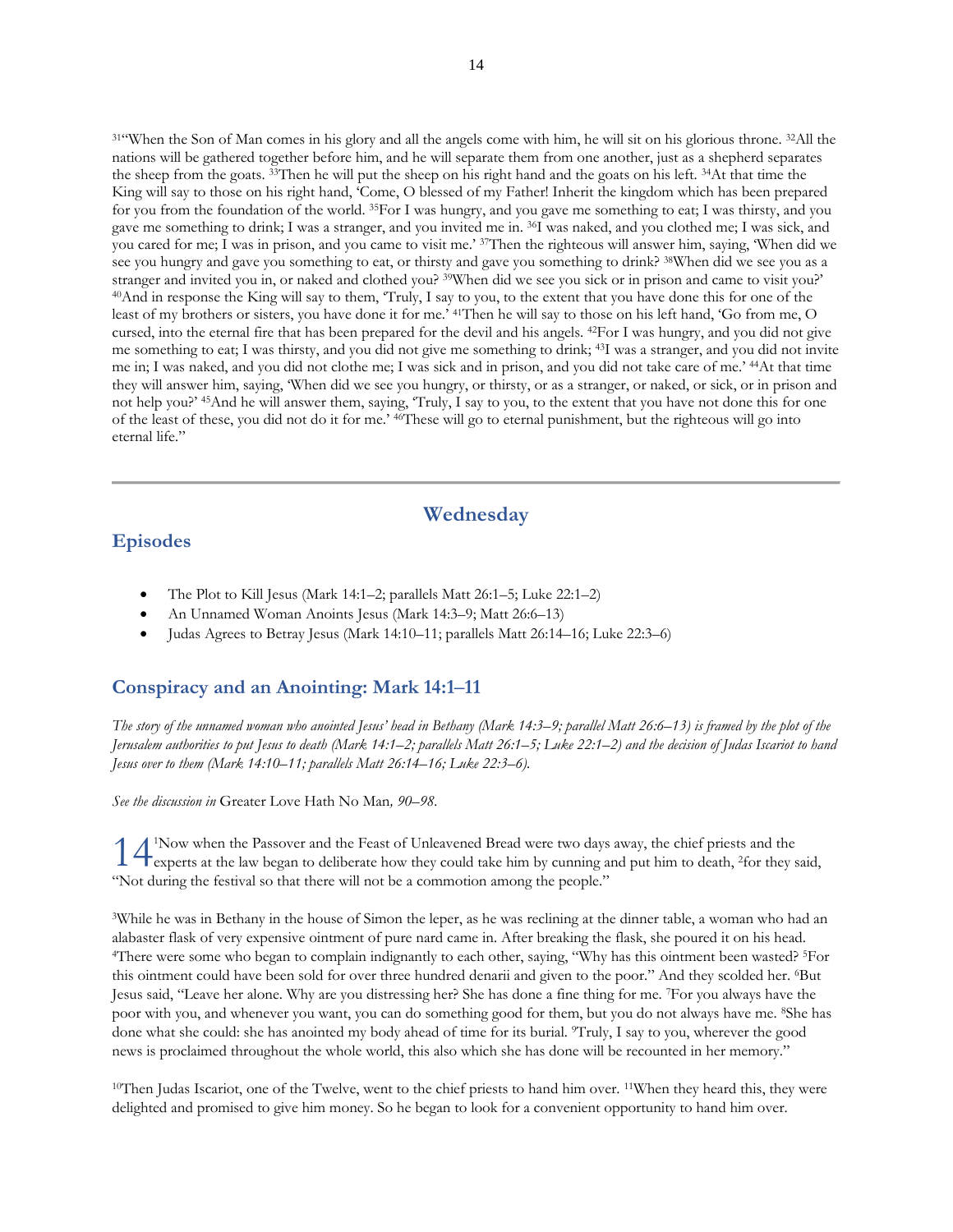# **Maundy Thursday**

# <span id="page-14-0"></span>**Episodes**

- The Last Supper (Mark 14:12–31; parallels Matt 26:17–35; Luke 22:7–38. John 13:1–14:31. Cf. 1 Cor 11:23‒26)
- The Farewell Discourses (John 14:1–17:26)
- Jesus at Gethsemane (Mark 14:32–42; Matt 26:36–47; Luke 22:39–46; John 18:1)
- Betrayal and Arrest of Jesus (Mark 14:43–52; Matt 26:47–56; Luke 22:47–53; John 18:2–3)
- Jesus before the Jewish Authorities (Mark 14:43–65; Matt 26:57–68; Luke 22:54–71; John 18–28)

# **The Last Supper: Mark 14:12‒25; John 13:1‒35**

*While Matthew 26:17–30 and Luke 22:7–38 largely follow Mark in their portrayal of the Last Supper as a Passover meal at the end of which Jesus instituted the sacrament of the Lord's Supper, John portrays it simply as the last meal that Jesus shares with his disciples, at which he performs another ritual, the washing of their feet.*

*See the discussion in* Greater Love Hath No Man*, 104–114.*

### **Mark**

<sup>12</sup>On the first day of Unleavened Bread, when they sacrificed the paschal lamb, his disciples said to him, "Where 1<sup>12</sup>On the first day of Unleavened Bread, when they sacrificed the paschal lamb, his disciples said to him, "Where do you want us to go to and make preparations that you may eat the Passover?" <sup>13</sup>So he sent two of his di and said to them, "Go into the city, and a man carrying a jar of water will meet you. Follow him, 14and wherever he enters, say to the master of the house, 'The Teacher asks, "Where is my guest room, where I may eat the Passover with my disciples?''' 15Then he himself will show you a large room upstairs, furnished and ready. There make preparations for us." <sup>16</sup>And so the disciples went out and came into the city, found just what he told them, and prepared the Passover.

<sup>17</sup>When it was evening, he arrived with the Twelve. 18While they were reclining at the table and eating, Jesus said to them, "Truly I say to you that one of you who is eating with me will hand me over." 19They began to be upset and said one after another, "It isn't me, is it?"  $^{20}$ Then he said to them, "It is one of the Twelve who dips into the bowl with me.  $^{21}$ Yes, the Son of Man is going as it has been written about him, but woe to that man by whom the Son of Man is handed over! It would have been better for that man if he had not been born."

<sup>22</sup>Then as they were eating, after Jesus had taken bread and blessed it, he broke it, gave it to them, and said, "Take it, this is my body." 23And after he had taken the cup and given thanks, he gave it to them, and they all drank from it. 24He said to them, "This is my blood of the covenant that is poured out for many. 25Truly I say to you that I will no longer drink of the fruit of the vine until that day when I drink it new in the kingdom of God."

# **John**

<sup>1</sup>Before the festival of the Passover, because Jesus knew that his time had arrived to pass on from this world to his 1 3<sup>1</sup>Before the festival of the Passover, because Jesus knew that his time had arrived to pass on from this world to his  $3$ <sup>1</sup>Before the festival of the Passover, because Jesus knew that his time had arrived to pass on f was in progress and when the Adversary had already put it into the heart of Judas the son of Simon Iscariot to betray him, <sup>3</sup>because Jesus knew that the Father had put all things into his hands and that he had come from God and was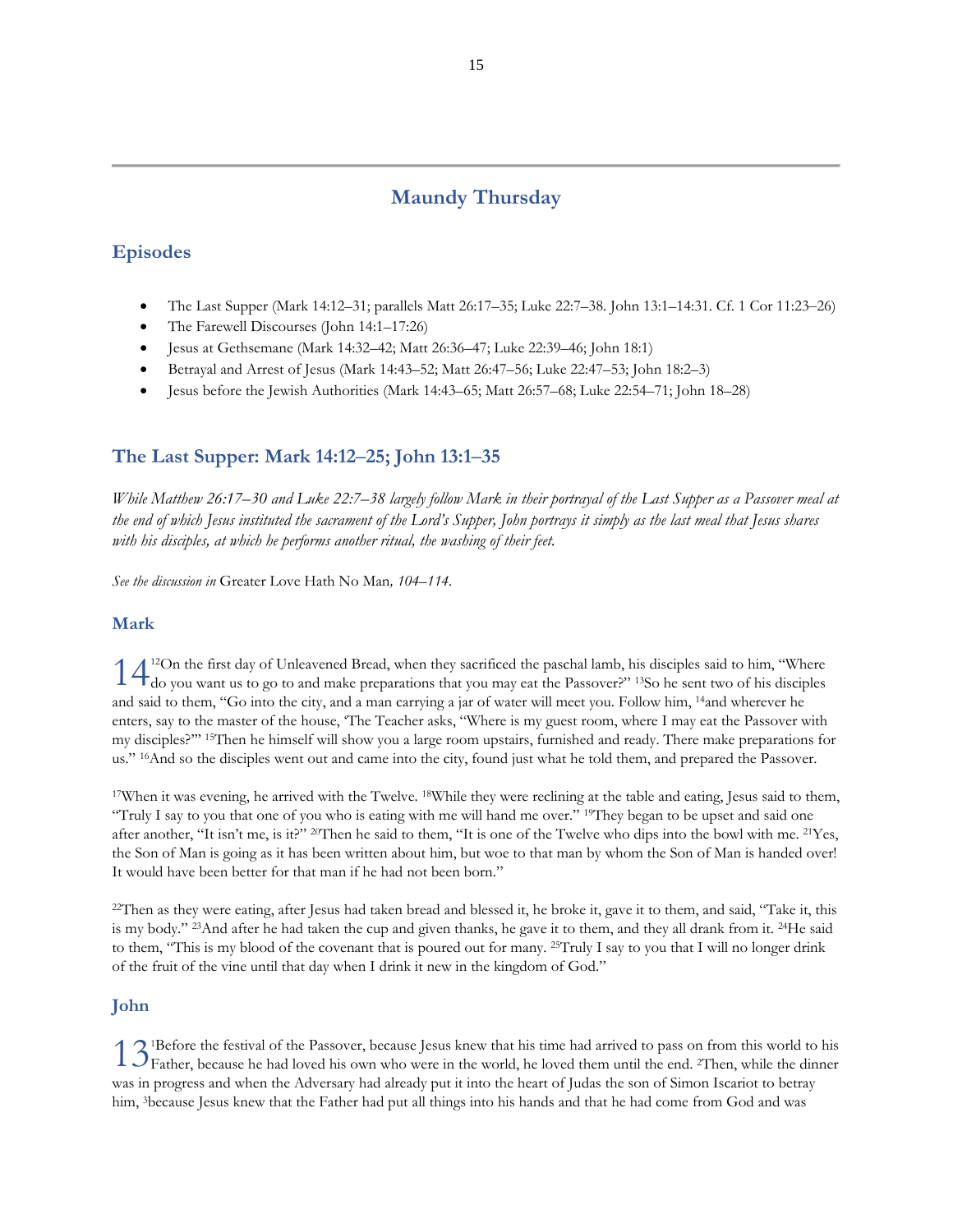returning to God, 4he arose up from the feast, set aside his outer clothing, and, after picking up a linen cloth, tied it around himself. 5Then he poured water into a wash basin and began to wash the feet of his disciples and dry them with the linen cloth that was tied around him. 6He came to Simon Peter, and he said to him, "Lord, are you washing my feet?" <sup>7</sup> Jesus answered and said to him, "You do not understand what I am doing just yet, but after these things you will come to understand ." 8Peter said to him, "You will never wash my feet!" Jesus answered him, "If I do not wash you, you do not have a place with me." 9Simon Peter said to him, "Lord, not just my feet but also my hands and my head!" <sup>10</sup>Jesus said to him, "Whoever has bathed does not need to wash, except his feet, but is clean all over. You are clean but not all of you," 11for he knew who was about to betray him. For this reason, he said, "You are not all clean."

<sup>12</sup>So when he had washed their feet, picked up his outer clothes, and reclined again at the table, Jesus asked them, "Do you know what I have done for you? 13You call me 'Teacher' and 'Lord,' and you have spoken well, for that is what I am. 14Then if I, your Lord and Teacher, have washed your feet, you ought to wash each other's feet. 15You see, I have given a pattern to you: namely, you should also do just what I have done for you. 16Truly, truly I say to you,

A servant is not greater than his master, Nor is a messenger greater than he who sent him. <sup>17</sup> If you understand these things, You are blessed if you do them.

<sup>18</sup>I am not speaking about all of you—I know those whom I have chosen—but that the scripture may be fulfilled: 'He who has eaten bread with me has lifted up his heel against me.' <sup>19</sup> From now on, I am telling you this before it happens, so that when it does happen, you may believe that I AM. <sup>20</sup>Truly, truly I say to you,

Whoever receives one whom I send, Receives me. Whoever receives me, Receives the one who sent me."

<sup>21</sup>After Jesus had said these things, he was deeply upset in spirit, testified, and said, "Truly, truly I say to you, one of you will betray me." <sup>22</sup>The disciples began looking at one another, uncertain as to which one he meant. <sup>23</sup>One of the disciples was reclining at the table, leaning in Jesus' embrace—he was the one whom Jesus loved. <sup>24</sup>Simon Peter nodded to him to ask whom it was he was talking about. <sup>25</sup>So he, leaning back further against Jesus' chest, asked, "Lord, who is it?" <sup>26</sup>Jesus answered, "He is the one for whom I will dip a piece of bread and to whom I will give it." Then after he had dipped the piece of bread, he gave it to Judas son of Simon Iscariot. 27After he had taken the piece of bread, Satan entered into him. Jesus said to him, "That which you are about to do, do quickly." 28No one reclining at the table knew why Jesus said this to him. 29Some of them were thinking that because Judas kept the common purse, Jesus was saying to him, "Buy what we need for the festival" or that he might give something to the poor. 30So, when he had taken the piece of bread, he left immediately, and it was night.

<sup>31</sup>And so when he had gone out, Jesus said,

"Now has the Son of Man been glorified, And God has been glorified in him. <sup>32</sup> Since God has been glorified in him, God will also glorify him in himself And will glorify him right away.

<sup>33</sup>Little children, I am with you for yet a short time. You will seek for me, yet as I said to 'the Jews,' even so now I say to you now: 'Where I am going, you cannot come.'

<sup>34</sup> A new commandment I give to you: Love one another. Even as I have loved you You, too, should love one another.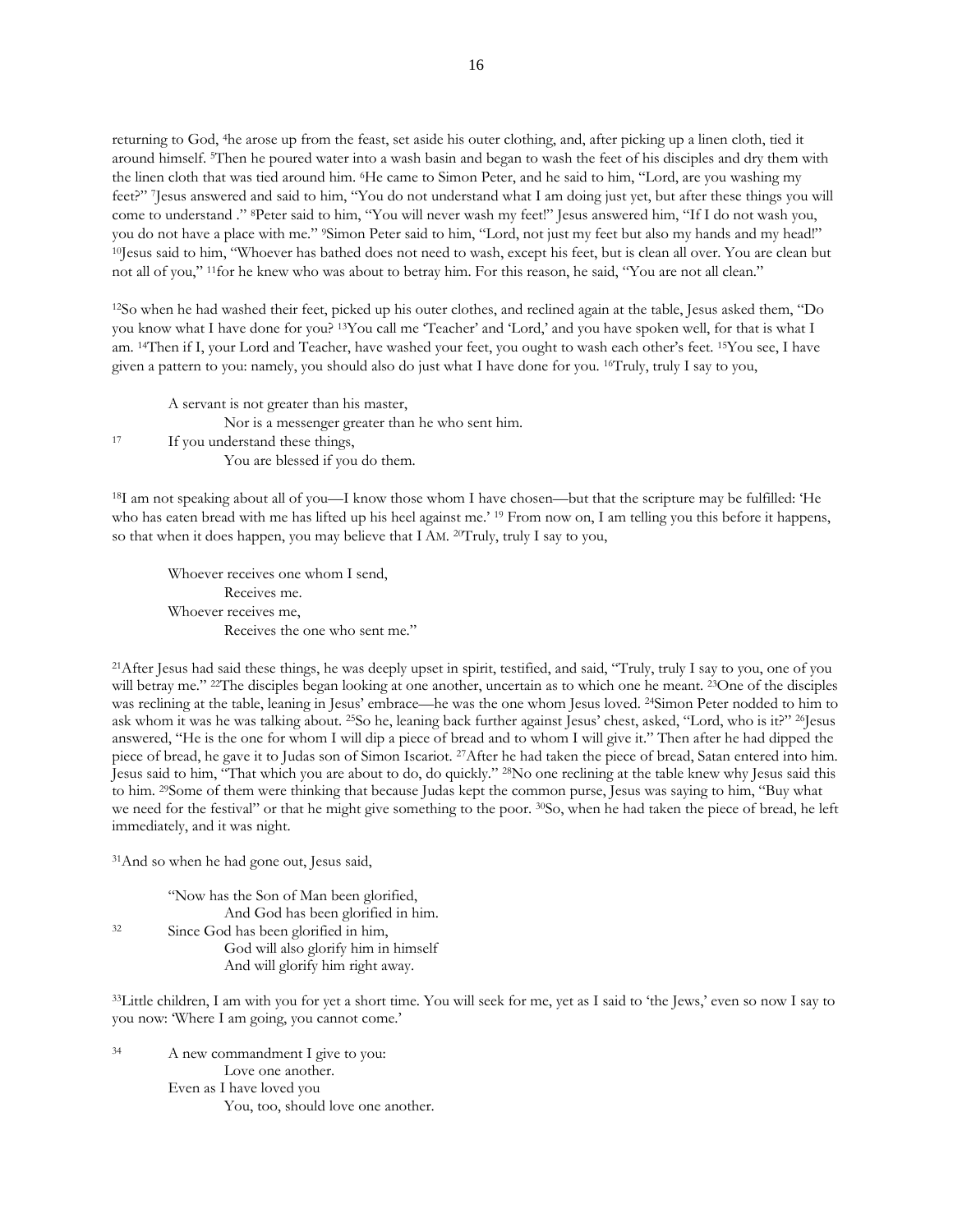<sup>35</sup> In this will all know,

You are my disciples If you have love one for one another."

### **Excerpts from the Farewell Discourses: John 14:1‒21; 15:1‒17; 17:1‒26**

*Following John's account of the Last Supper, the Fourth Gospel features a series of extended discourses that Jesus delivered to his disciples,*  first in the Upper Room and then, apparently, as they walked from the city through the Oidron Valley to the Garden of Gethsemane. Often *known as the "Farewell Discourses," though delivered in the first instance to his closest followers, they are written in a way that they apply to*  disciples in every age. They conclude in John 17:1–26 with a powerful prayer of Jesus to the Father, known as either the "Intercessory Prayer" *or sometimes as the "Great High Priestly Prayer." As is often the case in John, the words of Jesus are frequently poetic or semi-poetic, which we have tried to indicate by laying out such lines in verse.*

*See the discussion in* Greater Love Hath No Man*, 121–23.*

<sup>1</sup> "Do not let your heart be troubled: 14<sup>1</sup> "Do not let you<br>Believe in God, Believe also in me.

<sup>2</sup>In my Father's house are many places to live. If not, would I have told you that I am going to prepare a place for you? <sup>3</sup>Yet if I go and prepare a place for you, I will return and take you to myself, so that where I am, you may be also. <sup>4</sup>You know the way to where I am going." 5Thomas said to him, "Lord, we do not know where you are going. How can we know the way?" <sup>6</sup>Jesus said to him,

"I AM the Way, And the Truth, And the Life. No one comes to the Father, Except he comes through me. <sup>7</sup> If you had known me, You would have known the Father. From now on you know him, And you have seen him."

<sup>8</sup>Philip said to him, "Lord, show us the Father, and that is enough for us." 9And Jesus said to him, "Have I been with you this long, and you have not known me, Philip?

Whoever has seen me, He has seen the Father.

How are you saying, 'Show us the Father'? 10Do you not believe

That I am in the Father, And the Father is in me? As to the things that I am saying to you I am not speaking of myself, But the Father who dwells in me, He performs his works.  $11$  Believe in me, That I am in the Father, And the Father in me. If you do not believe in me, Believe because of the works themselves <sup>12</sup>Truly, truly I say to you,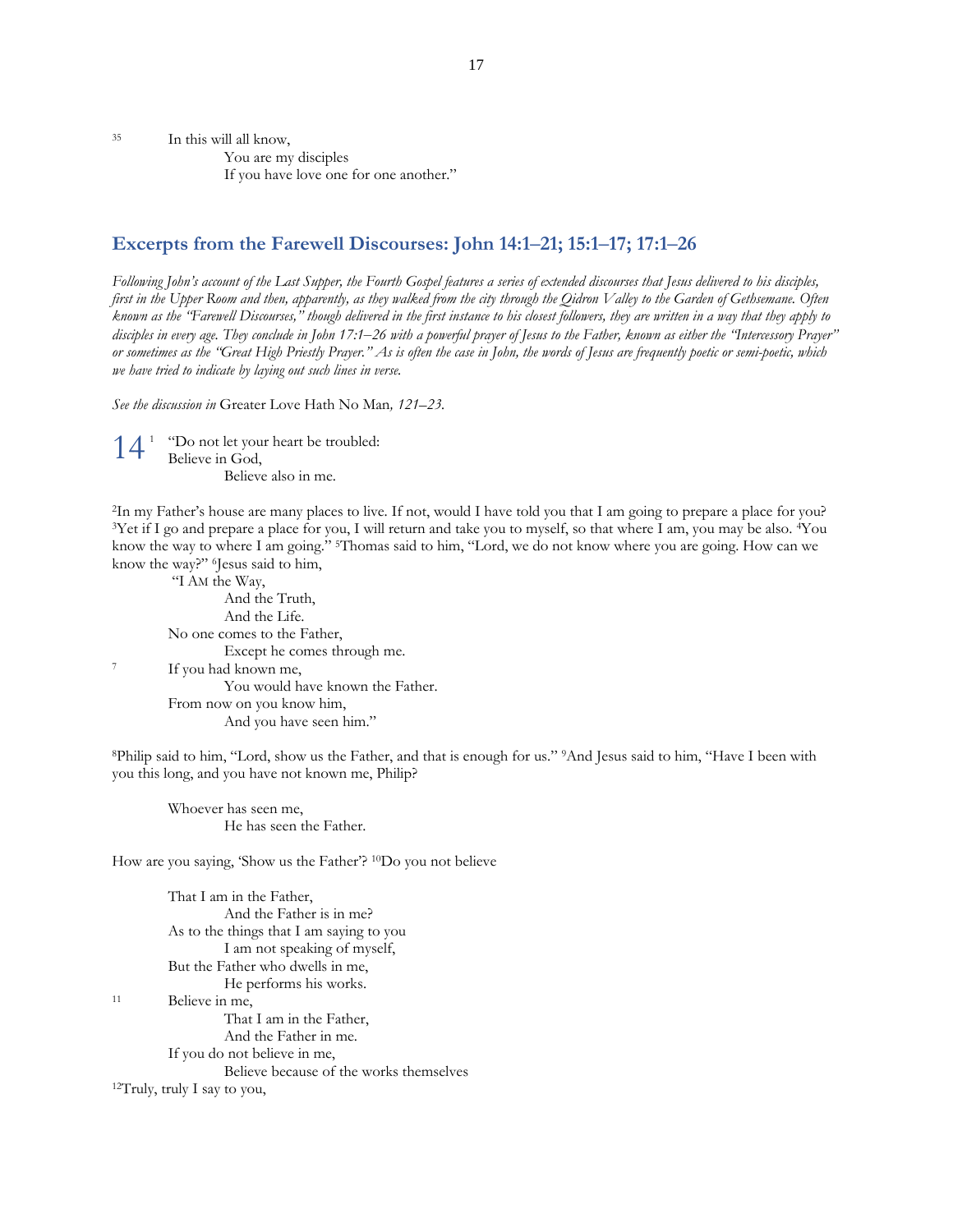| Whoever believes in me.                  |
|------------------------------------------|
| The works that I do,                     |
| He will do.                              |
| And he will do greater works than these, |
| Because I am going to the Father.        |

<sup>13</sup>And whatever you ask in my name, that I will do, so that the Father may be glorified in the Son.

| 14 | If you ask me anything in my name,                 |
|----|----------------------------------------------------|
|    | I will do it.                                      |
| 15 | "If you love me,                                   |
|    | You will obey my commandments.                     |
| 16 | I will ask the Father,                             |
|    | And he will give you another Intercessor,          |
|    | That he may be with you forever.                   |
| 17 | The Spirit of Truth,                               |
|    | Whom the world cannot receive,                     |
|    | Because it neither sees nor knows him.             |
|    | You know him,                                      |
|    | Because he dwells in you,                          |
|    | And he will be in you.                             |
| 18 | I will not leave you as orphans,                   |
|    | I am coming to you.                                |
| 19 | In a little while the world will no longer see me, |
|    | but you see me:                                    |
|    | Because I live,                                    |
|    | You, too, will live.                               |

<sup>20</sup>In that day you will know,

|    | I am in my Father                           |
|----|---------------------------------------------|
|    | And you in me,                              |
|    | And I in you.                               |
| 21 | Whoever has my commandments and keeps them, |
|    | He is the one who loves me.                 |
|    | Whoever loves me,                           |
|    | Will be loved by my Father.                 |
|    | I also will love him,                       |
|    | And I will reveal myself to him.            |
|    |                                             |

| $15^{\circ}$ | I AM the True Vine,                          |
|--------------|----------------------------------------------|
|              | And my Father is the Vinedresser.            |
| 2            | Every branch in me that does not bear fruit, |
|              | He cuts off,                                 |
|              | And every branch that does bear fruit,       |
|              | He prunes it,                                |
|              | That it may bear more fruit.                 |

<sup>3</sup>You are already pure through the word that I have spoken to you. <sup>4</sup>Dwell in me as I dwell in you. Just as the branch cannot bear fruit by itself unless it dwells in the vine, neither can you unless you dwell in me.

<sup>5</sup> I AM the Vine, You are the branches. Whoever dwells in me and I in him, This one bears much fruit.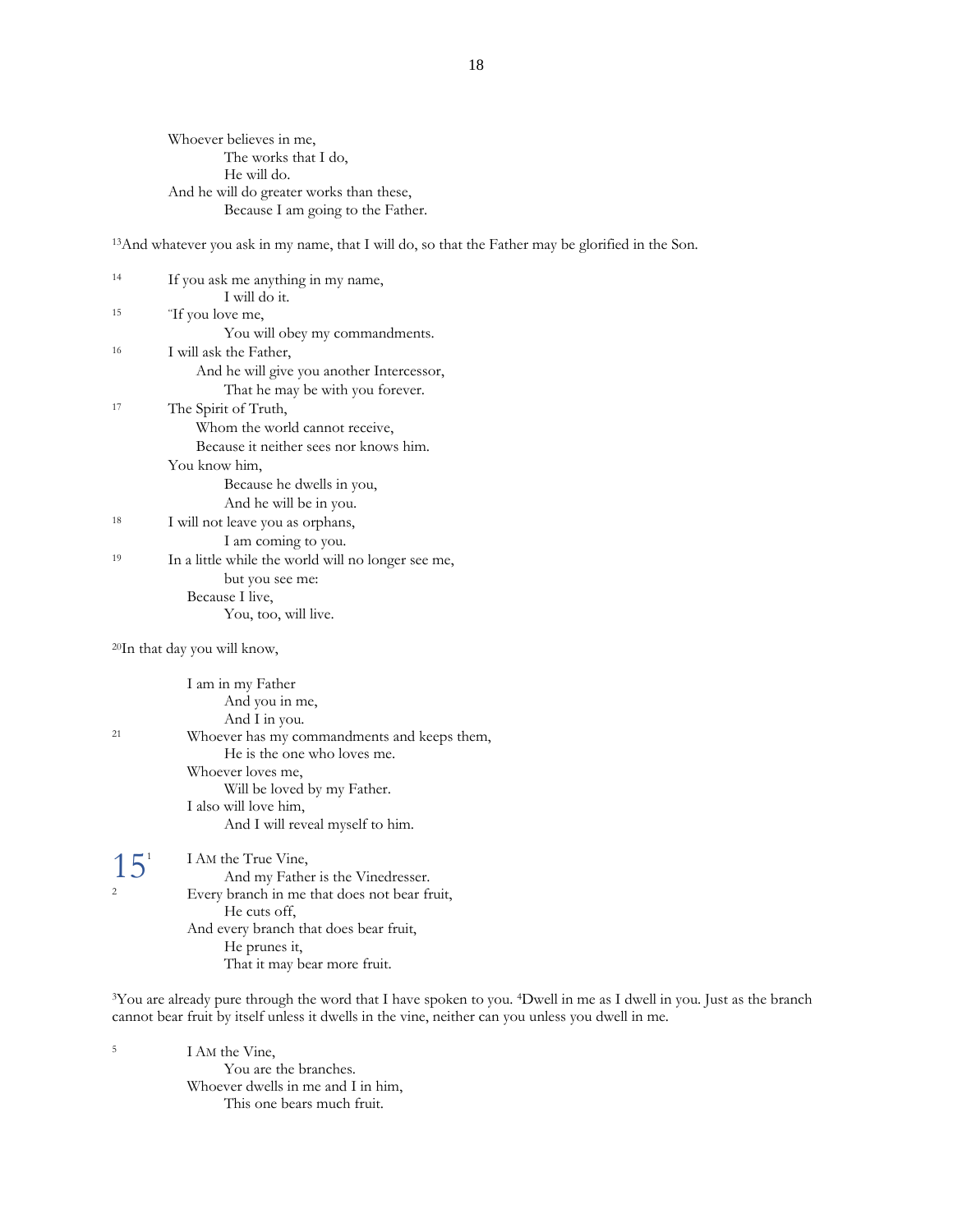People gather such branches, And they cast them into the fire And the branches burn. <sup>7</sup> If you dwell in me, And my proclamation remains in you, Whatever you wish to ask, It will come about for you. <sup>8</sup> In this has my Father been glorified, That you should bear much fruit, And should become my disciples. 9 Just as my Father has loved me, Even so have I loved you. Dwell in my love. <sup>10</sup>If you obey my commandments, You will dwell in my love. Just as I have obeyed my Father's commandments, And I dwell in his love. <sup>11</sup> I have spoken these things to you, That my joy may be in you, And that your joy may be complete. <sup>12</sup> This is my commandment, That you love one another, Just as I have loved you. <sup>13</sup> No one has greater love than this, Than to lay down his life for his friends. <sup>14</sup> You are my friends, If you do whatever I command you. <sup>15</sup> I am no longer calling you servants, because a servant does not know what his master is doing. I have called you friends, because everything I have heard from my Father I have made known to you. <sup>16</sup> You did not choose me, but I chose you and appointed you to go out and bear fruit, and your fruit remains, so that whatever you ask the Father in my name he will give it to you. 17 These things I command you: love one another." 1 Jesus spoke these words, and after he had lifted up his eyes to heaven, he said, "Father, the hour has come. Glorify your Son, That the Son may glorify you, 2 Just as you have given him power over all flesh, To give eternal life to those, To each one that you have given him. <sup>3</sup> Now this is eternal life, 17

Because apart from me,

<sup>6</sup> Unless someone dwells in me,

You cannot do anything.

He is cast out and withers like a branch,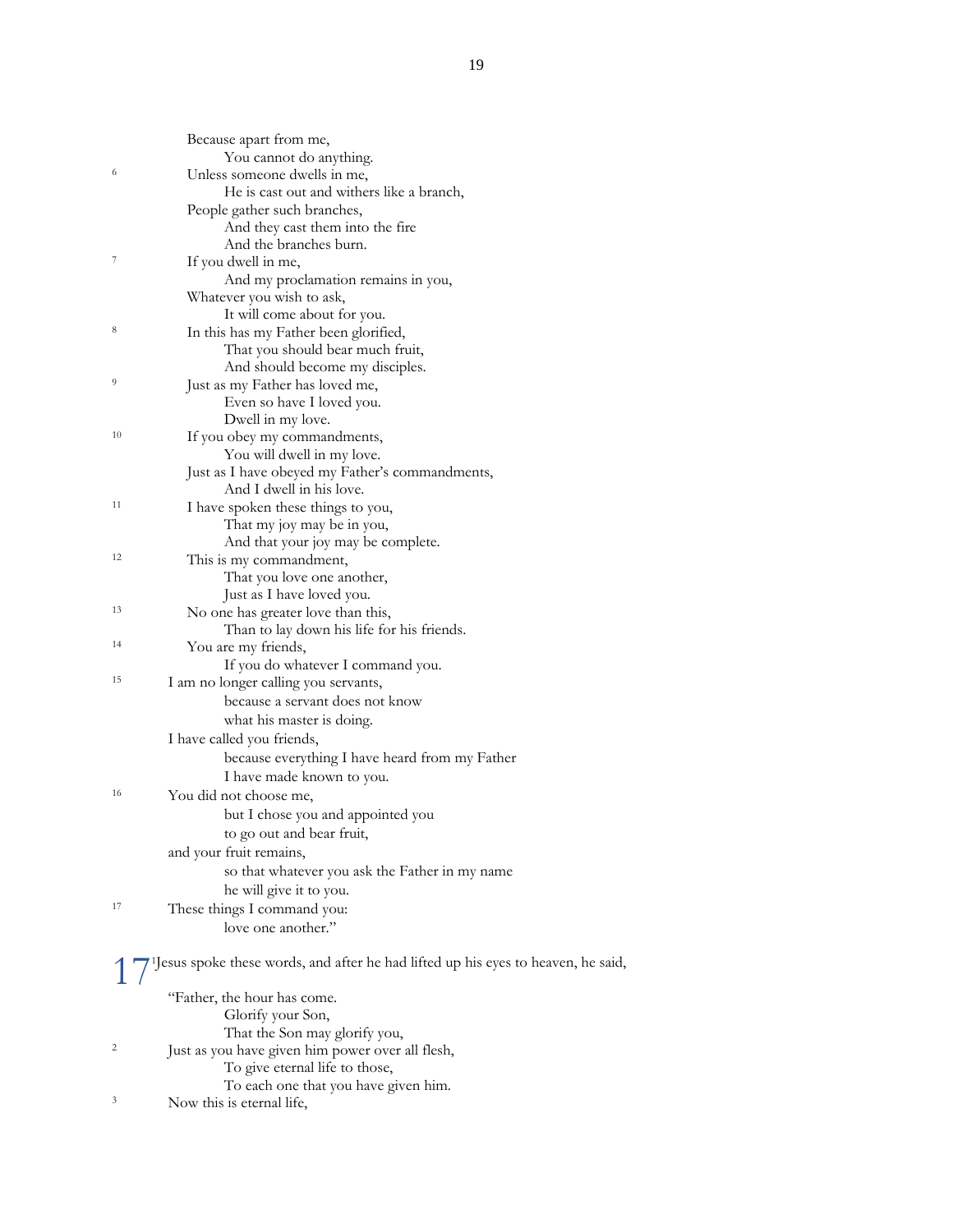|    | That they may know you, the only true God,            |
|----|-------------------------------------------------------|
|    | And Jesus Christ, whom you have sent.                 |
| 4  | I have glorified you on the earth,                    |
|    | By completing the work that you gave me to do.        |
| 5  | And now glorify me in your presence, Father,          |
|    | With that glory I had with you before the world was.  |
|    |                                                       |
| 6  | I have revealed your name                             |
|    | to those people whom you gave me out of the world.    |
|    | They were yours,                                      |
|    | and you gave them to me,                              |
|    | and they have kept your word.                         |
| 7  | Now they know                                         |
|    | that everything you have given me                     |
|    | comes from you.                                       |
| 8  | The sayings that you gave to me                       |
|    | I gave to them,                                       |
|    | and they received them                                |
|    | and know with certainty                               |
|    | that I have come from your side,                      |
|    | and they have believed                                |
|    | that you sent me.                                     |
|    |                                                       |
| 9  | I pray for them,                                      |
|    | I do not pray for the world,                          |
|    | Rather I pray for those whom you have given to me,    |
| 10 | Because they are yours.                               |
|    | And all mine are yours,                               |
|    | And yours mine,                                       |
|    | And I have been glorified in them.                    |
| 11 | I am no longer in the world,                          |
|    | But they are in the world,                            |
|    | And I am coming to you.                               |
|    | Holy Father, keep them in your name,                  |
|    | The name that you gave to me,                         |
|    | That they may be one,                                 |
|    | Even as we are one.                                   |
| 12 | When I was with them,                                 |
|    | I kept them in your name,                             |
|    | The name you gave to me,                              |
|    | And I protected them,                                 |
|    | And not one of them has perished,                     |
|    | Except the son of destruction,                        |
|    | That the scripture might be fulfilled.                |
| 13 | But now I am coming to you,                           |
|    | And I am speaking these things in the world,          |
|    | That they may have my joy,                            |
|    | Joy fulfilled in them.                                |
| 14 | I have given them your word,                          |
|    | And the world hated them,                             |
|    | Because they are not of the world,                    |
|    | Just as I am not of the world.                        |
| 15 | I am not praying that you take them out of the world, |
|    | But that you preserve them from the Evil One.         |
| 16 | They are not of the world,                            |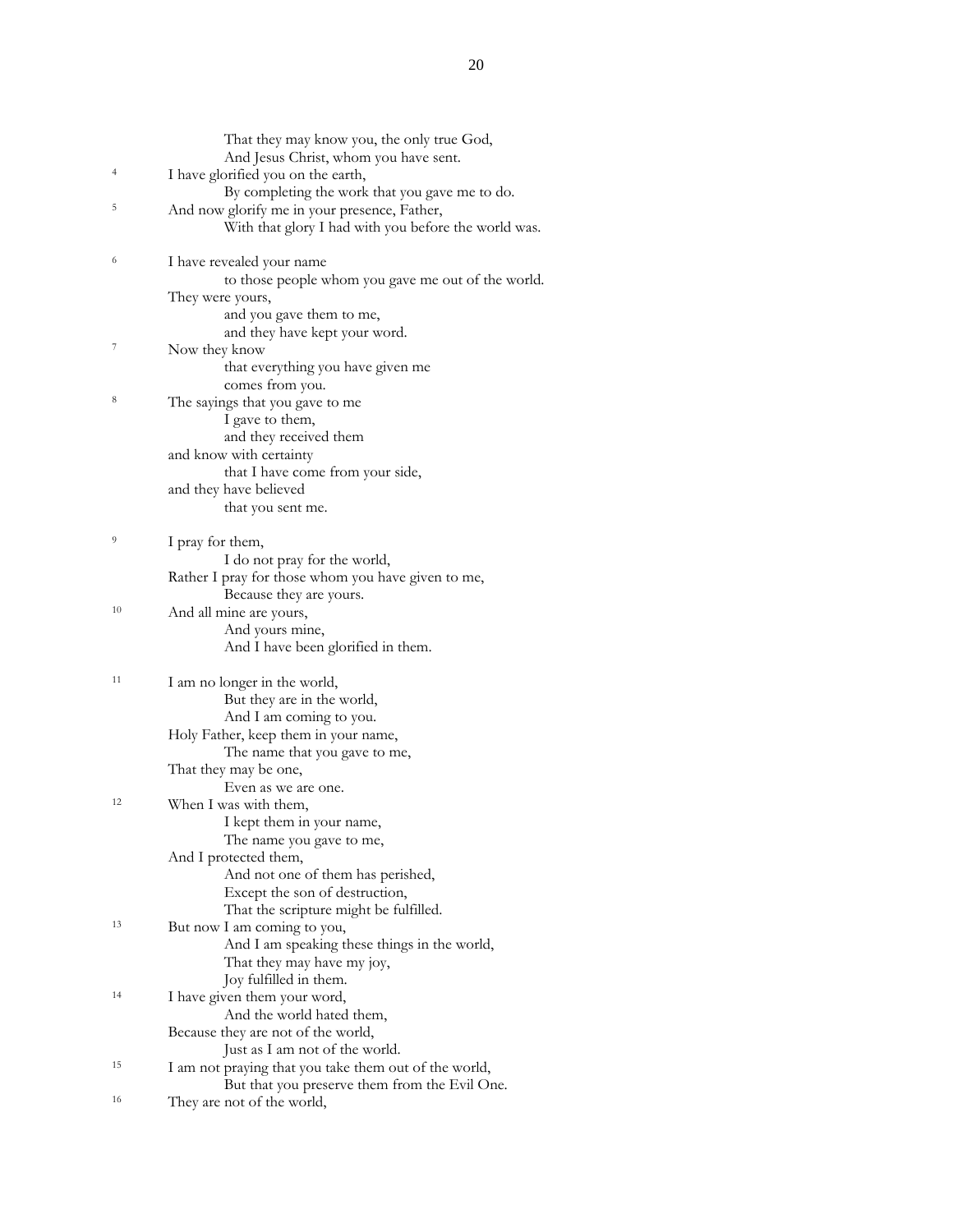|    | Just as I am not of the world.                                |
|----|---------------------------------------------------------------|
| 17 | Make them holy in your truth,                                 |
|    | Your word is truth.                                           |
| 18 | Just as you sent me into the world,                           |
|    | So I have sent them into the world.                           |
| 19 | For them I make myself holy,                                  |
|    | That they, too, may be made holy in truth.                    |
| 20 | I am not praying for them alone,                              |
|    | But also for those who will believe in me through their word, |
| 21 | That they may all be one,                                     |
|    | Just as you, Father, are in me,                               |
|    | And I in you,                                                 |
|    | That they also may be one in us,                              |
|    | That the world may believe that you sent me.                  |
| 22 | And the glory that you gave to me,                            |
|    | I have given to them,                                         |
|    | That they may be one,                                         |
|    | Just as we are one.                                           |
| 23 | I am in them, and you in me,                                  |
|    | That they might attain perfect unity,                         |
|    | That the world may know that you sent me,                     |
|    | And that you have loved them                                  |
|    | just as you have loved me.                                    |
| 24 | Father, I want those whom you have given me                   |
|    | to be with me where I am,                                     |
|    | that they may see my glory,                                   |
|    | which you have given me,                                      |
|    | because you have loved me                                     |
|    | from before the foundation of the world.                      |
| 25 | Righteous Father, the world has not known you,                |
|    | But I have known you,                                         |
|    | And they know that you sent me.                               |
| 26 | I have made known your name,                                  |
|    | And I will make it known                                      |
|    | So that the love with which you have loved me,                |
|    | May be in them,                                               |
|    | And I in them.                                                |

# **Gethsemane: Mark 14:26–42; Luke 22:39–46**

*Matthew and Luke largely parallel Mark's description of Jesus' experiences in Gethsemane, with Luke making some important changes and additions. Changes include reducing the number of times that Jesus prays and finds his three closest disciples sleeping, which reduces their implicit condemnation, and important additions include recording the appearance of an angel to strengthen him and his "sweating great drops of blood" as a result of his agony," which has led us to include the Lucan passages below.*

*See the discussion in* Greater Love Hath No Man*, 123–131.*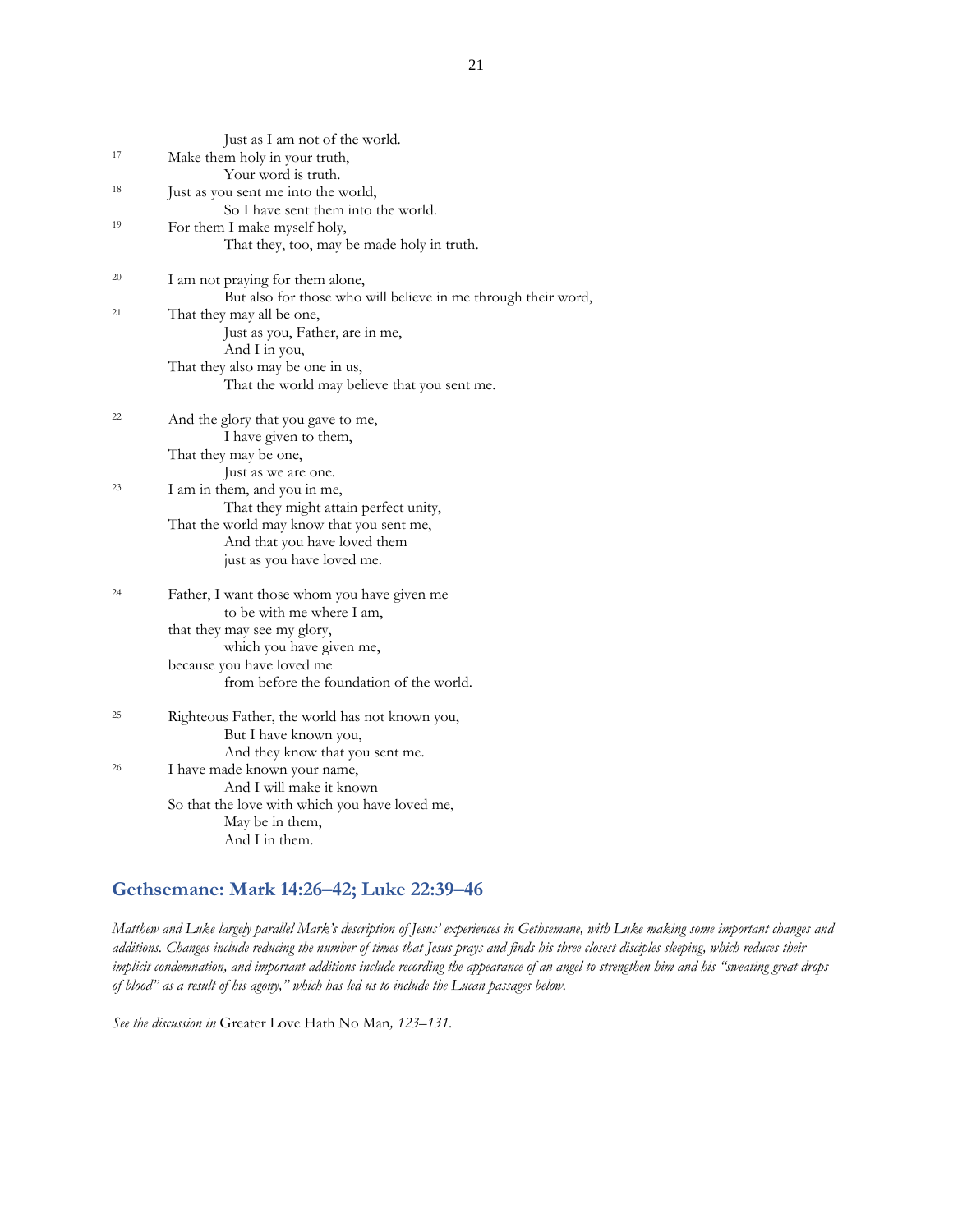### **Mark**

<sup>26</sup>After they had sung a psalm, they left for the Mount of Olives. 27Then Jesus said to them, "All of you will fall <sup>26</sup> After they had sung a psalm, they left for the Mount of Olives. <sup>27</sup>Then Jesus said to them, "All of you will fa away because it is written, 'I will strike down the shepherd, and the sheep will be scattered.' <sup>28</sup>Yet been raised, I will go ahead of you to Galilee. 29But Peter said to him, "Even if everyone else falls away, I will not!" 30Jesus said to him, "Truly, I say to you, this very night, before the rooster crows twice, you yourself will deny me three times." 31But he kept insisting, "Even it is necessary that I die with you, I will not deny you!" And they all kept saying the same thing.

<sup>32</sup>Then they came to a place named Gethsemane, and he said to his disciples, "Sit here while I pray." 33He took Peter, James, and John with him, and he began to feel overwhelmed and distressed. 34Then he said to them, "My soul is consumed with grief, to the point of death. Remain here and keep watch."

<sup>35</sup>After he went a bit further, he fell on the ground and prayed that if it were possible, the hour might pass him by. 36And he said, "Abba! Father! All things are possible for you. Take this cup from me, yet not what I want but what you desire."

<sup>37</sup>Then he returned and found them sleeping, and he said to Peter, "Simon, are you sleeping? Were you not able to keep watch for a single hour? <sup>38</sup>Keep watching and praying that you not come into trial. While the spirit is willing, the flesh is weak."

<sup>39</sup>After he had gone back, he prayed again, saying the same thing.

<sup>40</sup>When he returned, he found them sleeping again, for their eyes were weighed down, and they did not know how to answer him.

<sup>41</sup>He came back a third time and said to them, "Are you still sleeping and feeling drowsy? Enough! The hour has come. Look, the Son of Man is being delivered into the hands of sinful men. <sup>42</sup>Get up, let us go! The one who is betraying me is almost here."

#### **Luke**

<sup>39</sup>Then after he had gone out, he came, as was his habit, to the Mount of Olives, and his disciples followed him. <sup>40</sup>And when he had arrived at the place, he said to them, "Pray that you are not brought to trial." 22

<sup>41</sup>Then after he had withdrawn about a stone's throw from them, kneeling down, he began to pray, <sup>42</sup>saying, "Father, if you are willing, take this cup away from me, but let it not be according to my will but yours. [43Next an angel from heaven appeared to him to strengthen him. 44And because he was in agony, he kept praying more fervently, and his sweat became like clots of blood falling onto the ground.]

<sup>45</sup>Then after he had arisen from prayer, when he had come to his disciples, he found them asleep because of grief. <sup>46</sup>And he said to them, "Why are you sleeping? Get up and pray that you are not brought to trial."

### **Arrested, Abandoned, Examined, and Denied: Mark 14:43–72; John 18:2–27**

*Matthew and Luke parallel Mark's version of these events, with Luke shortening the account at times to lessen the failings of the disciples, even of Judas, and depicting a more compassionate Jesus, adding, for instance, that Jesus healed the ear of the high priest's servant (see Luke 22:51). John adds considerable details, adding to the usual assumption that the source of or authority behind this Gospel, the Beloved Disciple, was in fact present at many of these events.*

*See the discussion in* Greater Love Hath No Man*, 131–38.*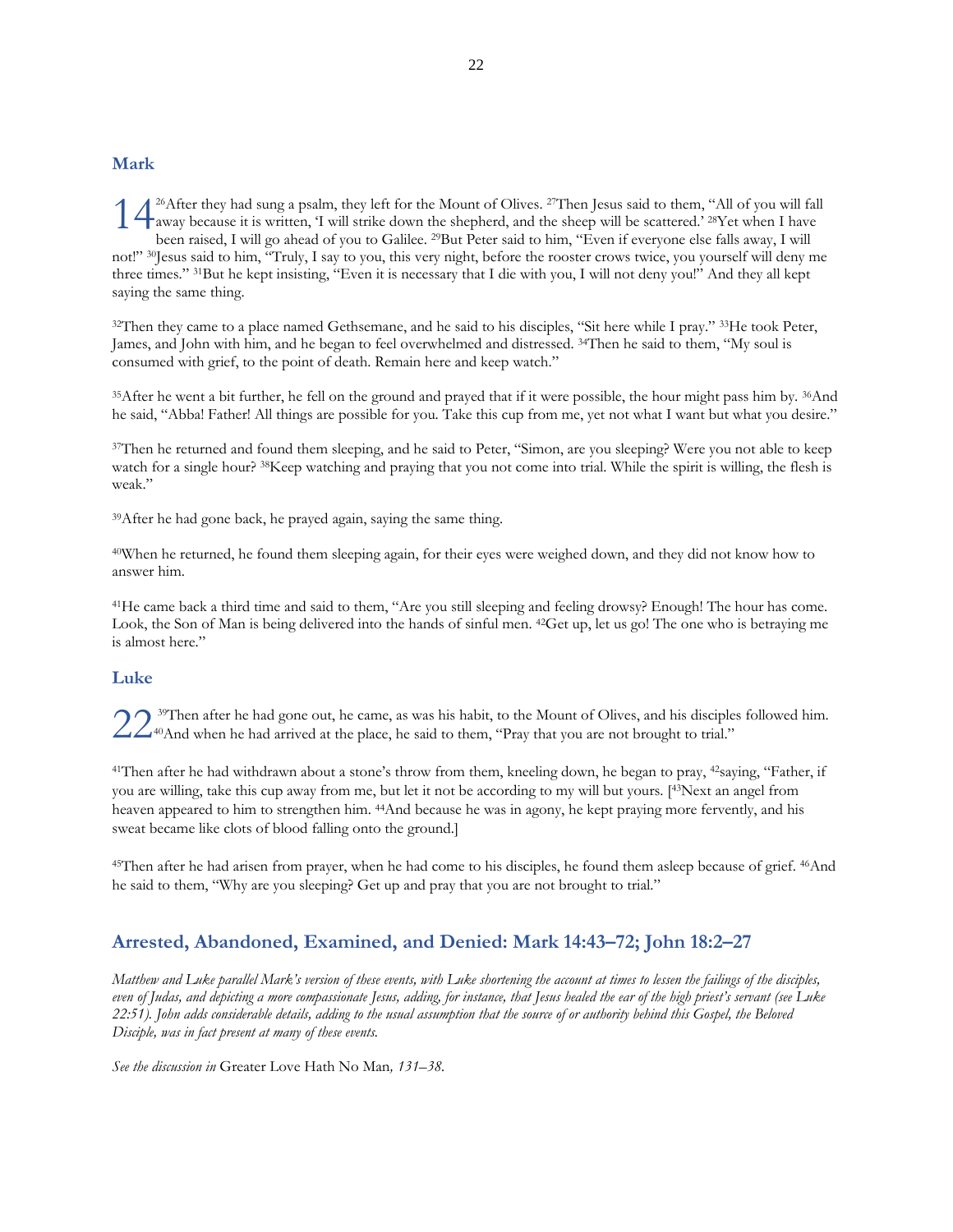#### **Mark**

<sup>43</sup>Then right away, while he was still speaking, Judas, one of the Twelve, arrived together with a crowd armed with swords and clubs that had been sent by the chief priests, the experts at the law, and the elders. 44Now the one who was betraying him had given them a signal, saying, "The one whom I kiss is the one. Arrest him and lead him away securely." <sup>45</sup>So when he had arrived and had come straight up to him, he said, "Master!" and kissed him. 46And they laid hands on him and arrested him. <sup>47</sup>Then one of those who was standing by, after he had drawn a sword, struck the servant of the high priest and cut off his ear. 48In response Jesus said to them, "Have you come with swords and clubs to arrest me as you would against a bandit? 49I was right in front of you every day, teaching in the temple, and you did not lay hold of me—but let the scriptures be fulfilled."

<sup>50</sup>Then they all fled, abandoning him. 51But one young man, who was wearing a light linen shirt around his otherwise naked body, began following him. They laid hold of him, 52but he, by slipping out of the light shirt, fled from them wearing nothing at all.

<sup>53</sup>Then they led Jesus to the high priest, and all the chief priests, elders, and experts at the law gathered together. 54Peter followed him at a distance right up into the courtyard of the high priest, and he took a seat with the guards and warmed himself by the fire.

<sup>55</sup>The chief priests and the entire Sanhedrin were seeking testimony against Jesus in order to put him to death, but they were not finding any. 56For many kept giving false testimony against him, but their testimonies were not consistent. 57Some standing up gave false testimony against him, saying, 58"We heard him saying, 'I will destroy this temple built by human hands, and in three days I will build another not built by human hands."<sup>59</sup>But even in this their testimony was not consistent. 60So the high priest, after he stood up in the middle of the assembly, asked Jesus, saying, 61"Are you not giving any answer? What is this that these men are testifying against you?" 61But he was silent and did not give any answer. Again the high priest asked him and said to him, "Are you the Christ, the Son of the Blessed One?" <sup>62</sup>And Jesus said, "I AM. And you will see 'the Son of Man sitting on the right hand of power, coming with the clouds of heaven.'" <sup>63</sup>But the high priest, after he had torn his tunic, said, "What witnesses do we need anymore? 64You have heard blasphemy! What is your decision?" Then they all condemned him as one deserving of death. 65Some of them started spitting on him, blindfolding his face and striking him with their fists, and saying to him, "Prophesy!" And their retainers took him with slaps on the face.

<sup>66</sup>Then while Peter was down below in the courtyard, one of the servant girls of the high priest came, <sup>67</sup>and when she saw Peter warming himself, as she looked at him she said, "You, too, were with Jesus, the man from Nazareth!" 68But he denied it, saying, "I neither know nor understand what you are talking about!" And he went out into the forecourt, [and the rooster crowed.] 69And the maid, seeing him again, began to say to those standing around, "This man is one of them!" 70But he denied it again. Then a little while later, those standing around began to say again to Peter, "Certainly you are one of them, for you, too, are a Galilean." 71But he began to curse and swear an oath, "I do not know this man whom you are talking about." <sup>72</sup>Right then the rooster crowed a second time, and Peter remembered the prediction, how Jesus had said to him, "Before the rooster crows twice, you will deny me three times." Then when he reflected on this, he began to weep.

### **John**

2 Judas, who was betraying him, knew the place, because Jesus often met with his disciples there. 3So Judas, after  $18<sup>2</sup>$ Judas, who was betraying him, knew the place, because Jesus often met with his disciples there. <sup>3</sup>So Judas, after  $\Omega$  he had put together a contingent of retainers from both the chief priests and Pharisees, c torches, and weapons.

<sup>4</sup>Then Jesus, because he knew everything that was going to happen to him, went out and said to them, "Whom are you looking for?" <sup>5</sup>They answered him, "Jesus, the man of Nazareth." Jesus said, "I AM he." Judas also, who was betraying him, was standing with them. <sup>6</sup>So when he said to them, "I AM!" they withdrew backwards and fell on the ground. <sup>7</sup>Again he asked them, "Whom are you looking for?" And they said, "Jesus, the man of Nazareth." <sup>8</sup> Jesus answered, "I told you, 'I AM he!' So if you are looking for me, let these men go away." 9This was so the word that he had said could be fulfilled, "Of those whom you have given me I have not lost any." <sup>10</sup>Then Simon Peter, who had a sword, drew it and struck the servant of the high priest, and he cut off his right ear. Now the name of the servant was Malchus. <sup>11</sup>Then Jesus said to Peter, "Put your sword in its sheath! Should I not drink the cup that the Father has given to me?"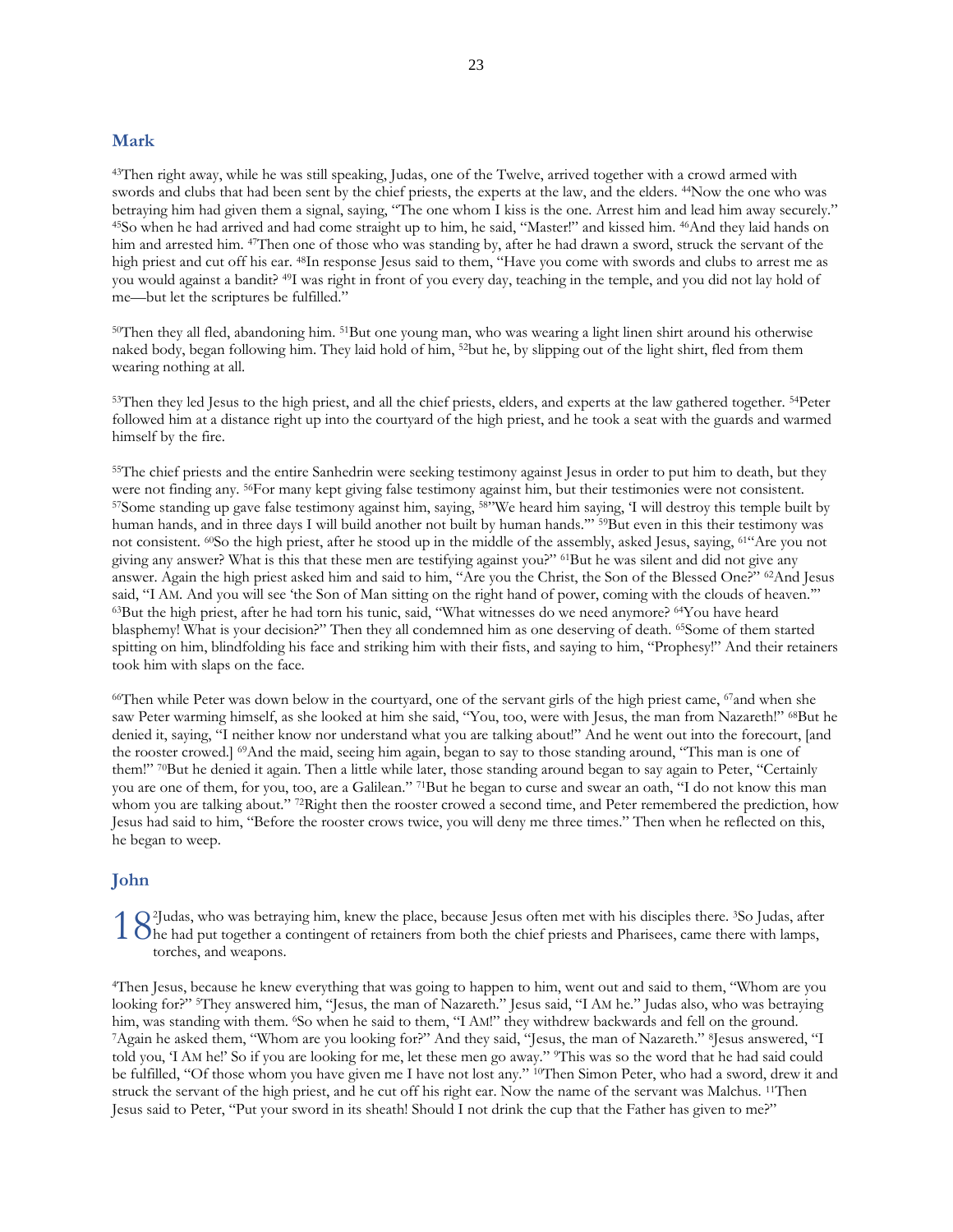<sup>12</sup>Then the contingent, both its commander and the retainers of "the Jews," arrested Jesus and bound him. <sup>13</sup>They took him first to Annas, for he was the father-in-law of Caiaphas, who was the high priest that year. 14Now Caiaphas was the one who had advised "the Jews" that it was advantageous for one man to die for the people.

<sup>15</sup>Now Simon Peter and another disciple were following Jesus. That disciple was an acquaintance of the high priest, and he went with Jesus into the courtyard of the high priest. 16Peter, however, stood outside at the gate. Then the other disciple, the acquaintance of the high priest, went and spoke to the woman stationed at the gate and brought Peter in. <sup>17</sup>Then the servant girl on duty at the gate said to Peter, "You are also one of this man's disciples, aren't you?" He said, "I am not." 18Now the servants and guards who were standing there had made a charcoal fire, because it was cold, and they were warming themselves. Peter, too, was standing with them and warming himself.

<sup>19</sup>Meanwhile the high priest questioned Jesus about his disciples and his teaching. <sup>20</sup>Jesus answered him, "I have spoken openly to the world—I always taught in synagogue and in the temple, where all 'the Jews' assemble, and I did not speak anything secretly. 21Why are you asking me? Ask those who have heard what I said to them. Look, they know what I said." <sup>22</sup>After he had said these things, one of the retainers standing there slapped Jesus in the face, saying, "Is that the way you answer the high priest?" <sup>23</sup>Jesus responded to him, "If I have spoken badly, give evidence of the wrong. If I spoke correctly, why are you beating me?" <sup>24</sup>Then Annas sent him bound to Caiaphas, the high priest.

<sup>25</sup>Now Simon Peter was standing there and warming himself. Then they said to him, "Aren't you also one of his disciples?" He denied and said, "I am not." <sup>26</sup>One of the servants of the high priest, who was a relative of the man whose ear Peter had cut off, said, "Did I not see you in the garden with him?" <sup>27</sup>Then Peter denied again, and right away the rooster crowed.

# **Good Friday**

# <span id="page-23-0"></span>**Episodes**

- Jesus in the Hands of the Romans (Mark 15:1–20; parallels Matt 27:1–31; Luke 23:1–25. John 18:29–19:16)
- Jesus Is Crucified; Activities on the Cross (Mark 15:21–32; parallels Matthew 27:32–44; Luke 23:26‒43. John 19:17‒24)
- Jesus' Last Moments and Words (Mark 15:33–36; parallels Matthew 27:45–49; Luke 23:44. John 19:25‒29)
- The Death of Jesus (Mark 15:37–41; parallels Matthew 27:50–56; Luke 23:45–49. John 19:30–37)
- The Burial of Jesus (Mark 15:42–47; parallels Matthew 27:57–66; Luke 23:50–56. John 19:38–42)

# **Jesus Tried and Condemned: Mark 15:1–15; Matthew 27:3–10; Luke 23:4–12; John 18:28–19:16**

*Mark's account of Jesus' trial before the Roman governor Pontius Pilate is supplemented by the other Synoptics, each of which adds episodes lacking in the Marcan original. Matthew adds an account of the remorse and suicide of Judas Iscariot. Luke provides the story of Jesus' examination by Herod Antipas, the tetrarch of Galilee who was in Jerusalem for Passover. John provides a longer account of the Roman trial, which includes an important exchange between Pilate and Jesus.*

*See the discussion in* Greater Love Hath No Man*, 148–165.*

### **Mark**

 $15^{\circ}$ Then first thing in the morning, when the chief priests had reached a decision together with the elders, the experts  $15^{\circ}$  at the law, and the whole Sanhedrin, after they had bound Jesus, they led him away and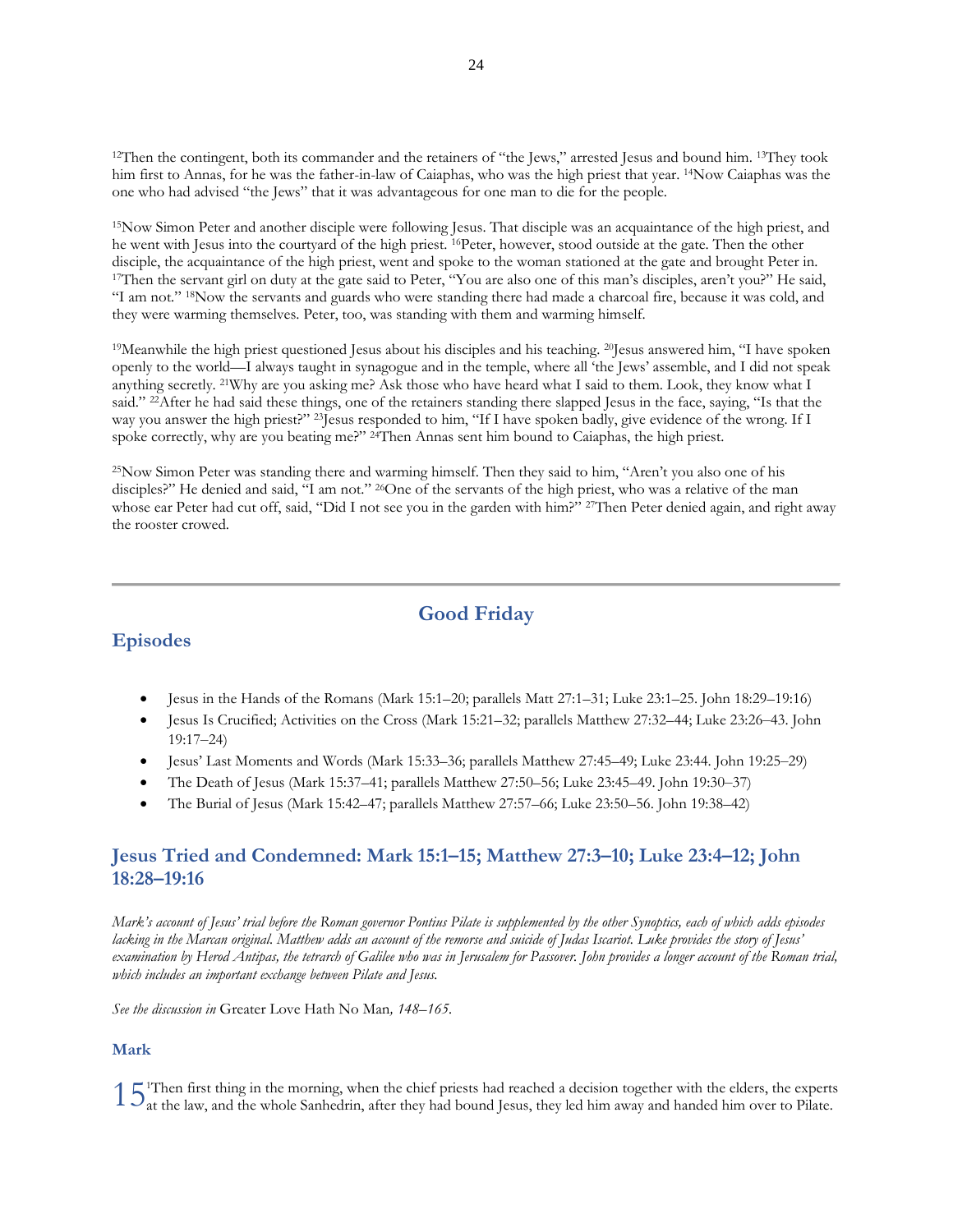<sup>2</sup>Pilate asked him, "Are you the king of the Jews?" In response he said, "That is what you say." <sup>3</sup>The chief priests then began accusing him of many things. 4So Pilate asked him again, "Are you not giving any response? Look at how many accusations they are making against you!" 5Yet Jesus gave no further response, which astonished Pilate.

<sup>6</sup>At each festival Pilate used to release a prisoner, whomever they requested. 7Now a man called Barabbas was in prison with revolutionaries who had committed murder during an uprising. <sup>8</sup>When the crowd had arrived, they began asking that he do what he had always done for them. 9Pilate answered them, saying, "Do you want me to release for you the king of the Jews?" <sup>10</sup>for he understood that the chief priests had handed Jesus over out of envy. <sup>11</sup>The chief priests, however, incited the crowd to have Pilate release Barabbas to them instead.

<sup>12</sup>So in response Pilate said to them again, "What, then, do you want me to do with him whom you call the king of the Jews?" 13They cried out in turn, "Crucify him!" 14Pilate said, "Why, what crime has he committed?" Yet they cried out even more loudly, "Crucify him!" 15Then Pilate, because he wanted to offer a favor to the crowd, released Barabbas to them, and after having Jesus scourged, he handed him over to be crucified.

#### **Matthew**

<sup>3</sup>When Judas, who had handed Jesus over, saw that he was condemned, he returned the thirty silver pieces to the  $27<sup>3</sup>$ When Judas, who had handed Jesus over, saw that he was condemned, he returned the thirty silver pieces to the chief priests and elders, because he regretted it, 4saying, "I have sinned by handing over innocent to him, "What concern is that to us? See to it yourself!" <sup>5</sup>After he had thrown the silver pieces into the temple, he withdrew, and after he had gone out, he hanged himself. <sup>6</sup>Then the chief priests, when they had picked up the silver pieces, said, "Putting these into the temple treasury is not permitted, for they are the reward for a bloody deed." 7So they reached the decision to buy the potter's field with the money to use as a burial place for foreigners. 8Because of this, that field has been called the Field of Blood to this day. 9Then was that which was said through Jeremiah the prophet fulfilled, when he said, "And they took thirty silver pieces, the price set upon him by the children of Israel, <sup>10</sup>and they used them to buy the potter's field, just as the Lord had directed me."

#### **Luke**

<sup>4</sup>Then Pilate said to the chief priests and the crowds, "I do not find any grounds for legal action against this man."  $23$ <sup> $4$ Then Pilate said to the chief priests and the crowds, "I do not find any grounds for legal action against this ma<br> $23$ <sup> $4$ </sup>But they insisted, saying, "He has been inciting the people with his teaching throughout a</sup> Galilee even to right here." 6When Pilate heard this, he asked whether the man was a Galilean. 7After he learned that he was from Herod's jurisdiction, he sent him to Herod, who was himself in Jerusalem during those days.

<sup>8</sup>When Herod saw Jesus, he was delighted, for he had wanted to see him for a long time because he had heard about him and wanted to see some miraculous sign performed by him. 9He questioned him at length, but Jesus did not give him any answer. 10But the chief priests and the experts at the law had arrayed themselves against Jesus, accusing him vehemently. 11After Herod, together with his guards, had treated him with disdain, ridiculed him, and dressed him in brightly shining clothing, they sent him back to Pilate. 12Now Pilate and Herod became friendly with each other that day, for they had been in a state of enmity with each other before this.

#### **John**

<sup>28</sup>Then they led Jesus from the house of Caiaphas to the governor's official residence. It was morning, and they  $18<sup>28</sup>$ Then they led Jesus from the house of Caiaphas to the governor's official residence. It was morning, and they themselves did not want to go into the governor's residence so they could avoid making themselves r and still eat the Passover. 29Therefore, Pilate went out to them and said, "What charge are you bringing against this man? <sup>30</sup>They answered and said to him, "If he were not someone who had done something wrong, we would not have handed him over to you." <sup>31</sup>And so Pilate said to them, "Take him yourselves and judge him according to your law." "The Jews" said, "We are not permitted to put anyone to death," 32so that the word of Jesus might be fulfilled that he spoke to indicate by what kind of death he was going to die.

<sup>33</sup>Then Pilate went back into the governor's residence, summoned Jesus, and said to him, "Are you the king of the Jews?" 34Jesus answered, "Are you saying this on your own, or did others tell you about me?" 35Pilate responded, "I am not a Jew, am I? Your own people and the chief priests have handed you over to me. What have you done?" <sup>36</sup>Jesus replied, "My kingdom is not of this world. If my kingdom were of this world, my retainers would be fighting to keep me from being handed over to 'the Jews.' Yet in truth my kingdom is not from here." 37Pilate said to him, "So you are a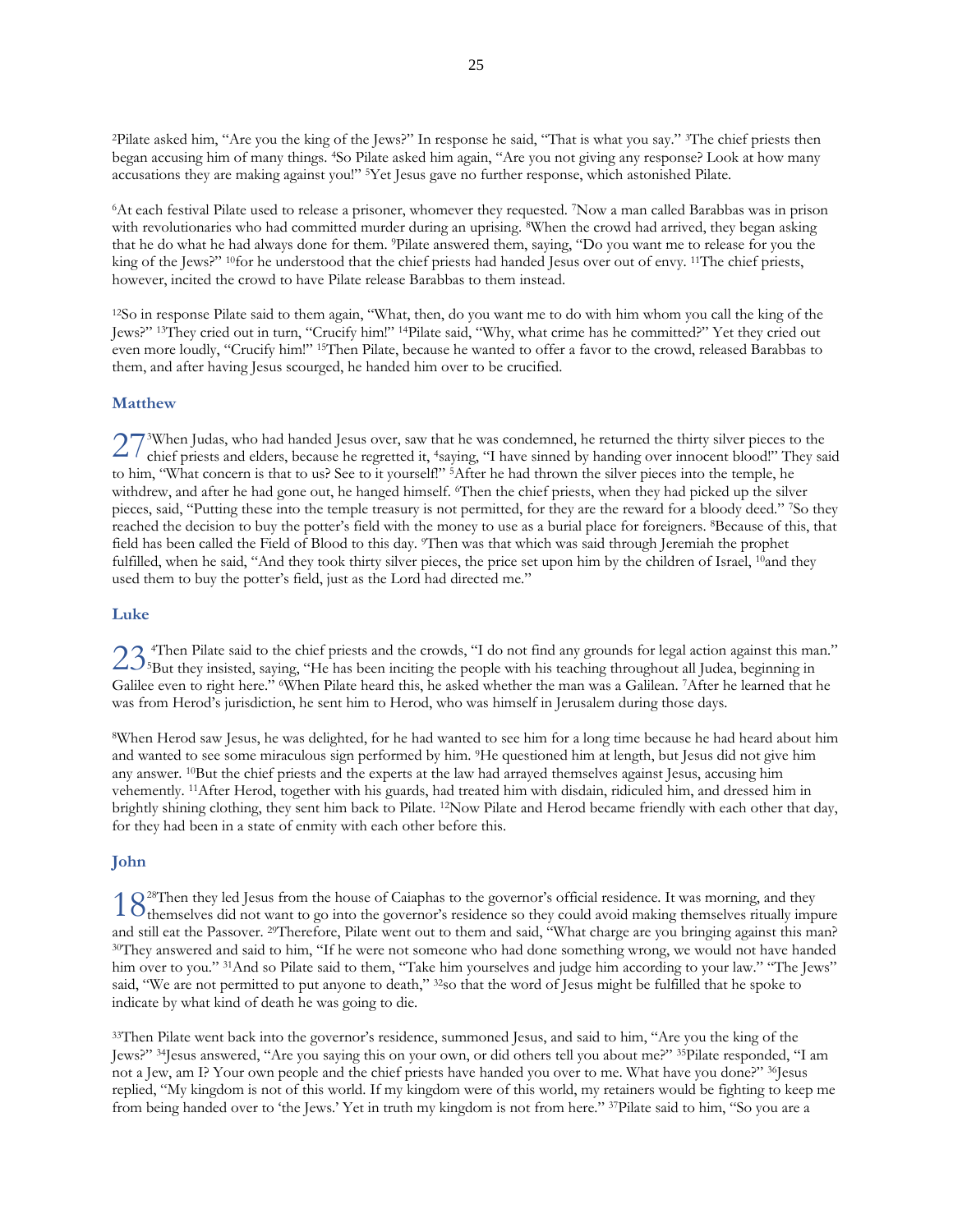king, then?" Jesus responded, "You are saying that I am a king. I was born for this, and for this I came into the world: to bear witness to the truth. Every person who is on the side of truth hears my voice." <sup>38</sup>Pilate said to him, "What is truth?"

After he had said this, he went back to "the Jews" and said to them, "I do not find any grounds for legal complaint against him. 39Yet you have a custom that I release one person to you during the Passover. Do you want me, then, to release to you the king of the Jews?" 40They shouted back, saying, "Not this man! Barabbas instead!" Now Barabbas was an insurgent.

<sup>1</sup>So Pilate took Jesus and had him whipped. 2Then the soldiers, after they had woven a crown out of thorns, put it 1 O<sup>1</sup>So Pilate took Jesus and had him whipped. <sup>2</sup>Then the soldiers, after they had woven a crown out of thorns, put is on his head and dressed him in a purple robe. <sup>3</sup>They kept coming up to him and saying, "Hail, king o and slapping him in the face. 4Pilate came back out and said to them, "Look, I am bringing him back out to you so that you may know that I have found no grounds for complaint against him." <sup>5</sup> Jesus came out, wearing the thorny crown and the purple robe. Pilate said to them, "Look at the man!"

<sup>6</sup>When the chief priests and their retainers saw him, they cried out, saying, "Crucify him, crucify him!" Pilate said to them, "You take him and crucify him. I find no grounds for complaint against him." 7"The Jews" responded to him, "We have a law, and according to our law, he ought to die because he pretended to be the Son of God." <sup>8</sup>When Pilate heard this, he grew more afraid.

<sup>9</sup>Then he went back into the governor's residence and said to Jesus, "Where are you from?" But Jesus did not give him an answer. 10So Pilate said to him, "Are you not speaking to me? Do you not know that I have authority to release you and authority to crucify you?" 11Jesus responded,

"You do not have any authority over me except what was given to you from above. For this reason, the one who handed me over to you has the greater sin."

<sup>12</sup>From that point on, Pilate kept trying to release Jesus, but "the Jews" shouted, saying, "If you release him, you are not a friend of Caesar. Everyone who pretends to be a king acts in opposition to Caesar." 13When Pilate had heard these words, he brought Jesus out and sat down on the tribunal platform in a place called "Strewn Stones," or in Aramaic Gabbatha. <sup>14</sup>Now it was the day of preparation for the Passover, about noon, and he said to "the Jews," "Look at your king!" <sup>15</sup>They shouted, "Take him away, take him away! Crucify him!" Pilate said to them, "Should I crucify your king?" The chief priests responded, "We have no king except for Caesar." 16So he handed him over to them to be crucified, and they took charge of Jesus.

### **The Crucifixion: Mark 15:16–37; Luke 23:27‒46; John 19:17–37**

*Mark's concise account of Jesus' crucifixion serves as the foundation for the Synoptic portrayal of the episode, yet while Matthew largely follows the Marcan prototype, Luke makes important additions. As always, the Johannine account stands apart, largely because of its high Christology and the symbolism that it marshals.*

*See the discussion in* Greater Love Hath No Man*, 165–178.*

#### **Mark**

<sup>16</sup>Then the soldiers led him into the courtyard of the governor's residence, and they called together the entire <sup>16</sup>Then the soldiers led him into the courtyard of the governor's residence, and they called together the entire<br> **15** cohort. <sup>17</sup>Next they clothed him in purple and, after weaving a crown out of thorns, they put it on h began to salute him, "Hail, king of the Jews!" 19They kept striking him on the head with a staff and spitting on him, and, kneeling down, they bowed before him. <sup>20</sup>After they had mocked him, they stripped the purple off of him and dressed him in his own clothes. Then they led him out to crucify him.

<sup>21</sup>They pressed into service a certain man passing by who was coming in from the country, Simon of Cyrene, the father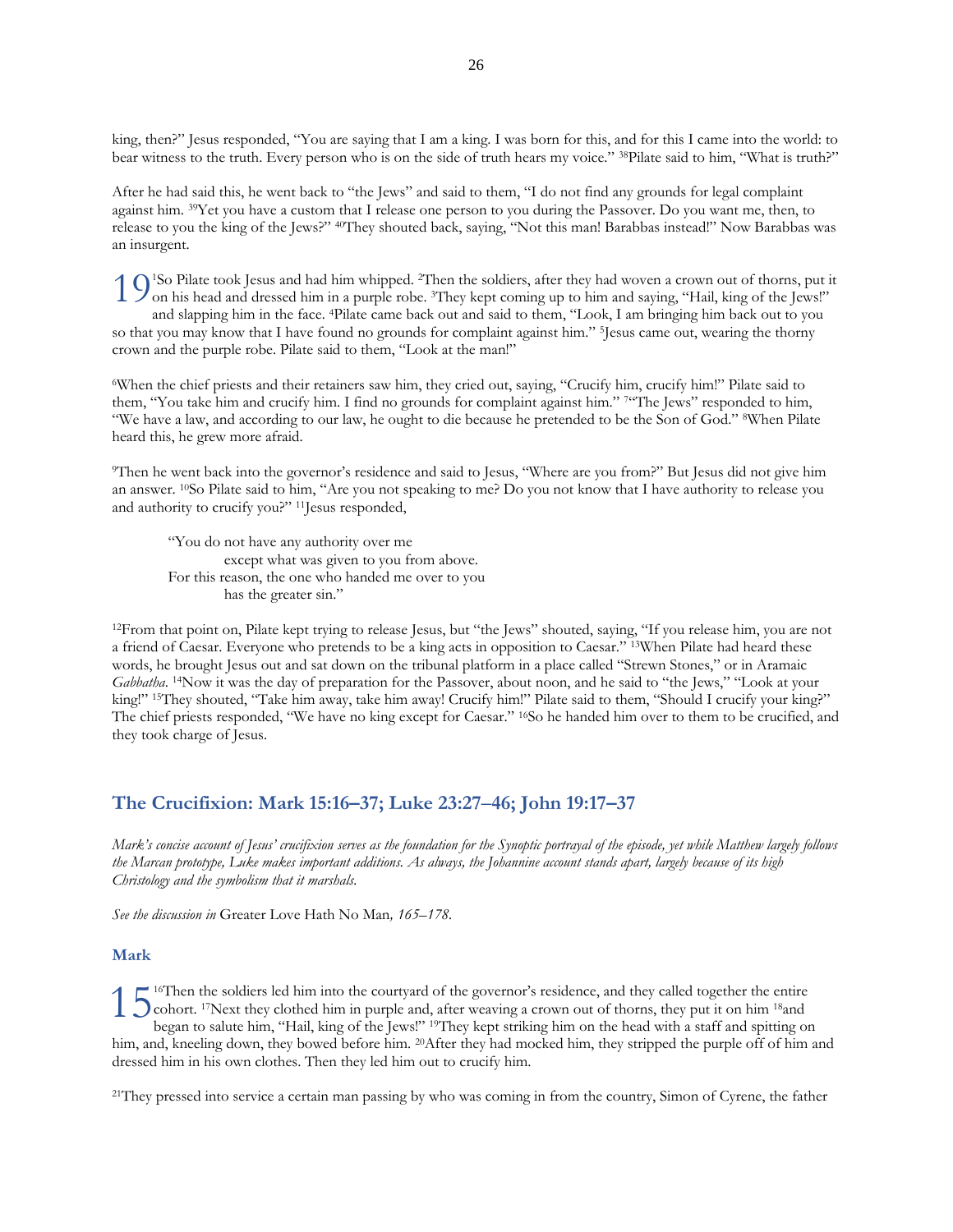of Alexander and Rufus, to carry his cross. 22Then they brought him to the place *Golgotha*, which is translated "The Place of the Skull." 23Next they gave him some wine mixed with myrrh, but he would not take it. 24So they crucified him, and they divided his articles of clothing, casting lots for them to see who would take what.

 $^{25}$ It was at nine o'clock when they crucified him.  $^{26}$ The inscription of the charge against him that had been written was "The King of the Jews." 27And with him they crucified two insurgents, one on his right hand and one on his left. 28[So the scripture was fulfilled that read, "And he was counted among the criminals.] 29Then those who were passing by demeaned him, shaking their heads and saying, "Ha! You who would destroy the temple and build it within three days! <sup>30</sup>Save yourself by coming down from the cross!" <sup>31</sup>In the same way the chief priests and the experts of the law, mocking him among themselves, said, "He saved others. He cannot save himself!" <sup>32</sup>Let this Christ, the king of Israel, now come down from the cross, that we may see and believe." Even those who had been crucified with him started insulting him.

<sup>33</sup>When it was noon, darkness arose over the whole earth and lasted until three o'clock. <sup>34</sup>At three o'clock, Jesus cried out with a loud voice, "*Eloi, Eloi, lama sabachthani*," which translated is, "My God, my God, why have you deserted me?" <sup>35</sup>Some of those who were standing nearby, when they heard this, said, "Look! He is calling Elijah!" <sup>36</sup>And someone, running to fill a sponge with wine vinegar, by putting it on a reed, gave him a drink, saying, "Wait, let us see whether Elijah comes to take him down." 37Then Jesus, after letting out a great cry, drew his last breath.

<sup>38</sup>And the veil of the temple was torn into two, from the top to the bottom. <sup>39</sup>Now a centurion who was facing him, when he saw how he had drawn his last breath, said, "Truly this man was the Son of God!" <sup>40</sup>There were also women watching at a distance, among whom were Mary of Magdala, Mary the mother of the younger James and Joses, and Salome. 41They had followed and served him when he was in Galilee. Indeed, many other women had accompanied him to Jerusalem.

#### **Luke**

<sup>27</sup>A great crowd followed him, including women who beat their breasts and bewailed him. <sup>28</sup>But Jesus, when he 23<sup>27</sup>A great crowd followed him, including women who beat their breasts and bewailed him. <sup>28</sup>But Jesus, when he turned to them, said, "Daughters of Jerusalem, do not mourn for me, only mourn for yourselves and for your children! 29For look, the days are coming when they will say, 'Blessed are the barren, the wombs that have not given birth, and the breasts that have not nursed.' 30At that time they will begin saying to the mountains, 'Fall on us!' and to the hills, 'Cover us up!' 31for if they do these things to a green tree, what will happen to a dry one?"

<sup>32</sup>Two other criminals were also led there to be executed with him. 33When they came to the place that was called "The Skull," there they crucified him and the criminals, one on the right and the other on the left. 34[Then Jesus said, "Father, forgive them, for they do not know what they are doing."] And they cast lots to divide his clothing. 35The people stood by, watching, but the leaders ridiculed him, saying, "He saved others, let him save himself if he is the Anointed of God, the Chosen One!" 36The soldiers also mocked him by coming up to him and offering him wine vinegar 37and saying, "If you are the king of the Jews, save yourself!" 38There was a superscription over him, "This is the King of the Jews."

<sup>39</sup>One of the criminals who had been hung there insulted him, saying, "You are not the Christ, are you? Save yourself and us!" 40But the other, rebuking him in response, said, "Do you not fear God, since you are under the same condemnation? 41We have been condemned justly, for we are receiving what we deserve for what we have done, but this man has done nothing wrong." 42Then he said, "Jesus, remember me when you come into your kingdom." 43Jesus said to him, "Truly, I say to you, today you will be with me in Paradise."

<sup>44</sup>By this time it was about noon, and darkness arose over the whole earth until three o'clock. 45When the sun ceased shining, the veil of the temple was torn in the middle. <sup>46</sup>Jesus, after he had cried out with a loud voice, said, "Father, into your hands I entrust my spirit." After he had said this, he drew his last breath.

#### **John**

<sup>17</sup>Carrying his own cross, Jesus came to what is called The Place of the Skull, which is called *Golgotha* in Aramaic. 19<sup>17</sup>Carrying his own cross, Jesus came to what is called The Place of the Skull, which is called *Golgotha* in Aramaic.<br>19<sup>18</sup>There they crucified him and with him two others, one on each side and Jesus in the middle. <sup>1</sup> a notice and put it on the cross. That which was written was, "Jesus of Nazareth, the King of the Jews." 20Many of "the Jews" read this notice, because the place where Jesus was crucified was near the city, and it was written in Aramaic, Latin, and Greek. 21So the chief priests of "the Jews" started to say to Pilate, "Do not write 'the King of the Jews' but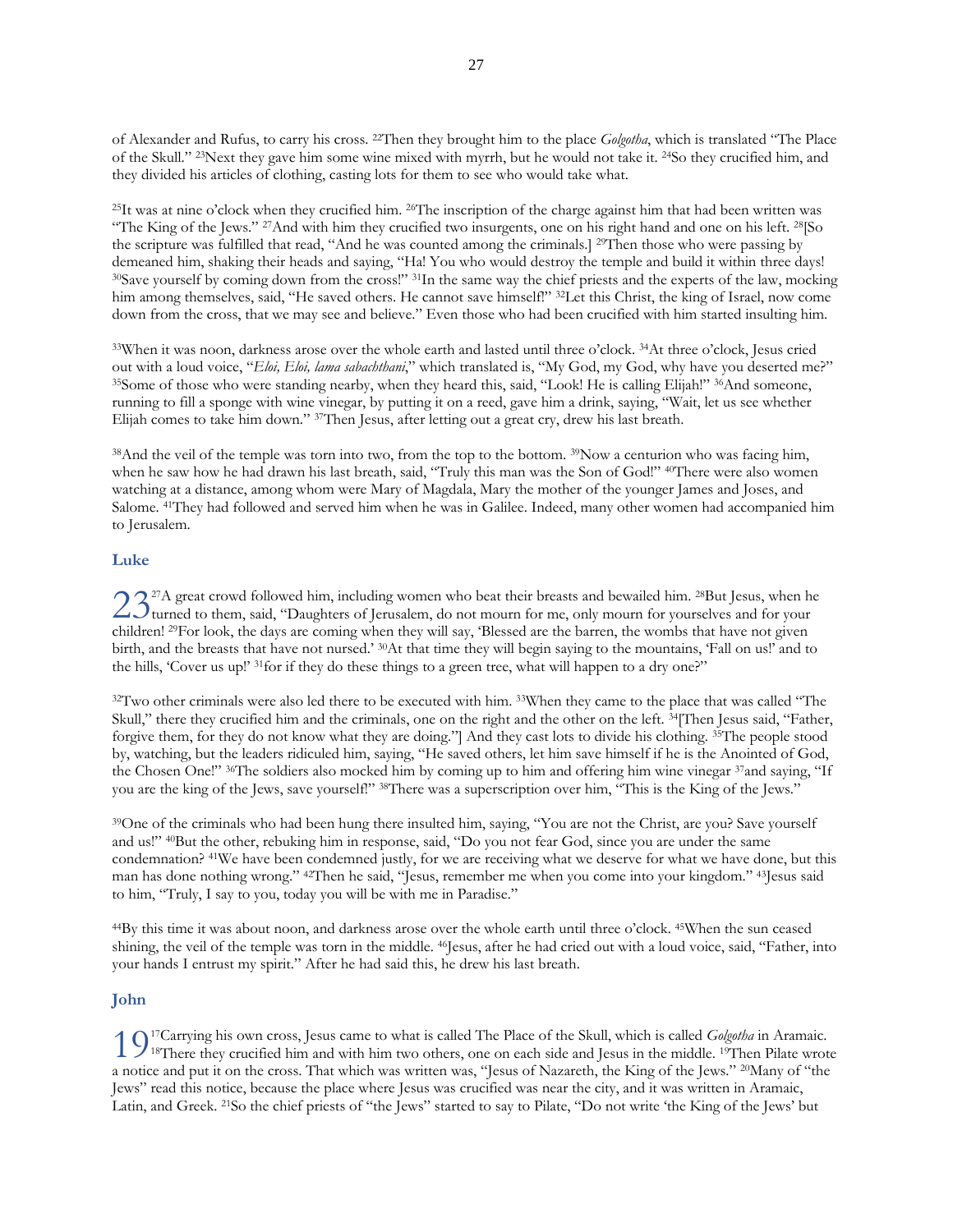'This man said, I am the King of the Jews.'" 22Pilate responded, "What I have written, I have written."

<sup>23</sup>Then the soldiers, when they had crucified Jesus, took his clothes and divided them into four parts, one part for each soldier. Likewise, they took his inner tunic, and the tunic was seamless, woven from the top all the way through. <sup>24</sup>Therefore they said to each other, "Let's not tear it. Rather, let us cast lots for it to decide whose it shall be." This was so the scripture could be fulfilled, which says, "They divided my clothing for themselves, and they cast lots for my apparel." These are the things that the soldiers did.

<sup>25</sup>Next to the cross stood the mother of Jesus, the sister of his mother, Mary the wife of Clopas, and Mary of Magdala. <sup>26</sup>When Jesus saw his mother and the disciple whom he loved standing nearby, he said to his mother, "Woman, look, your son!" 27Then he said to the disciple, "Look, your mother!" From that hour the disciple took her into his own household.

<sup>28</sup>After this, because Jesus knew that everything had been completed, in order that the scripture might be fulfilled, said, "I am thirsty." 29A vessel of wine vinegar was standing there, so after they put a sponge full of wine vinegar on a hyssop, they held it to his mouth. 30When Jesus had taken the wine vinegar, he said, "It is completed!" and, after bowing his head, he handed over his spirit.

<sup>31</sup>Then "the Jews," because it was a preparation day, to avoid having the bodies remain on the cross during the Sabbath—for the day was an especially important Sabbath—asked Pilate that their legs be broken and their bodies removed. 32So the soldiers came and broke the legs of the first and of the other who had been crucified with him. 33But after they came to Jesus, and when they saw that he was already dead, they did not break his legs. 34Instead, one of the soldiers pierced his side with a spear, and immediately blood and water flowed out. 35The one who saw this has borne witness, and his witness is trustworthy. He knows that he speaks the truth so that you, too, may continue to believe. <sup>36</sup>These things happened so that the scripture might be fulfilled, "No bone of his shall be broken." <sup>37</sup>And another scripture reads, "They will look on him whom they have pierced."

# **The Burial: Mark 15:42‒47; John 19:38‒42**

*See the discussion in* Greater Love Hath No Man*, 178–182.*

#### **Mark**

<sup>42</sup>Now as it was already evening, because it was the day of preparation, which is the day before the Sabbath, 15<sup>42</sup>Now as it was already evening, because it was the day of preparation, which is the day before the Sabbath,<br>15<sup>43</sup>Joseph of Arimathea, a prominent member of the council, who was himself anticipating the Kingdom of God came and, mustering his courage, went in to Pilate and asked for the body of Jesus. 44Now Pilate was amazed that he was already dead, so after summoning the centurion, he asked whether Jesus had been dead for long. 45When he learned from the centurion that he had been, he granted the corpse to Joseph.

<sup>46</sup>After he had bought a piece of linen cloth and taken the body down from the cross, Joseph wrapped it in the cloth and placed it in a tomb that had been hewn from the rock. Then he rolled a stone in front of the tomb's entrance. 47Mary of Magdala and Mary the mother of Joses were watching where he was laid.

#### **John**

<sup>38</sup>After these things, Joseph of Arimathea, who was a disciple, although secretly due to his fear of "the Jews," 1  $\int_{a}^{38}$ After these things, Joseph of Arimathea, who was a disciple, although secretly due to his fear of "the Jews,"<br>asked Pilate to allow him to take the body of Jesus, and Pilate gave his permission. And so he came his body. 39Nicodemus, who was the one who first came to Jesus by night, came too, bringing an ointment compounded from myrrh and aloes weighing about one hundred pounds. 40So they took the body of Jesus and bound it with linen cloths together with spices as was the custom for "the Jews" to prepare a body for burial.

<sup>41</sup>There was a garden in the place where he was crucified, and in the garden there was a new tomb in which no one had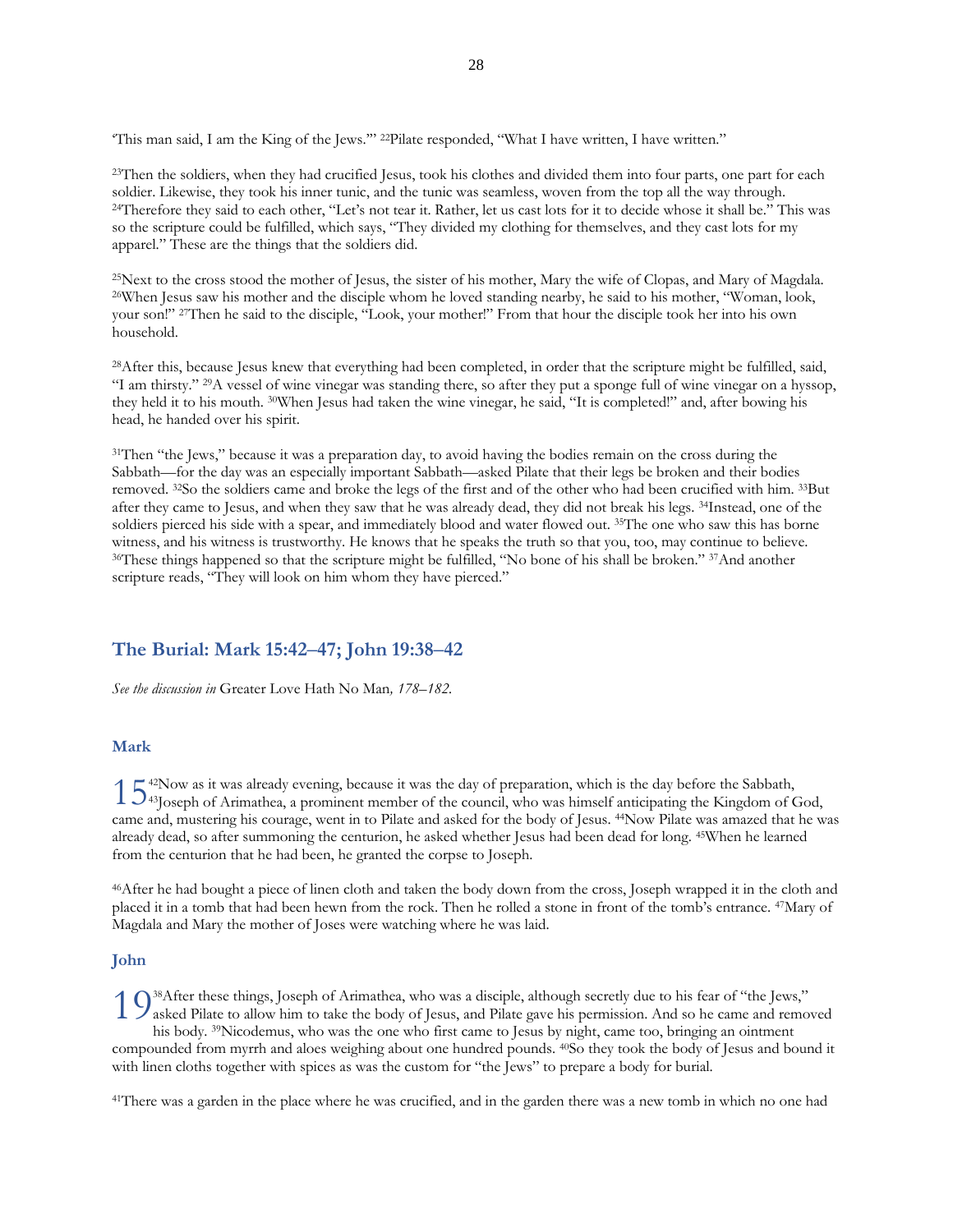ever been laid. 42So they laid Jesus there on account of the preparation day of "the Jews," because the tomb was close by.

# **Saturday**

# <span id="page-28-0"></span>**Episodes**

- A Guard is Placed at the Tomb (Matthew 27:62–66)
- Darkness Prevails among the Nephites (3 Nephi 9–10)
- Jesus Goes to the Spirit World and Organizes His Work There (1 Peter 3:18–4:6; D&C 138)

# **Selected Texts and Translations: Matthew 27:62–66; 1 Peter 3:18–19, 4:6; D&C 138:11– 23, 30–39**

*Matthew's short treatment of the guard and seal placed upon the tomb is unique in the Gospel narratives. Although it is sometimes seen in the polemical context of the Matthean community's struggle with emerging Rabbinic Judaism in the period immediately after the destruction of the temple in A.D. 70, there is no need to doubt its basic historicity.<sup>8</sup> The letter of 1 Peter deals largely with the alienation and growing persecution that early Christians felt in the face of broader pagan society; the two short excerpts presented here are part of a larger discussion on how Christians should respond in the face of such hostility (3:13‒4:19). As noted above, D&C 138 is a Latter-day vision in October 1918 to Joseph F. Smith, which was placed at the end of the Doctrine and Covenants in 1978.*

*See the discussion in* Greater Love Hath No Man*, 196–204.*

# **Matthew**

<sup>62</sup>On the next day, which was the day after the preparation day, the chief priests and the Pharisees were gathered  $27^{\circ}$ On the next day, which was the day after the preparation day, the chief priests and the Pharisees were gathered before Pilate,  $\frac{63}{\text{saying}}$ , "Sir, we remember that this imposter while he was still alive say, 'Af raised.' 64Accordingly, order that the tomb be made secure until the third day, so that his disciples not come, steal the body, and tell the people, 'He was raised from the dead!' Then the last deception will be worse than the first." <sup>65</sup>Pilate said to them, "Take a guard. Go, make it as secure as you can." <sup>66</sup>So, after they went, they made the tomb secure with the guard, setting a seal on the stone.

# **1 Peter**

<sup>18</sup>For even Christ suffered once for sins, a righteous man for the unrighteous, to bring you to God, having been put  $3^{18}$ For even Christ suffered once for sins, a righteous man for the unrighteous, to bring you to God, having been put to death in the flesh yet made alive in the spirit, <sup>19</sup>in which he, having gone among the spirits i those who had once been disobedient while God waited patiently in the days of Noah, while the ark was being prepared in which a few people—that is just eight souls—were brought safely through the water.

<sup>6</sup>For this reason the gospel was preached even to the dead, so that they might be judged in the flesh as humans are **4** <sup>6</sup>For this reason the gospel was p but live in the spirit as God does.

# **Doctrine and Covenants**

<sup>8</sup> Nolland, *Gospel of Matthew*, 1235.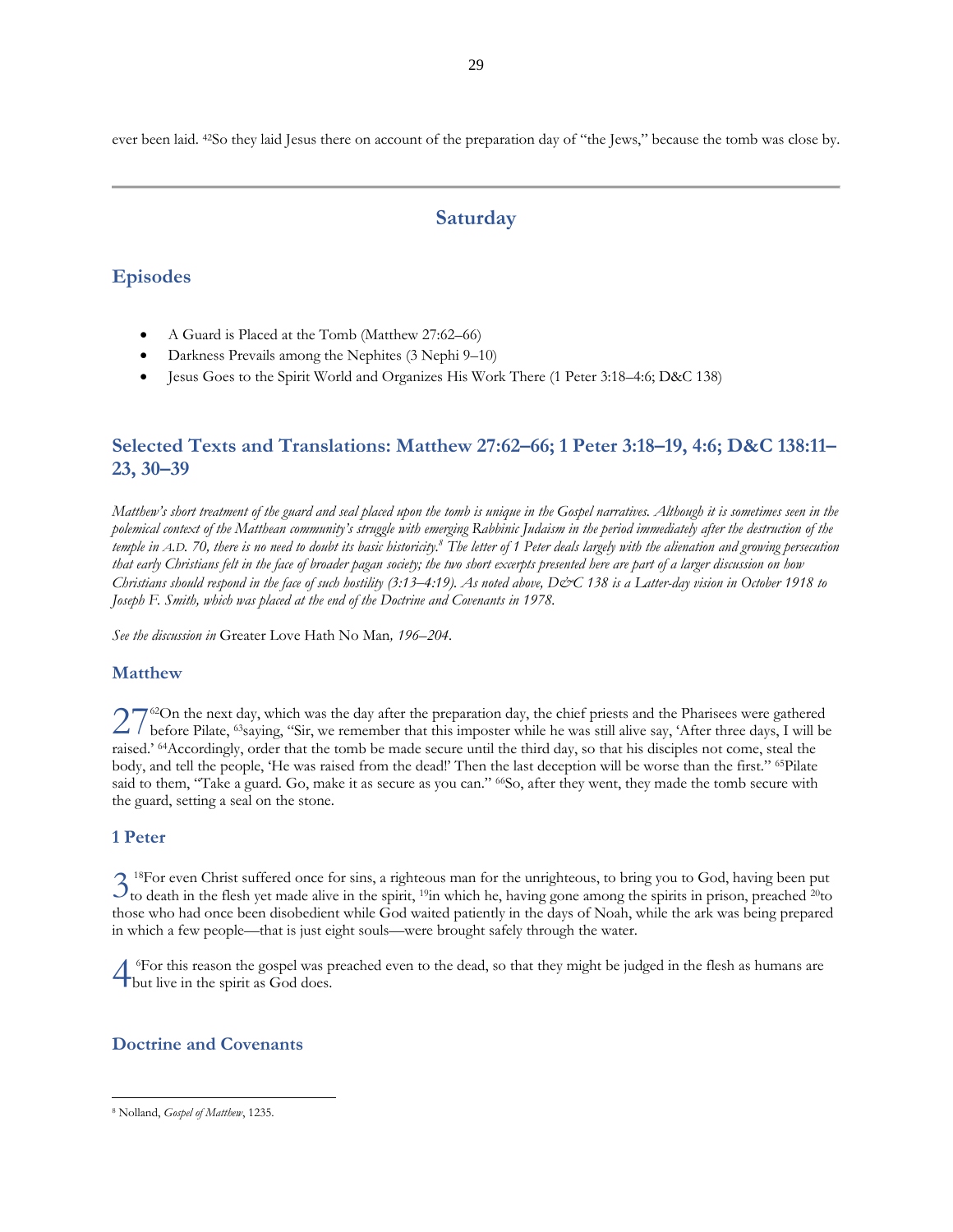<sup>11</sup>As I pondered over these things which are written, the eyes of my understanding were opened, and the Spirit 138<sup>11</sup>As I pondered over these things which are written, the eyes of my understanding were opened, and the Spirited 1386 of the Lord rested upon me, and I saw the hosts of the dead, both small and great. <sup>12</sup>And there wer together in one place an innumerable company of the spirits of the just, who had been faithful in the testimony of Jesus while they lived in mortality; <sup>13</sup>And who had offered sacrifice in the similitude of the great sacrifice of the Son of God, and had suffered tribulation in their Redeemer's name. 14All these had departed the mortal life, firm in the hope of a glorious resurrection, through the grace of God the Father and his Only Begotten Son, Jesus Christ. 15I beheld that they were filled with joy and gladness, and were rejoicing together because the day of their deliverance was at hand. <sup>16</sup>They were assembled awaiting the advent of the Son of God into the spirit world, to declare their redemption from the bands of death. 17Their sleeping dust was to be restored unto its perfect frame, bone to his bone, and the sinews and the flesh upon them, the spirit and the body to be united never again to be divided, that they might receive a fulness of joy.

<sup>18</sup>While this vast multitude waited and conversed, rejoicing in the hour of their deliverance from the chains of death, the Son of God appeared, declaring liberty to the captives who had been faithful; 19And there he preached to them the everlasting gospel, the doctrine of the resurrection and the redemption of mankind from the fall, and from individual sins on conditions of repentance. <sup>20</sup>But unto the wicked he did not go, and among the ungodly and the unrepentant who had defiled themselves while in the flesh, his voice was not raised; 21Neither did the rebellious who rejected the testimonies and the warnings of the ancient prophets behold his presence, nor look upon his face. 22Where these were, darkness reigned, but among the righteous there was peace; <sup>23</sup>And the saints rejoiced in their redemption, and bowed the knee and acknowledged the Son of God as their Redeemer and Deliverer from death and the chains of hell.

<sup>30</sup>But behold, from among the righteous, he organized his forces and appointed messengers, clothed with power and authority, and commissioned them to go forth and carry the light of the gospel to them that were in darkness, even to fall the spirits of men; and thus was the gospel preached to the dead. <sup>31</sup>And the chosen messengers went forth to declare the acceptable day of the Lord and proclaim liberty to the captives who were bound, even unto all who would repent of their sins and receive the gospel. 32Thus was the gospel preached to those who had died in their sins, without a knowledge of the truth, or in transgression, having rejected the prophets. 33These were taught faith in God, repentance from sin, vicarious baptism for the remission of sins, the gift of the Holy Ghost by the laying on of hands, 34And all other principles of the gospel that were necessary for them to know in order to qualify themselves that they might be judged according to men in the flesh, but live according to God in the spirit. <sup>35</sup>And so it was made known among the dead, both small and great, the unrighteous as well as the faithful, that redemption had been wrought through the sacrifice of the Son of God upon the cross.

<sup>36</sup>Thus was it made known that our Redeemer spent his time during his sojourn in the world of spirits, instructing and preparing the faithful spirits of the prophets who had testified of him in the flesh; 37That they might carry the message of redemption unto all the dead, unto whom he could not go personally, because of their rebellion and transgression, that they through the ministration of his servants might also hear his words. 38Among the great and mighty ones who were assembled in this vast congregation of the righteous were Father Adam, the Ancient of Days and father of all, 39And our glorious Mother Eve, with many of her faithful daughters who had lived through the ages and worshiped the true and living God.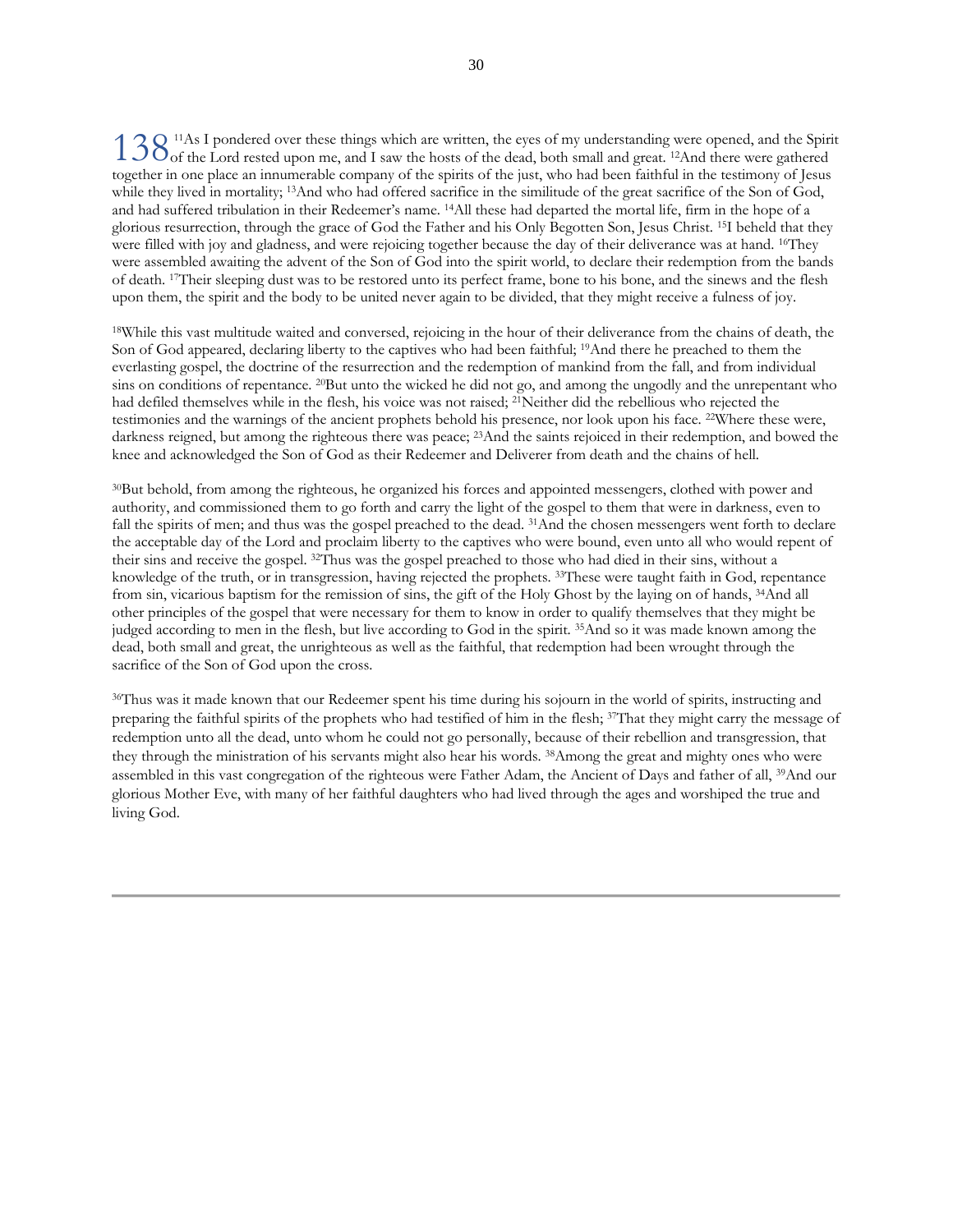# **Easter Sunday**

# <span id="page-30-0"></span>**Episodes**

- The Women and the Empty Tomb (Mark 16:1–8; parallels Matthew 28:1–10; Luke 24:1–11)
- Mary Magdalene, Peter, and the Beloved Disciple at the Tomb (Luke 24:12; John 20:1–10)
- Mary Magdalene and the Risen Lord (John 20:11–18; Mark 16:9–11<sup>[Longer Ending]</sup>)
- Two Disciples on the Road to Emmaus (Luke 24:13–35; Mark 16:12–13[Longer Ending])
- First Appearances to the Disciples in Jerusalem (Luke 24:36–48; parallel Mark 16:14<sup>[Longer Ending]</sup>; John 20:20–25)
- Jesus Later Appears to Thomas (John 20:26–29)
- The Purpose of the Gospel according to John (John 20:30–31)

### **The Women at the Tomb: Mark 16:1–8; Matthew 28:1–15; Luke 24:1–11**

*Because of the important contributions of each of the Synoptic accounts of the empty tomb, we have included all three here. The earliest account from Mark is also—at least in the most secure manuscript traditions—the shortest, leaving the women who came to the tomb fleeing it amazement. Matthew's version provides the additional detail of an angel descending to remove the stone that blocked the tomb's entrance, frightening the guards. It also records an appearance of the Risen Lord as the women went to tell the other disciples that the tomb was empty. In many ways Luke's is the most refined, and it also includes an element that we will see is common to John's account, that of Peter's visit to the empty tomb.*

*See the discussion in* Greater Love Hath No Man*, 212–218.*

#### **Mark**

<sup>1</sup>Now when the Sabbath was over, Mary of Magdala, Mary the mother of James, and Salome bought spices so that 1 6<sup>'Now</sup> when the Sabbath was over, Mary of Magdala, Mary the mother of James, and Salome bought spices so<br>1 6they might go and anoint him. <sup>2</sup>Then very early in the morning on the first day of the week, after the sun had risen, they came to the tomb. 3They began to say to each other, "Who will remove the stone from the entrance of the tomb for us?" 4Yet when they looked up, they saw that the stone—which was very large—had already been dislodged. <sup>5</sup>Then after they had gone into the tomb, they saw a young man dressed in a long white robe sitting on the right side, and they were alarmed. 6But he said to them, "Don't be alarmed! You are looking for Jesus of Nazareth, who was crucified. He has risen and is not here! See the place where they laid him. 7Now go, tell his disciples, and Peter, that he is going ahead of you to Galilee. There you will see him, just as he told you." <sup>8</sup>Then, having gone out of the tomb, they fled, for they were out of their wits with amazement, and they did not say anything to anyone, because they were afraid.

#### **Matthew**

<sup>1</sup>After the Sabbath, as the first day of the week dawned, Mary of Magdala and the other Mary came to see the  $28<sup>1</sup>$ After the Sabbath, as the first day of the week dawned, Mary of Magdala and the other Mary came to see the Lord, who had descended from heaven and  $28<sup>1</sup>$ come to the tomb, dislodged the stone and sat on top of it. 3Now his face was like lightning, and his clothing was as white as snow. <sup>4</sup>The men who were on guard were shaken out of fear of him, and they became like dead men. In response, the angel said to the women, "Do not be afraid! I know that you are looking for Jesus, who was crucified. 6He is not here, for he has risen just as he said. Come, see the place where he lay! 7Now go quickly and tell his disciples that he has been raised from the dead, and look, he is going ahead of you into Galilee! There you will see him. Look, I have told you!"

<sup>8</sup>Then after they had quickly left the tomb, with both fear and great joy they ran to make the proclamation to his disciples. 9Then look, Jesus met them, saying "Rejoice!" When they came up to him, they took hold of his feet and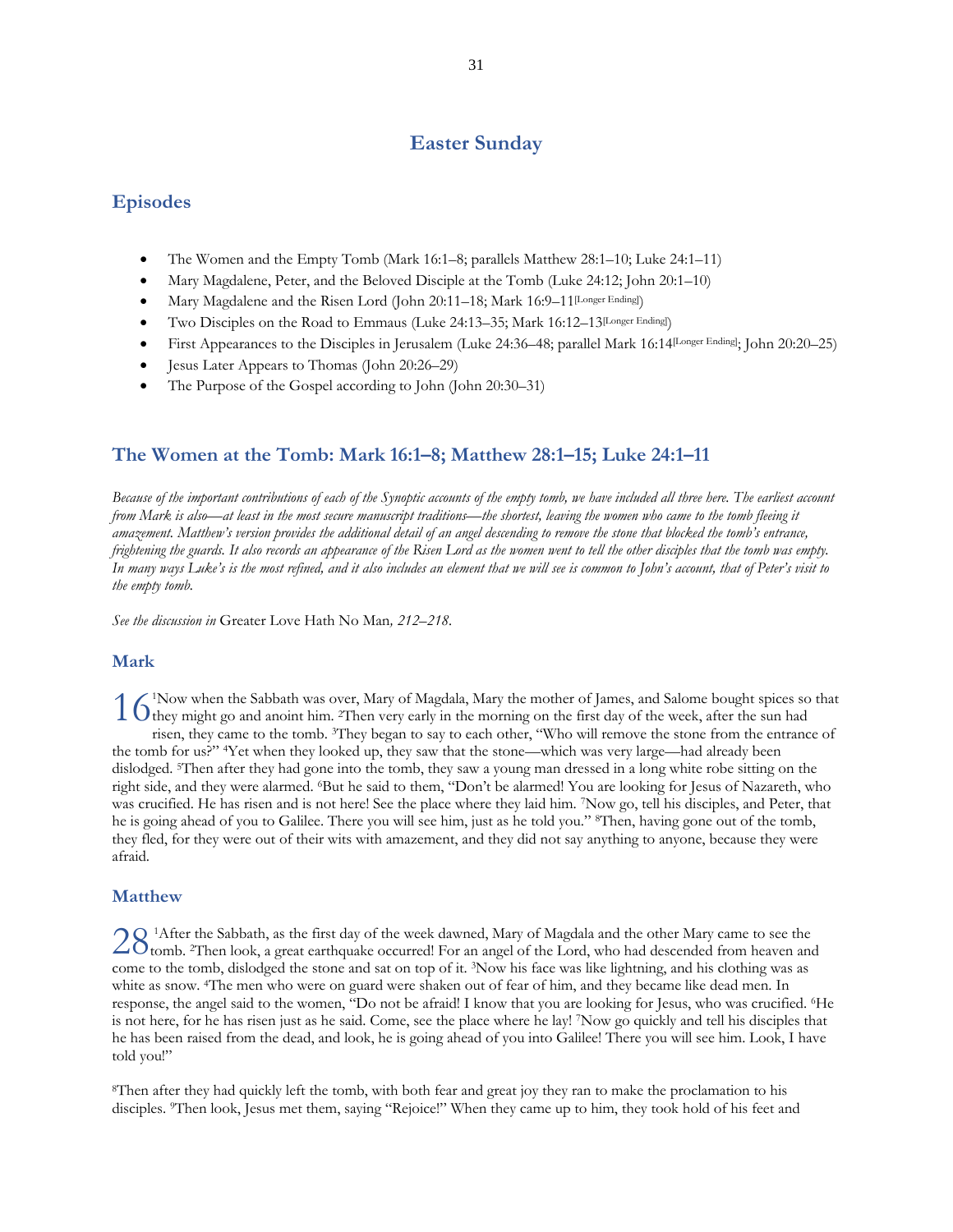worshipped him. 10Jesus said to them, "Do not be afraid. Go, proclaim to my brothers that they should go to Galilee. There they will see me."

<sup>11</sup>Now as they were going, look, when some of the guard had gone into the city, they reported to the chief priests all that had happened. <sup>12</sup>After the chief priests had gathered with the elders and made a plan, they gave a large sum of money to the soldiers, 13saying, "This is what you should say: When his disciples came during the night, they stole him while we were sleeping,' <sup>14</sup>and if this is heard by the governor, we will reassure him and keep you out of trouble." <sup>15</sup>So after they had taken the money, they did as they had been directed, and this story has been spread widely among the Jews until today.

#### **Luke**

<sup>1</sup>On the first day of the week, very early in the morning, they came to the tomb, bringing the spices that they had  $24$ <sup>1</sup>On the first day of the week, very early in the morning, they came to the tomb, bringing the spices that they had prepared. <sup>2</sup>Then they found that the stone had been dislodged from the tomb. <sup>3</sup>Yet when they enter not find the body of the Lord Jesus. 4While they were uncertain as to what this meant, look, two men in gleaming clothing suddenly stood near them. 5Now while the women were afraid and were bowing their faces to the ground, the men said to them, "Why are you looking for one who is alive among the dead? 6He is not here but has risen! Remember what he said to you when he was still in Galilee, 7saying, 'The Son of Man must be handed over into the power of sinful men, and be crucified, and on the third day rise again.'" 8Then they remembered his predictions.

<sup>9</sup>When they had returned from the tomb, they proclaimed all these things to the Eleven and all the others. 10Now they were Mary of Magdala, Joanna, Mary the mother of James, and the other women with them—they told the apostles, <sup>11</sup>but these reports seemed to them to be nonsense, and they refused to believe them. 12Peter, however, got up and ran to the tomb, but when he stooped down to look, he only saw the linen wrappings. Then he went home, wondering to himself about what had happened.

### **Mary Magdalene, the Empty Tomb, and the Risen Lord: John 20:1–18**

*John's account of the events at the empty tomb that first Easter morning is different enough to warrant particular attention. First, it portrays Mary of Magdala coming to the tomb alone, without the other women. She informs the male disciples, which leads Peter and the Beloved Disciple to come to the tomb (although we have seen that Luke preserves an independent memory of Peter visiting the burial site). Second, it records the moving encounter of Mary with the Risen Lord, a unique scene with particular power and significant interpretive potential.*

*See the discussion in* Greater Love Hath No Man*, 218–224.*

<sup>1</sup>On the first day of the week, early in the morning Mary of Magdala came to the tomb when it was yet dark, and  $20^{\circ}$  She saw that the stone had been removed from the tomb. <sup>2</sup>She ran and came to Simon Peter and to the other  $\frac{1}{\cdot}$ disciple, the one whom Jesus loved, and said to them, "They have taken the Lord from the tomb, and we do not know where they have laid him."

<sup>3</sup>So Peter and the other disciple set out and came to the tomb. 4Now the two had been running together, but the other disciple ran more quickly than Peter and arrived at the tomb first. <sup>5</sup>After he had stooped down to look, he saw the linen wrappings lying there, though he did not go in. <sup>6</sup>Then Simon Peter, who had been following him, arrived, went into the tomb, and saw the linen wrappings lying there 7as well as the face cloth, which had been on his head, not lying with the linen cloths but folded up in a place by itself. 8Then the other disciple, who had arrived at the tomb first, also went in, and he both saw and believed, <sup>9</sup> for they had not known before this time the scripture that he must rise again from the dead. 10Then the disciples went back to where they had been staying.

<sup>11</sup>Mary, however, remained standing there outside the tomb, mourning. As she mourned, she stooped to look into the tomb <sup>12</sup> and saw two angels in white sitting there, one at the head and one at the feet, where the body of Jesus had been lying. 13They said to her, "Woman, why are you mourning?" She said to them, "They have taken my Lord, and I do not know where they have laid him."

<sup>14</sup>After she had said these things, she turned herself around and saw Jesus standing there, but she did not know that it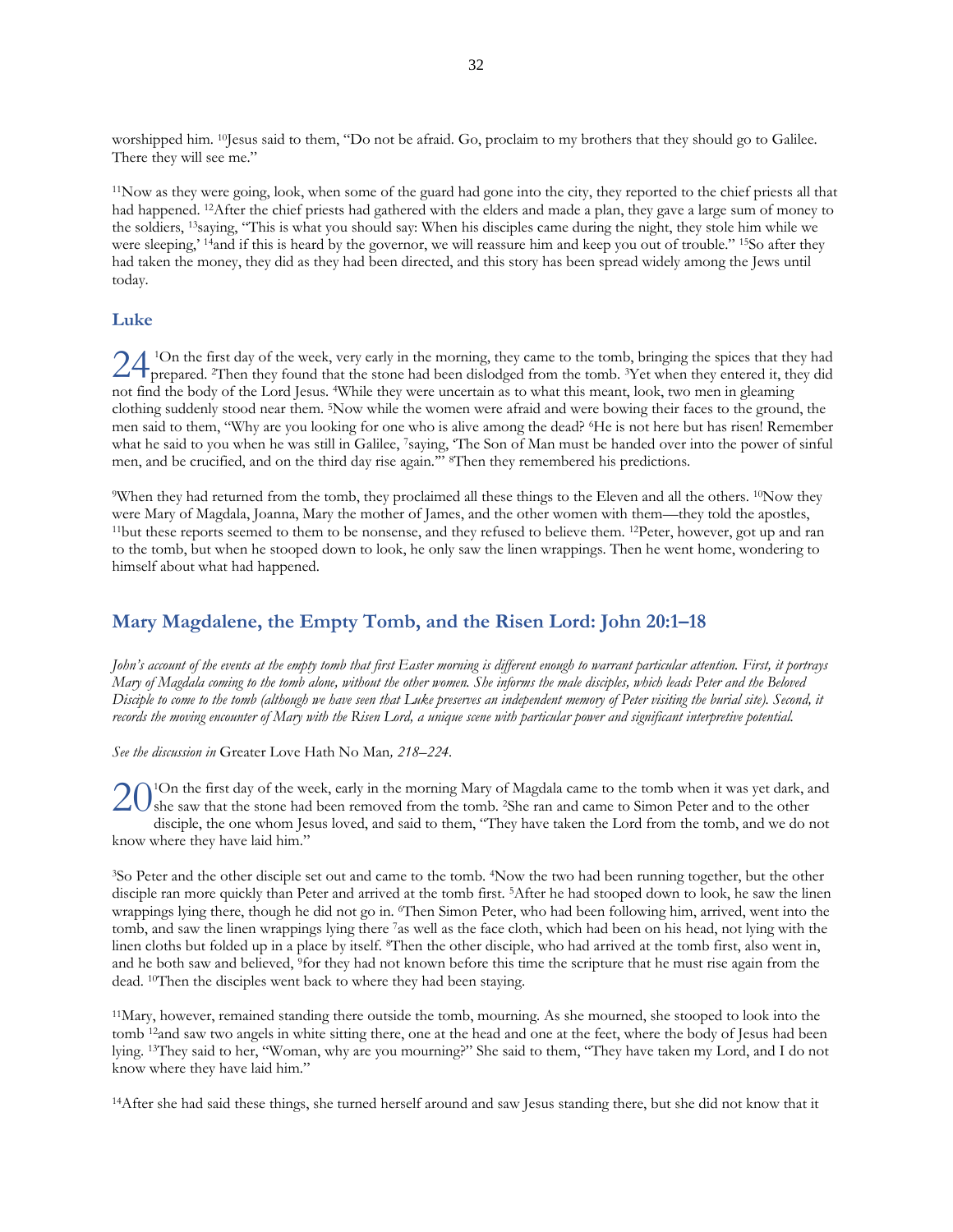was Jesus. <sup>15</sup>Jesus said to her, "Woman, why are you mourning? Whom are you looking for?" She, thinking that he was the gardener, said to him, "Sir, if you have carried him away, tell me where you have laid him, and I will take him." <sup>16</sup>Jesus said to her, "Mary!" After she turned towards him, she said in Aramaic, "Rabbouni!" that is to say, "My Master!" 17Jesus said to her, "Stop clinging to me! I have not yet ascended to my Father. Go to my brothers and sisters and say to them, 'I am ascending to my Father and your Father, to my God and to your God.'"

<sup>18</sup>Mary of Magdala went, proclaiming to the disciples, "I have seen the Lord" and the things he had said to her.

### **Two Disciples on the Road to Emmaus: Luke 24:13‒35**

*Unique to Luke is the episode about two disciples who encounter the Risen Lord on the road to Emmaus. This account is significant because, like the story about Mary of Magdala, it emphasizes the witness of everyday disciples rather than just the special apostolic witnesses of the remaining members of the Twelve.*

*See the discussion in* Greater Love Hath No Man*, 224–28.*

<sup>13</sup>Now look, that same day two of them were traveling to a village named Emmaus, which was about seven miles 24<sup>13</sup>Now look, that same day two of them were traveling to a village named Emmaus, which was about seven miles<br>from Jerusalem, <sup>14</sup>and they were talking together about all these things that had happened. <sup>15</sup>Then it came that while they were talking together and discussing it, Jesus himself, after he had come up to them, started walking with them. 16But their eyes were kept from recognizing him. 17He said to them, "What are these things that you are discussing as you walk along?" Then they stood still, looking downcast. 18One of them, Cleopas by name, said to him in response, "Are you only a visitor in Jerusalem, one who does not even know what has happened these past days?"

<sup>19</sup>Then he asked them, "What sort of things?" They answered him, "All about Jesus from Nazareth, who was a prophet powerful in deed and in word before God and all the people. 20Also, how our chief priests and rulers handed him over to a death sentence and crucified him, 21but we had been hoping that he himself was about to redeem Israel. Yet as it happens, it is now the third day since all these things happened. 22But now, some women from our group have confused us. When they were at the tomb early in the morning <sup>23</sup> and did not find his body there, they came back, telling us they had even seen a vision of angels, who told them that he was alive! <sup>24</sup>And some of those who were with us went to the tomb, and they found it just as they women had described, but they did not see him."

<sup>25</sup>Then he himself said to them, "O, how foolish you are and slow in heart to believe all the things that the prophets have declared! <sup>26</sup>Didn't the Christ need to suffer these things to enter into his glory?" <sup>27</sup>Then, beginning with Moses and all the prophets, he began to explain everything about himself in the scriptures.

<sup>28</sup>Then they came up to the village where they had been heading, but he walked as if he would go farther. <sup>29</sup>But they prevailed upon him, saying, "Please stay with us, because it is nearly evening and the day is waning." So he went inside to stay with them. 30And it came about that while he was reclining at dinner with them, after he took some bread, he blessed it, and after he broke it, he gave it to them. 31Then their eyes were opened, and they recognized him, but he vanished from their sight. 32So they said to each other, "Weren't our hearts burning within us as he spoke to us along the road, and as he opened up the meaning of the scriptures to us?"

<sup>33</sup>Getting up that very hour, they returned to Jerusalem and found the Eleven and those who were with them gathered together, 34who told them, "The Lord has arisen indeed, and he has appeared to Simon!" 35And these men, for their part, related all the things that had transpired along the road, and especially how he was recognized by them in the breaking of bread.

# **First Appearances to the Disciples in Jerusalem: Luke 24:36–49; John 20:19–31**

*Only Luke and John provide accounts of a visit later that day to the disciples. In both versions he gives them tangible proof that he has bodily risen from the dead.*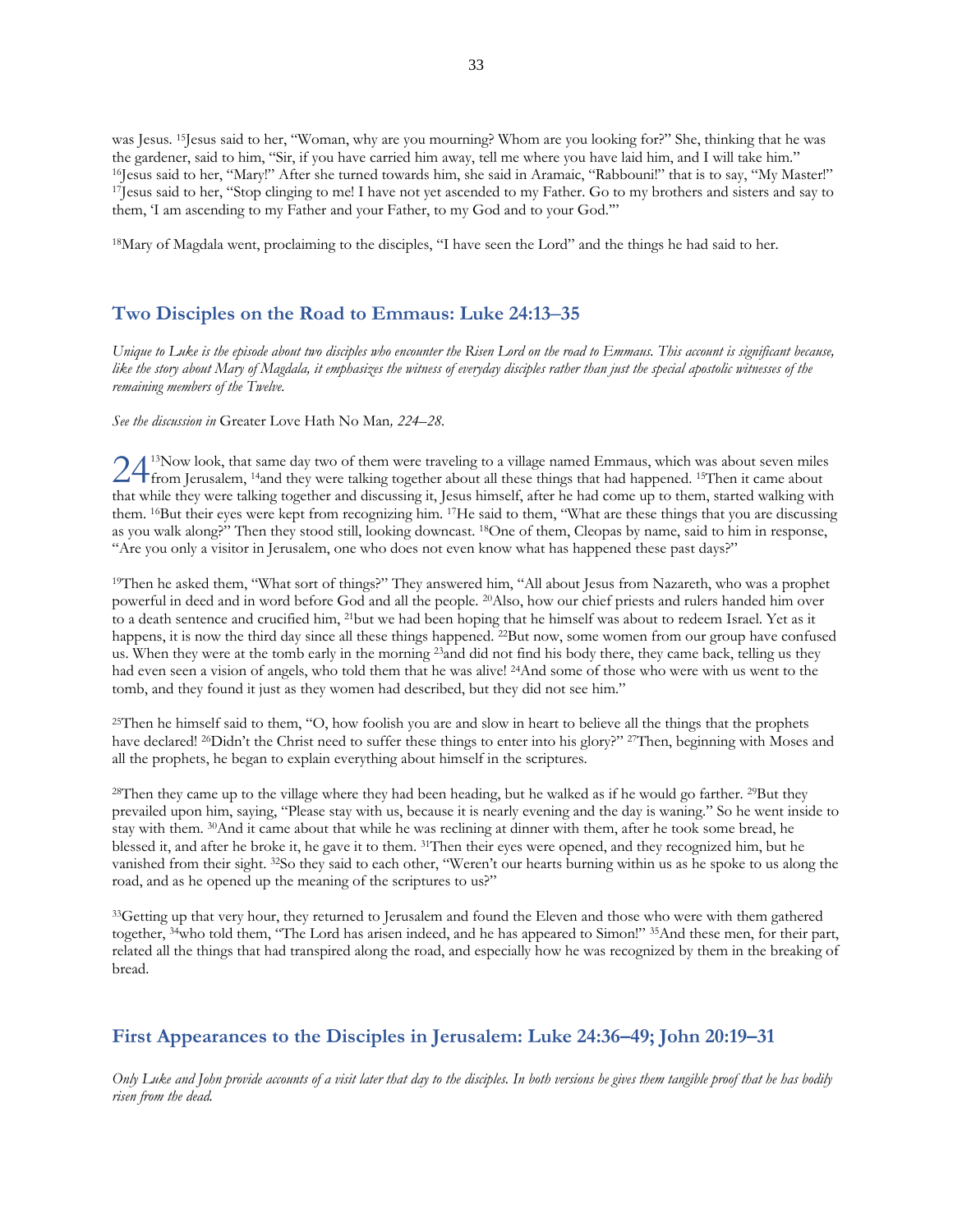*See the discussion in* Greater Love Hath No Man*, 228–232.*

### **Luke**

<sup>36</sup>Then, while they were talking about these things, Jesus himself stood in the middle of them and said to them, ""Peace be with you!" <sup>37</sup>But they, alarmed and frightened, thought they were seeing a spirit. <sup>38</sup>He said to them, "Why are you troubled, and why are doubts arising in your hearts? 39Look at my hands and my feet, how it is really me! Touch me and see, for a spirit does not have flesh and bones as you see that I have." 40After he had said this, 24

he presented his hands and feet to them.

<sup>41</sup>While they could hardly believe it because of their joy and were still marveling, he asked them, "Do you have anything here to eat?" <sup>42</sup>So they gave him a piece of broiled fish. <sup>43</sup>After he picked it up, he ate it in front of them. <sup>44</sup>Next he said to them, "This is the meaning of the sayings that I spoke to you while I was still with you, how all that was written about me in the law of Moses, in the prophets, and in the psalms must be fulfilled." 45Then he opened up their minds so that they could understand the scriptures. 46He told them, "Thus it was written that the Christ must suffer and rise again on the third day 47and that repentance for the forgiveness of sins must be preached in his name to all nations, starting in Jerusalem. 48You are witnesses of these things. 49Look, I am sending what my Father has promised to you, but stay here in the city until you are clothed with power from on high."

#### **John**

<sup>19</sup>When it was evening on that same day, the first day of the week, and when the doors of the room were shut  $20^{\text{19}}$ When it was evening on that same day, the first day of the week, and when the doors of the room were shut<br>where the disciples were because of fear of "the Jews," Jesus came, stood among them, and said, "Peace b you!" 20After he had said this, he showed them his hands and his side. The disciples were filled with joy because they had seen the Lord! 21So he said to them again, "Peace be with you. Just as the Father sent me, I also am sending you." 22After he had said this, he breathed on them and said, "Receive the Holy Spirit. 23Whosever sins you forgive will be forgiven for them; whosever sins you retain will be retained."

<sup>24</sup>Yet Thomas, one of the Twelve, who was called "the Twin," was not with them when Jesus came. 25So the other disciples said to him, "We have seen the Lord!" He said to them, "Unless I see the mark of the nails in his hands, put my finger into the mark of the nails, and put my hand in his side, I will never believe."

<sup>26</sup>Then eight days later the disciples were inside again, and Thomas was with them. Even though the doors were shut, Jesus came, stood in the middle of them, and said, "Peace be with you!" 27Then he said to Thomas, "Bring your finger here and see my hands, and bring your hand here and put it in my side. Stop being unbelieving but be believing!" <sup>28</sup>Thomas responded and said to him, "My LORD and my God!" <sup>29</sup>Jesus said to him, "Have you come to believe because you have seen me? Fortunate are those who do not see yet believe."

<sup>30</sup>Now there were many other signs that Jesus performed in the presence of his disciples, which have not been written in this book. 31But these have been written so that you may continue to believe that Jesus is the Christ, the Son of God, and that by believing you may have life in his name.

# **Postlude Later Appearances and the Ongoing Apostolic Witness**

### <span id="page-33-0"></span>**The Risen Lord by the Sea of Galilee: John 21:1–25**

*The final chapter of the Gospel according to John constitutes an "epilogue," which many scholars believe was written after the rest of the*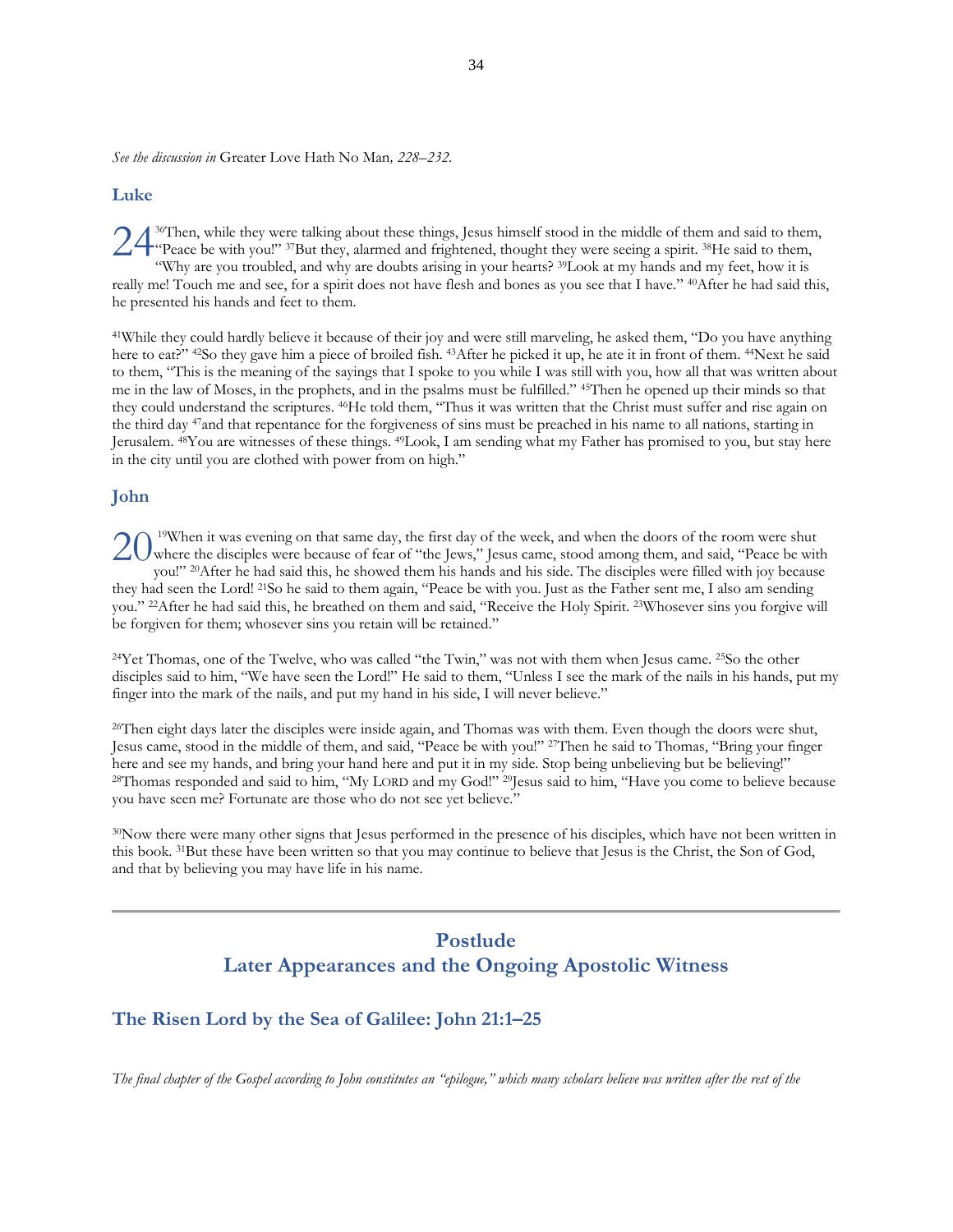*Gospel. Apparently intended to show how the Risen Lord provided for the continuing needs of the Church, <sup>9</sup> it constitutes an important Resurrection appearance that also teaches important lessons about discipleship in any age.*

#### *See the discussion in* Greater Love Hath No Man*, 240–44.*

1 <sup>1</sup> After these things, Jesus revealed himself again to the disciples by the Sea of Tiberias. Now he revealed himself 21 <sup>1</sup>After these things, Jesus revealed himself again to the disciples by the Sea of Tiberias. Now he revealed h<br>this way: <sup>2</sup>Simon Peter, Thomas who was called "the Twin," Nathanael from Cana in Galilee, the sons of Zebedee, and two others of his disciples were together. 3Simon Peter said to them, "I am going fishing," and they said, "We'll go with you as well." They went and embarked on a boat, but they did not catch anything that night. <sup>4</sup> Just as the morning was breaking, Jesus stood on the seashore. However, the disciples did not realize that it was Jesus. <sup>5</sup>Then Jesus said to them, "Children, you don't have anything to eat, do you?" They answered him, "No." <sup>6</sup>He said to them, "Cast your net on the right side of the boat, and you will find something." So they cast it and were no longer able to haul it back because of the large number of fish.

<sup>7</sup>Then that disciple whom Jesus loved said to Peter, "It is the Lord!" When Simon Peter heard that it was the Lord, he put on his outer garment—because he was not wearing much—and he threw himself into the sea. <sup>8</sup>But the other disciples came in a little boat, towing the net full of fish, for they were not far from land, only about a hundred yards. <sup>9</sup>When they got to land, they saw that a charcoal fire had been made, fish had been set on it, and there was bread laid out too. 10Jesus said to them, "Bring some of the fish that you just caught." 11So Peter went aboard and hauled the net to land, full of large fish, one hundred and fifty-three of them. Yet although there were so many, the net was not torn. <sup>12</sup>Jesus said to them, "Come, eat breakfast." Yet not one of the disciples dared ask him, "Who are you?" because they knew it was the Lord. 13Jesus came, took bread, and gave it to them, and he did the same with the fish. 14Now this was the third time that Jesus had appeared to the disciples after he had risen from the dead.

<sup>15</sup>After they had finished breakfast, Jesus said to Simon Peter, "Simon son of John, do you love me more than these?" Peter said to him, "Of course, Lord, you know that I love you!" Jesus said to him, "Tend my lambs." 16A second time Jesus said to him, "Simon son of John, do you love me?" Peter said to him, "Of course, Lord, you know that I love you!" Jesus said to him, "Shepherd my sheep." <sup>17</sup>A third time he asked him, "Simon, son of John, do you love me?" Peter was pained that Jesus had asked him a third time, "Do you love me?" So he said to him, "Lord, you know everything. You know that I love you!" Jesus said to him, "Tend my sheep. 18Truly, truly I say to you, when you were a younger man, you used to dress yourself and walk around where you wanted. But when you grow old, you will stretch out your hands and someone else will dress you and take you where you do not want to go." 19Now he said this to signify by what kind of death Peter would glorify God. After saying that, he told him, "Follow me!"

<sup>20</sup>When Peter turned around, he saw the disciple whom Jesus loved following, who at dinner had leaned into the embrace of Jesus and had asked, "Lord, who is the one who is going to hand you over?" 21When Peter saw him, he asked Jesus, "Lord, what about him?" 22Jesus said to him, "If I want him to remain until I come, what is that to you? You just follow me." <sup>23</sup>Then this story went out among the brothers and sisters that this disciple would not die. Yet Jesus did not say to Peter that the disciple would not die, rather, "If I want him to remain until I come, what is that to you?"

<sup>24</sup>This is the disciple who has given his witness of all these things, even the one who wrote them, and we know that his witness is true. <sup>25</sup>Now there were many other things that Jesus did, which, if they were each written down, I do not think the world would have room for the books that would be written!

### **Final Injunctions: Matthew 28:16–20; Luke 24:50–52; Acts 1:6‒12**

*Whereas Matthew (and presumably Mark before its ending was lost) ends its account on a mountain in Galilee, Luke ends with Jesus in Jerusalem on the Mount of Olives. The scene of Jesus' ascension is then recapitulated at the beginning of Acts.*

<sup>9</sup> For instances, see Brown, *Gospel according to John*, 1077‒82, and Michaels, *Gospel of John*, 1026‒28. On the other hand, Keener, *Gospel of John*, 1219‒24, argues essentially for the unity of the Gospel.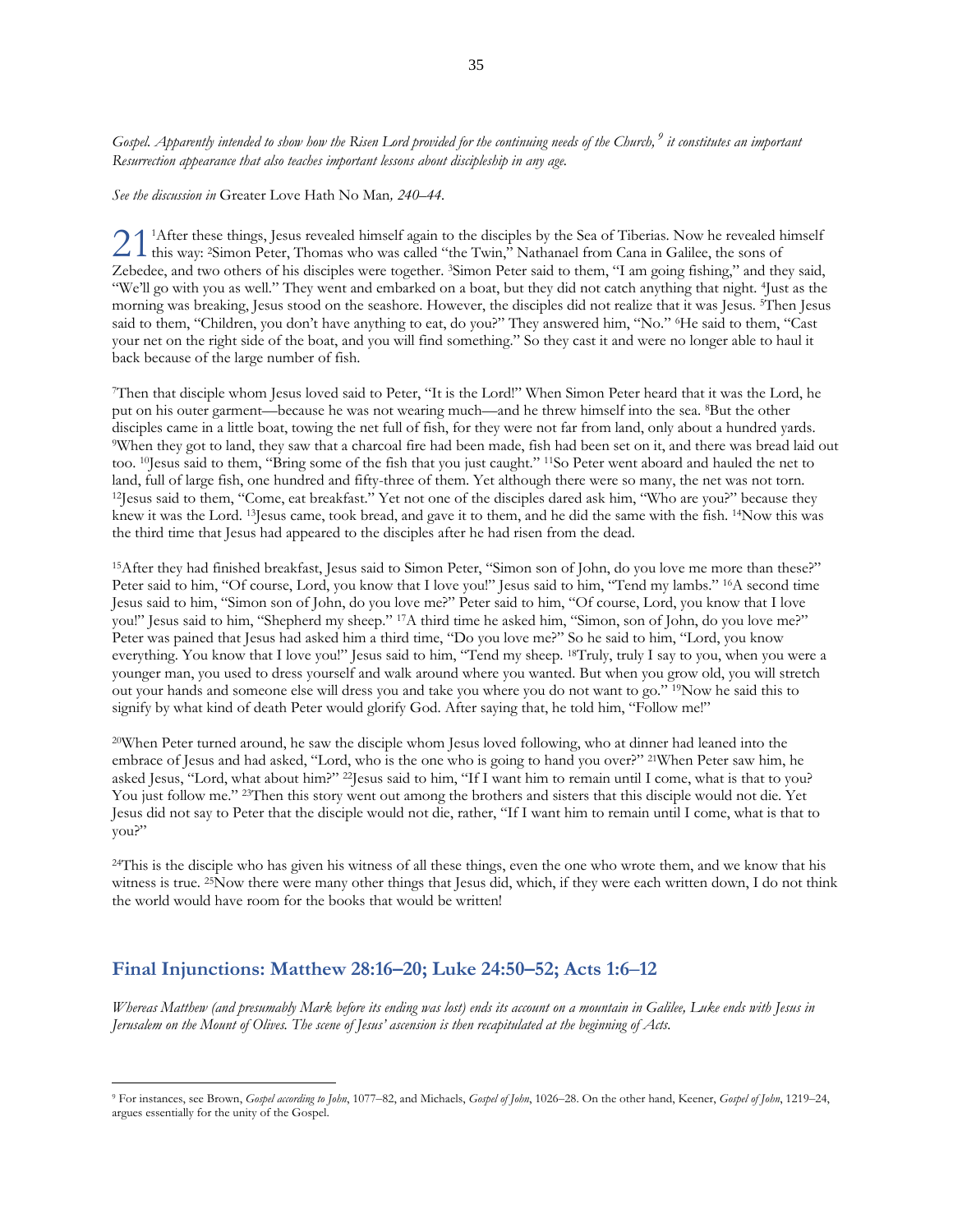*See the discussion in* Greater Love Hath No Man*, 244–47.*

#### **Matthew**

<sup>16</sup>Then the eleven disciples went to Galilee, to a mountain where Jesus had arranged to meet them. <sup>17</sup>When they  $28^{\text{16}}$ Then the eleven disciples went to Galilee, to a mountain where Jesus had arranged to meet them. <sup>17</sup>When they saw him, they worshiped him, but some hesitated. <sup>18</sup>When Jesus came, he spoke to them, saying, "All heaven and on earth has been given to me. 19Go forth, therefore, and make disciples of all nations by baptizing them in the name of the Father, and of the Son, and of the Holy Spirit 20and by teaching them to keep all the

commandments that I have given you. Now look, I am with you for all time until the end of the age!"

#### **Luke**

<sup>50</sup>Then he led them as far as Bethany. After lifting up his hands, he blessed them, <sup>51</sup>and while he was blessing 24<sup>50</sup>Then he led them as far as Bethany. After lifting up his hands, he blessed them, <sup>51</sup> and while he was blessing<br>them, he left them and was taken up into heaven. <sup>52</sup>So after they had worshiped him, they returned to J with great joy, <sup>53</sup>and they were always in the temple, praising God.

#### **Acts**

<sup>6</sup>When they had gathered together, they asked him, saying, "Lord, is this the time you are restoring the kingdom to When they had gathered together, they asked him, saying, "Lord, is this the time you are restoring the kingd Israel?" THe said to them, "Yours is not to know the times or the seasons that the Father has set by his own

authority, 8but you will receive power when the Holy Spirit comes upon you, and you will be my witnesses in Jerusalem, in all Judea, in Samaria, and to the farthest part of the earth." 9After he had said these things, as they were watching, he was taken up and a cloud took him from their sight.

<sup>10</sup>While they were gazing into heaven as he went, look, two men in white clothing stood by them <sup>11</sup>and said to them, "Men of Galilee, why are you standing here looking into heaven? This Jesus, who has been taken from you into heaven, will return in the same way that you have seen him go into heaven."

<sup>12</sup>So they returned to Jerusalem from the mountain that is called Olivet, which is near Jerusalem, a Sabbath's journey away.

### **Further Witnesses: 1 Corinthians 15:1–8; Revelation 1:10‒18**

*Paul's list of resurrection witnesses in the opening verses of his of his first letter to the Corinthians constitutes an example of kerygmatic preaching (Greek,* kērygma *for "proclamation").<sup>10</sup> In such preaching, an apostolic witness shares the fundamental testimony of Jesus, his ministry, and especially his saving suffering, death, and resurrection. The appearance of the glorified Risen Lord to John in the first chapter of Revelation is part of a larger apocalyptic vision.*

*See the discussion in* Greater Love Hath No Man*, 247–251.*

#### **1 Corinthians**

<sup>1</sup>Now I am making known to you, brothers and sisters, the good news that I proclaimed to you, which you <sup>1</sup>Now I am making known to you, brothers and sisters, the good news that I proclaimed to you, which you are also being saved if you hold fast to the word that I and through which you are also being saved if you hold fast proclaimed to you—otherwise you have believed to no avail. 3For I have handed on to you the most important things, which I, too, received: namely, that Christ died for our sins according to the scriptures, <sup>4</sup> that he was buried, that he rose on the third day according to the scriptures, <sup>5</sup>and that he was seen by Cephas and then the Twelve. <sup>6</sup>Next he was

<sup>&</sup>lt;sup>10</sup> Eric D. Huntsman, "The Petrine *Kērygma* and the Gospel according to Mark," The Ministry of Peter, the Chief Apostle, eds. Frank F. Judd Jr., Eric D. Huntsman, and Shon D. Hopkin (Provo, UT: Religious Studies Center; Salt Lake City: Deseret Book, 2014), 177-82.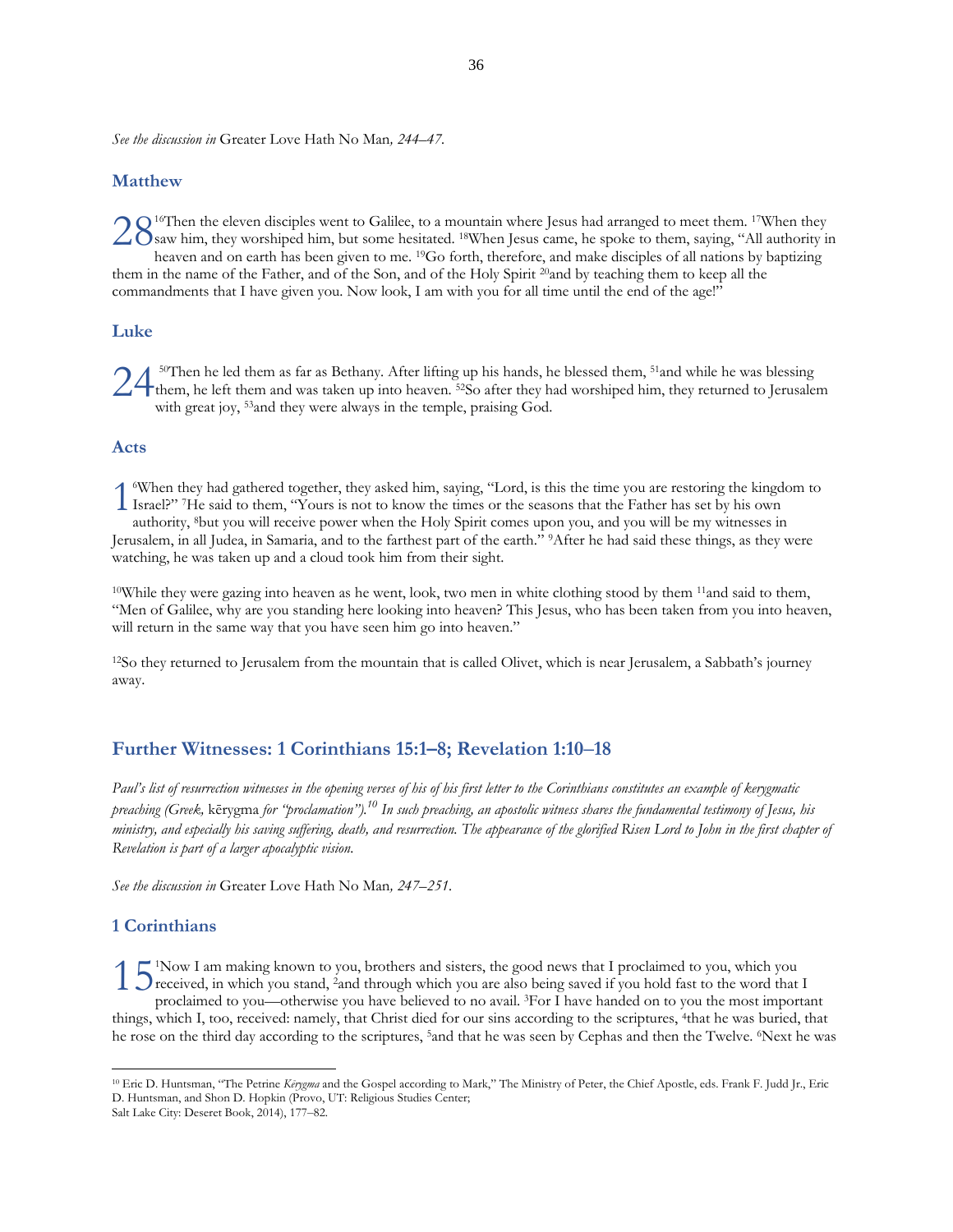seen by over five hundred brothers and sisters at one time, most of whom are still living but some have passed away. <sup>7</sup>He was seen by James and then by all the apostolic messengers. 8Last of all he was seen by me, as one born at the wrong time.

### **Revelation**

<sup>10</sup>I was in the spirit on "the Lord's Day." Then I heard a great sound behind me like a trumpet, <sup>11</sup> saying, "What you <sup>10</sup>I was in the spirit on "the Lord's Day." Then I heard a great sound behind me like a trumpet, <sup>11</sup> saying, "What you see, write in a scroll and send it to the seven churches—which are in Ephesus, Smyrna, Pergamum, Thya Philadelphia, and Laodicea."

<sup>12</sup>I turned to see the voice that was speaking with me, and after I had turned, I saw seven golden lampstands, 13and among the lampstands was one like the Son of Man, dressed in a long robe and with a golden sash tied around across his chest. 14His head and his hair were like white wool, like snow; his eyes were as a fiery flame; 15his feet were like fine brass as if they had been refined in a furnace; and his voice was like the sound of many waters. <sup>16</sup>He had in his right hand seven stars, a sharp, two-edged sword was coming out from his mouth, and his face was like the sun shining in its power.

<sup>17</sup>When I saw him, I fell at his feet like a dead man, but he put his right hand on me, saying,

"Don't be afraid!

I am the first and the last,

18 and I am the one who lives, even though I was dead. Look, I am alive forever and ever, and I have the keys of death and hell."

# **The Risen Lord and the Restoration: Joseph Smith—History 1:16‒17; D&C 76:22–24; D&C 110:2–5**

*Although Joseph Smith had several powerful visions and other witnesses of Jesus Christ, his First Vision in a grove of trees in Palmyra, the vision now published as Doctrine and Covenants 76, and the revelation of the glorified Jesus Christ to him and Oliver Cowdery, in many ways similar to the apocalyptic vision of John the Revelator, may be the most powerful witness of the Risen Lord.*

*See the discussion in* Greater Love Hath No Man*, 251–53.*

#### **Joseph Smith—History**

<sup>16</sup>I saw a pillar of light exactly over my head, above the brightness of the sun, which descended gradually until it fell <sup>16</sup>I saw a pillar of light exactly over my head, above the brightness of the sun, which descended gradually until it fel<br>
1 upon me. <sup>17</sup>It no sooner appeared than I found myself delivered from the enemy which held me bou light rested upon me I saw two Personages, whose brightness and glory defy all description, standing above me in the air. One of them spake unto me, calling me by name and said, pointing to the other—This is My Beloved Son. Hear Him!

### **Doctrine and Covenants**

<sup>22</sup>And now, after the many testimonies which have been given of him, this is the testimony, last of all, which we  $76^{\frac{22}{2}}$  and now, after the many testimonies which have been given of him, this is the testimony, last of all, which vertically points. That he lives! <sup>23</sup>For we saw him, even on the right hand of God; and we heard t record that he is the Only Begotten of the Father—<sup>24</sup>That by him, and through him, and of him, the worlds are and were created, and the inhabitants thereof are begotten sons and daughters unto God.